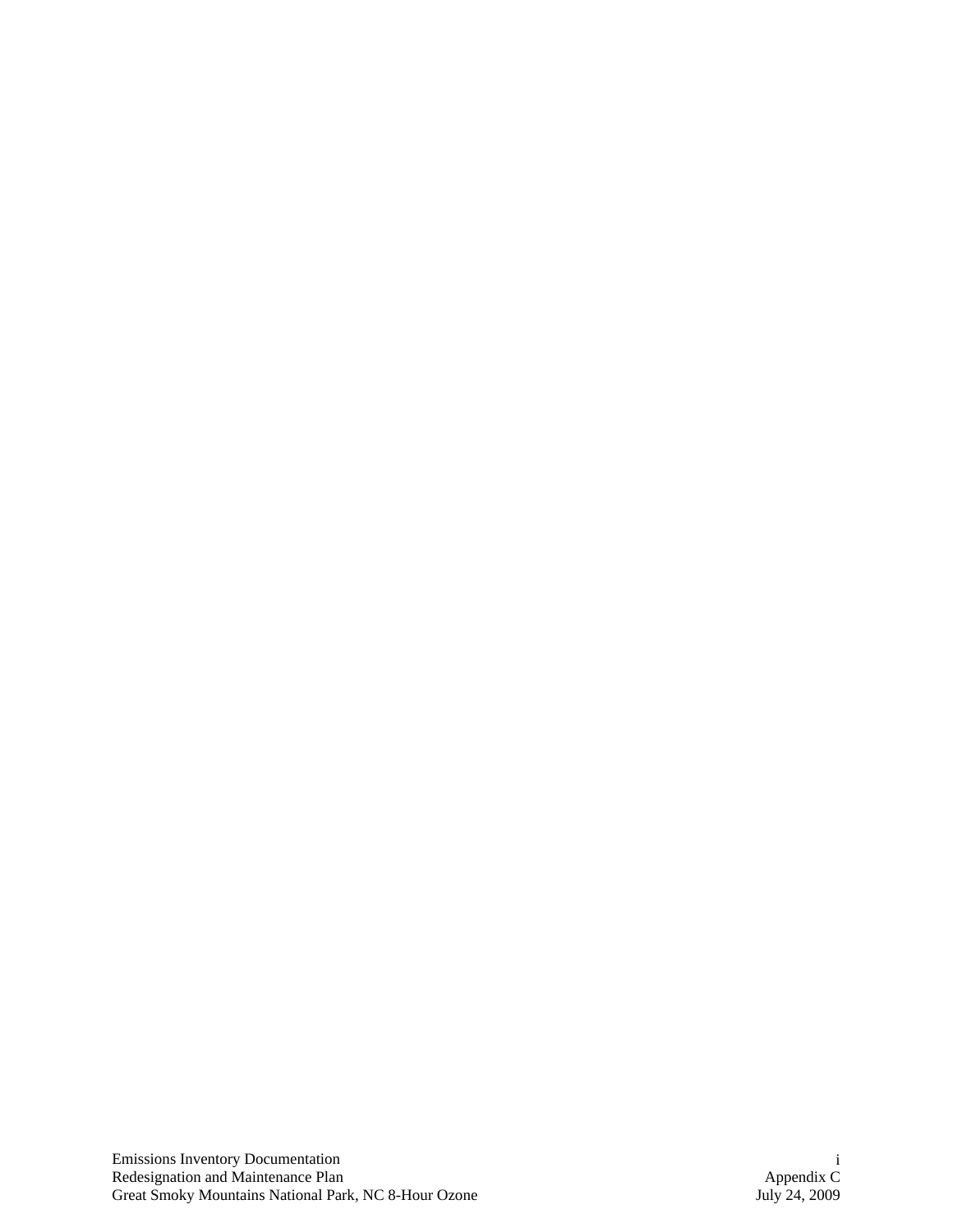| 4.8 EMAIL VERIFICATION FROM NPS ON GROWTH ASSUMPTIONS  4-7 |  |
|------------------------------------------------------------|--|
|                                                            |  |
|                                                            |  |
|                                                            |  |
|                                                            |  |
|                                                            |  |
|                                                            |  |
| 6.5 EMAIL VERIFICATION FROM NPS ON GROWTH ASSUMPTIONS  6-8 |  |
|                                                            |  |
|                                                            |  |
|                                                            |  |
|                                                            |  |

## **TABLE OF CONTENTS**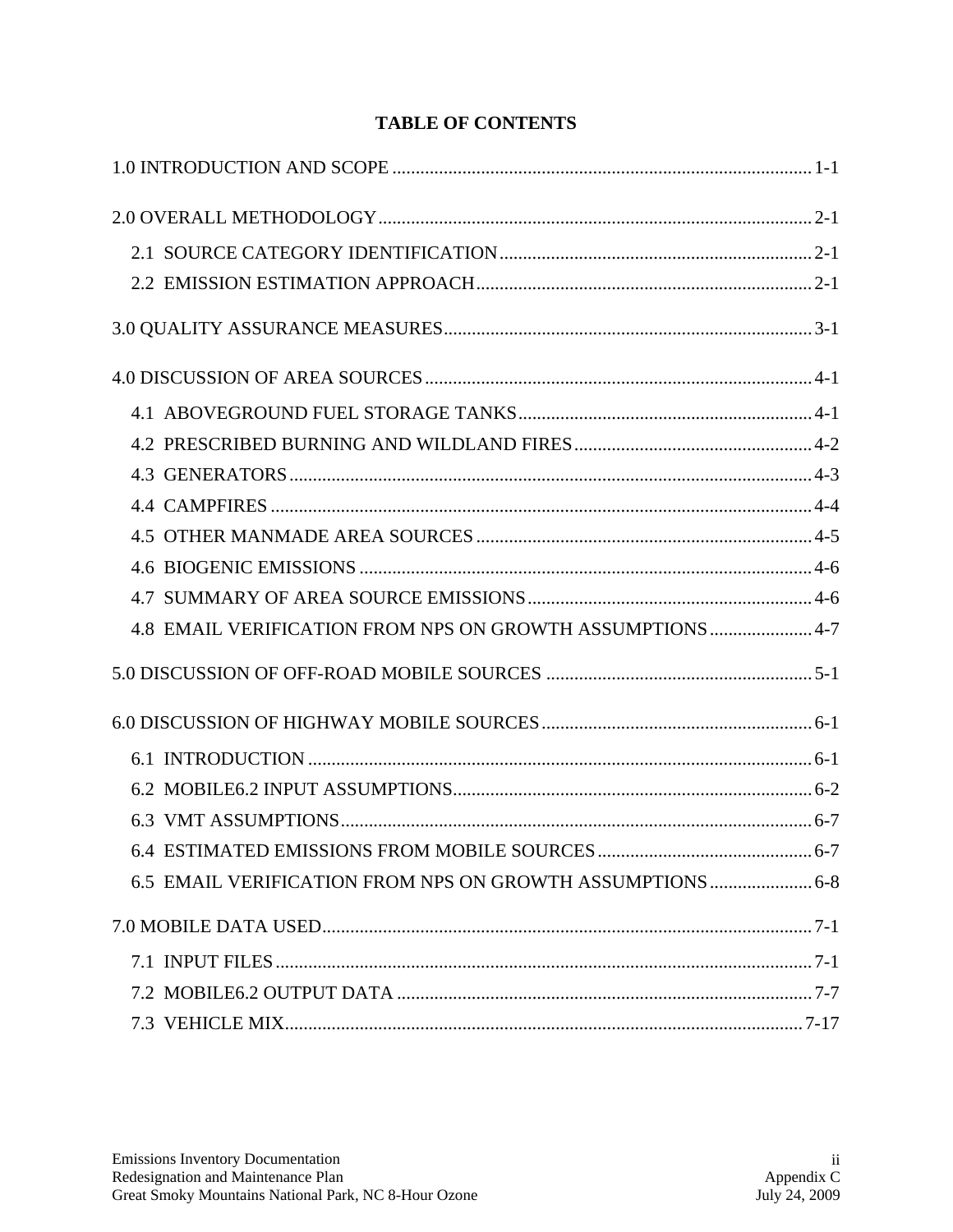## **LIST OF TABLES**

| Table 6.2-3 Calculation of 2005 GSMNP Rural Minor Arterial Vehicle Mix 6-5 |  |
|----------------------------------------------------------------------------|--|
|                                                                            |  |
|                                                                            |  |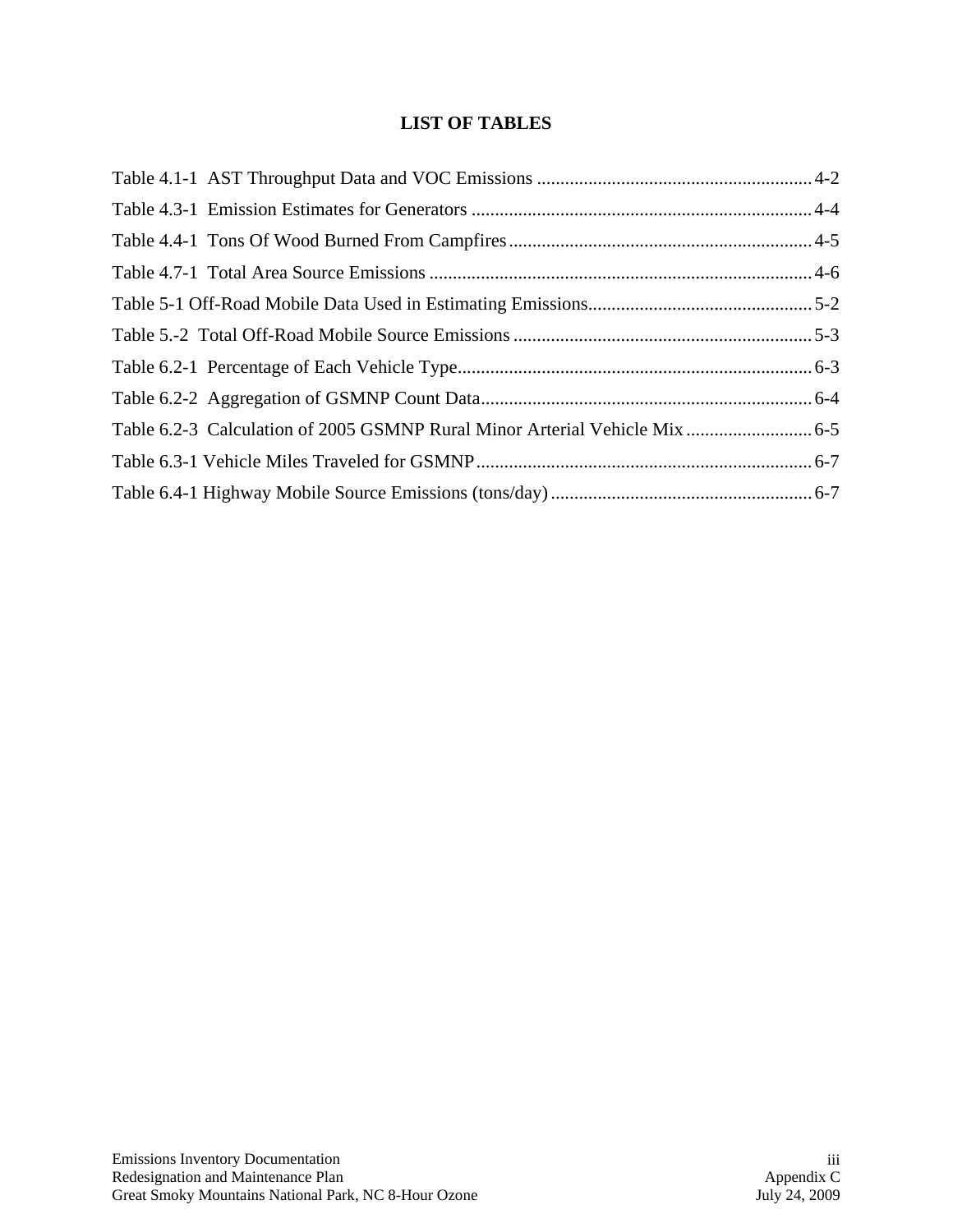# **List of Acronyms**

| Acronym           | Definition                                                 |
|-------------------|------------------------------------------------------------|
| <b>AST</b>        | <b>Aboveground Storage Tank</b>                            |
| <b>FHWA</b>       | Federal Highway Administration                             |
| <b>GSMNP</b>      | <b>Great Smoky Mountains National Park</b>                 |
| <b>HDDV</b>       | Heavy duty diesel vehicles                                 |
| <b>HDGV</b>       | Heavy duty gas vehicles                                    |
| HDV2              | Heavy duty vehicle 2; medium truck classification in GSMNP |
| kW                | Killowatts, power rating for generators                    |
| kW/hr-yr          | Killowatt per hour per year, generator annual output       |
| <b>LDDT</b>       | Light duty diesel trucks                                   |
| LDDT1             | Light duty diesel trucks 1                                 |
| LDDT <sub>2</sub> | Light duty diesel trucks 2                                 |
| <b>LDDV</b>       | Light duty diesel vehicles                                 |
| LDGT1             | Light duty gas trucks 1                                    |
| LDGT2             | Light duty gas trucks 2                                    |
| <b>LDGV</b>       | Light duty gas vehicles                                    |
| <b>MC</b>         | Motorcycles                                                |
| mph               | Miles per hour                                             |
| <b>NAAQS</b>      | National Ambient Air Quality Standard                      |
| <b>NBB</b>        | <b>National Biodiesel Board</b>                            |
| <b>NCDAQ</b>      | North Carolina Division of Air Quality                     |
| <b>NCDOT</b>      | North Carolina Department of Transportation                |
| NOx               | Nitrogen Oxides                                            |
| <b>NPS</b>        | <b>National Park Service</b>                               |
| QA                | <b>Quality Assurance</b>                                   |
| <b>RVP</b>        | <b>Reid Vapor Pressure</b>                                 |
| <b>USEPA</b>      | U.S. Environmental Protection Agency                       |
| <b>VMT</b>        | <b>Vehicle Miles Traveled</b>                              |
| <b>VOC</b>        | <b>Volatile Organic Compounds</b>                          |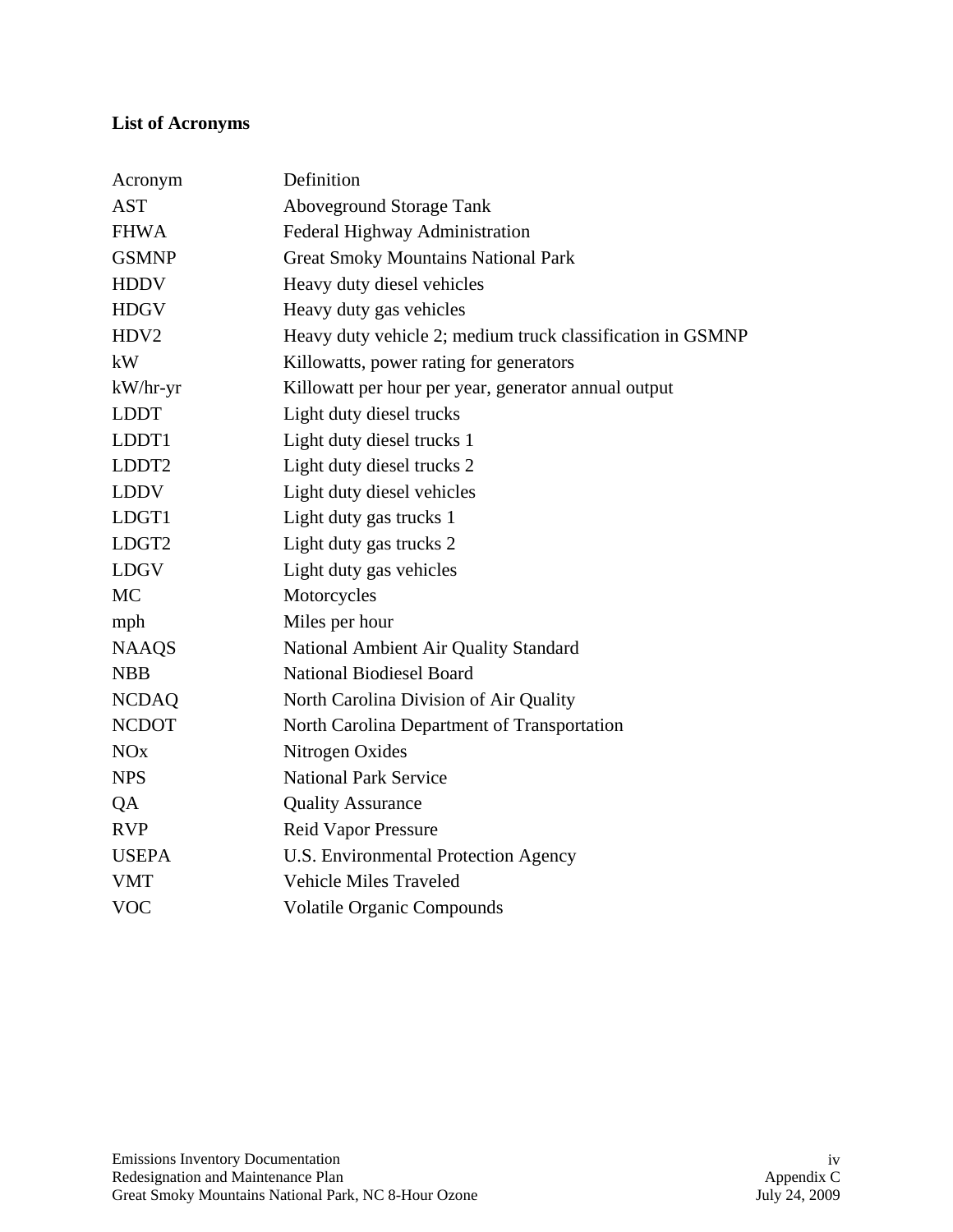# **1.0 INTRODUCTION AND SCOPE**

The Great Smoky Mountains National Park (GSMNP) is located in partially in North Carolina and partially in Tennessee. The North Carolina portion is located in Haywood and Swain Counties. For the purpose of the redesignation demonstration and maintenance plan, only the emissions on the North Carolina side of the GSMNP will be estimated and all emissions will be reported on a ton per summer day basis. Emission estimates will be made for the two main pollutants of concern for ozone, volatile organic compounds (VOCs) and nitrogen oxides (NOx).

The types of emission sources in the GSMNP are significantly different than what is in a typical urban 8-hour ozone nonattainment area. For this reason, the North Carolina Division of Air Quality (NCDAQ) contacted the National Park Service (NPS) for a list of emission sources. The NPS provided the NCDAQ with an emissions inventory for 2000 that had been prepared by EA Engineering, Science, and Technology, Inc. in October 2002 (See Appendix B).

According to the NPS 2000 emissions inventory, there are only three manmade emission inventory source classifications: (1) area sources, (2) off-road mobile sources and (3) highway mobile sources.

Area sources represent a collection of many small, unidentified points of air pollution emissions within a specified geographical area, emitting less than the minimum level prescribed for point sources. These sources are too small and/or too numerous to be surveyed and characterized individually, therefore, all area source activities are collectively estimated. Off-road mobile sources are those sources that can move but do not use the highway system. Examples of offroad mobile sources within the GSMNP include lawn mowers and construction equipment. Highway mobile sources are considered those vehicles that travel on the roadways.

The emissions inventories detailed in this Appendix have been developed for the North Carolina GSMNP 8-hour ozone nonattainment area as part of the process of redesignating the area from nonattainment to attainment/maintenance for the 8-hour ozone standard.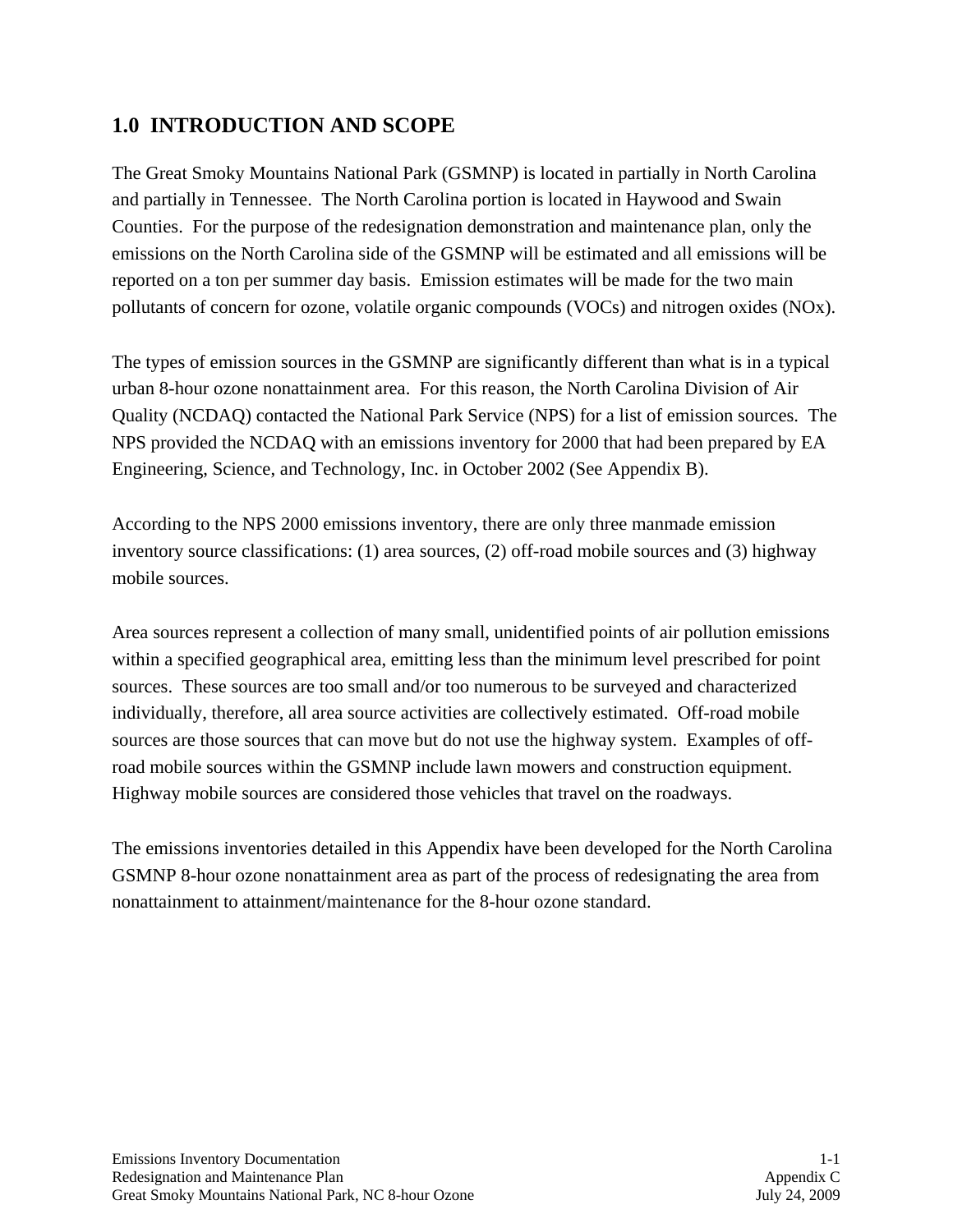# **2.0 OVERALL METHODOLOGY**

## **2.1 SOURCE CATEGORY IDENTIFICATION**

The area and off-road mobile source categories were identified the NPS's *2000 Air Emissions Inventory* report (Appendix B). Highway mobile sources were identified from the U. S. Environmental Protection Agency (USEPA) highway mobile model MOBILE6.2.

#### **2.2 EMISSION ESTIMATION APPROACH**

Area source emissions are estimated by multiplying an emission factor by some known indicator of collective activity for each source category within the inventory area. An indicator is any parameter associated with the activity level of a source that can be correlated with the air pollutant emissions from that source, such as number of camp fires, number of acres burned or gallons of fuel used. This data was provided by the NPS's *2000 Air Emissions Inventory* report. Based on information from the NPS, the area source activity levels generally remain the same from year-to-year and recommended using the 2000 activity data for all years in the maintenance plan.

Off-road mobile emissions were estimated by using emission factors obtained from the USEPA's off-road mobile model, NONROAD2005c, and activity level data obtained from the NPS's *2000 Air Emissions Inventory* report. Similar to the area sources, the NPS reported that the off-road equipment activity levels generally remain the same from year-to-year and recommended using the 2000 activity data for all years in the maintenance plan.

The highway mobile source emissions are estimated by the methodologies suggested in the USEPA's document *Technical Guidance on the Use of MOBILE6.2 for Emission Inventory Preparation*, Office of Transportation and Air Quality EPA420-R-04-013, August 2004. The estimation of emissions from mobile sources involves multiplying an activity level, vehicle miles traveled (VMT), by an emission factor. The emission factors were generated using the USEPA mobile model MOBILE6.2 and the VMT data was obtained from the North Carolina Department of Transportation (NCDOT).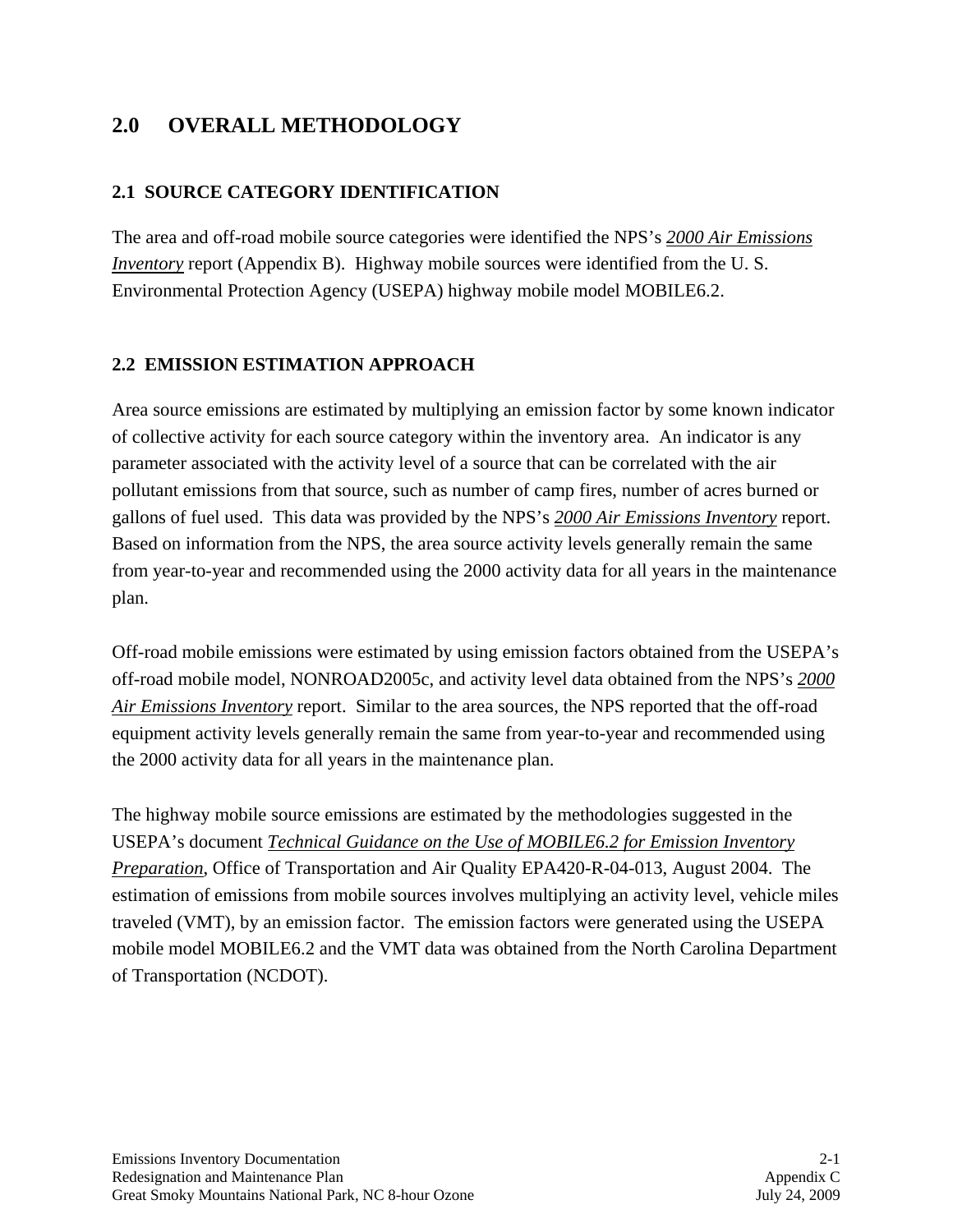# **3.0 QUALITY ASSURANCE MEASURES**

The quality assurance (QA) procedures for the area and off-road mobile source categories were conducted in the same manner. That is, for each category, the completed emission estimate (including a discussion of the methodology) was given to an individual who was not involved with the compilation of emissions for that category. This individual reviewed the information and commented to the emissions inventory developer on any needed modifications.

The QA for the highway mobile source category can be broken into three components: 1) input files, 2) MOBILE6.2 outputs/summaries, and 3) VMT interpolation. Each of these components is detailed in the paragraphs below.

The speed and VMT information is acquired from the NCDOT and the NPS, and then the speed information is checked for reasonableness. Once comfortable with the speeds, the NCDAQ enters the speed information into MOBILE6.2 input files. In addition to the speed information, the following inputs are included in the input files: pollutants, fuel Reid Vapor Pressure (RVP), min/max temperature, inspection and maintenance program, anti-tampering program, calendar year, evaluation month, the vehicle mix per road type and the vehicle age distribution. All input files are printed and checked by hand against a "key" with the original source of the information. A person other than the one who generated the files always performs this QA step. If any discrepancies are found, they are marked on the hard copy and given to the person who generated the input files for correction.

Once the input files have passed through the QA procedure, MOBILE6.2 is run to generate emission factors. The emission factors are output into two forms from the MOBILE6.2 model. One set of outputs is formatted nicely for importing into a spreadsheet. Once in the spreadsheet, data can easily be formatted into summary tables. An additional step in the spreadsheet is to multiply the emission factors by the daily VMT to get daily emissions. The next step is comparing the summary tables containing emission factors to the other MOBILE6.2 output file (referred to as the "text output").

The final step is to check the VMT used in the preceding step in the summary spreadsheets against the original source of the VMT. If VMT was not provided for the specific years requested, then the NCDAQ performs a linear interpolation to calculate the exact year needed. This linear interpolation is checked by a person, other than the person who generated the file, to ensure no errors were introduced.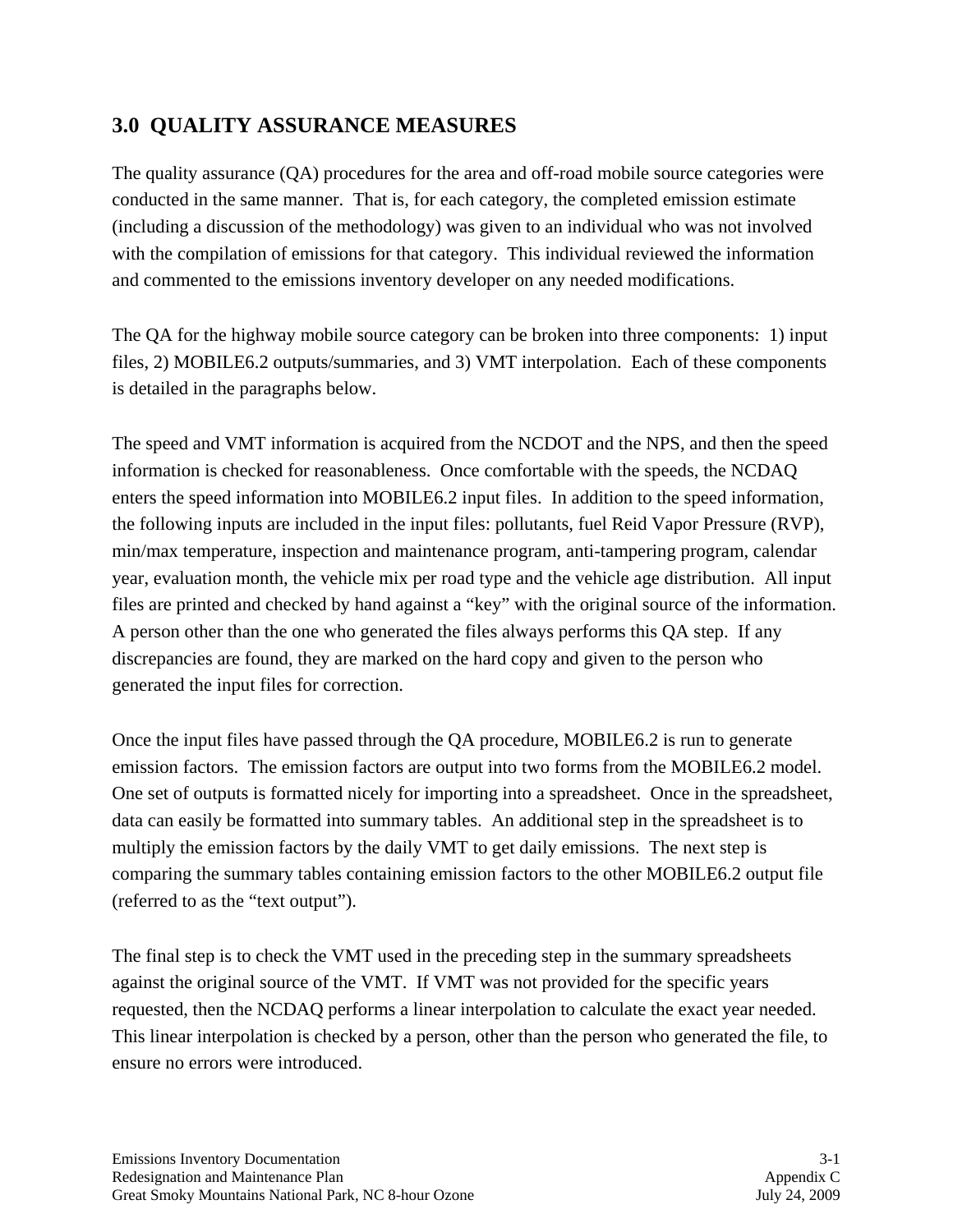# **4.0 DISCUSSION OF AREA SOURCES**

Area sources represent a collection of many small, unidentified points of air pollution emissions within a specified geographical area, emitting less than the minimum level prescribed for permitted sources. The types of area sources found in the North Carolina GSMNP nonattainment area were identified from the NPS's *2000 Air Emissions Inventory* report. The subsections below describe each source category and the emission estimation procedures.

## **4.1 ABOVEGROUND FUEL STORAGE TANKS**

The area source emissions attributed to this category are associated with various operations related to gasoline fuel handling. In 2000, the GSMNP had eight aboveground gasoline storage tanks (AST), with only one AST being located in the North Carolina GSMNP nonattainment area. The area source emissions are derived for each of the following operations: 1) working losses from storage tank emptying and refilling, 2) storage tank breathing losses and 3) as the vehicle is refueled.

Working losses from emptying the tank occur from the vaporization of fuel as the levels in the tank are decreased and air is drawn into the tank. Storage tank filling losses occurs as the fuel vapor releases to the air during the process of refilling the tank. Breathing losses describe those tank emissions from the vaporization of the fuel in the AST due to changes in ambient temperatures. The emissions from vehicle refueling are captured in the mobile source inventory in the emission factors produced by the USEPA's MOBILE6.2 model and therefore are not estimated as part of the area source inventory.

As part of the air toxics program, Stage I controls for gasoline dispensing facilities was adopted by the State, effective May 1990 with final compliance by January 1, 1994. Stage I is the vapor recovery technology on the underground storage tanks and reduces the emissions during the tank filling operations at service stations. According to the NPS's *2000 Air Emissions Inventory* report, the AST at Ocanaluftee maintenance yard is equipped with Stage I vapor controls.

As mentioned earlier, the NPS has indicated that the area source activity levels generally remain the same year-to-year and no changes in activity levels are expected through the maintenance period. Therefore, the AST data provided in the NPS's *2000 Air Emissions Inventory* report was used to estimate the base year (2005) and future year emissions from storage tank breathing and working losses.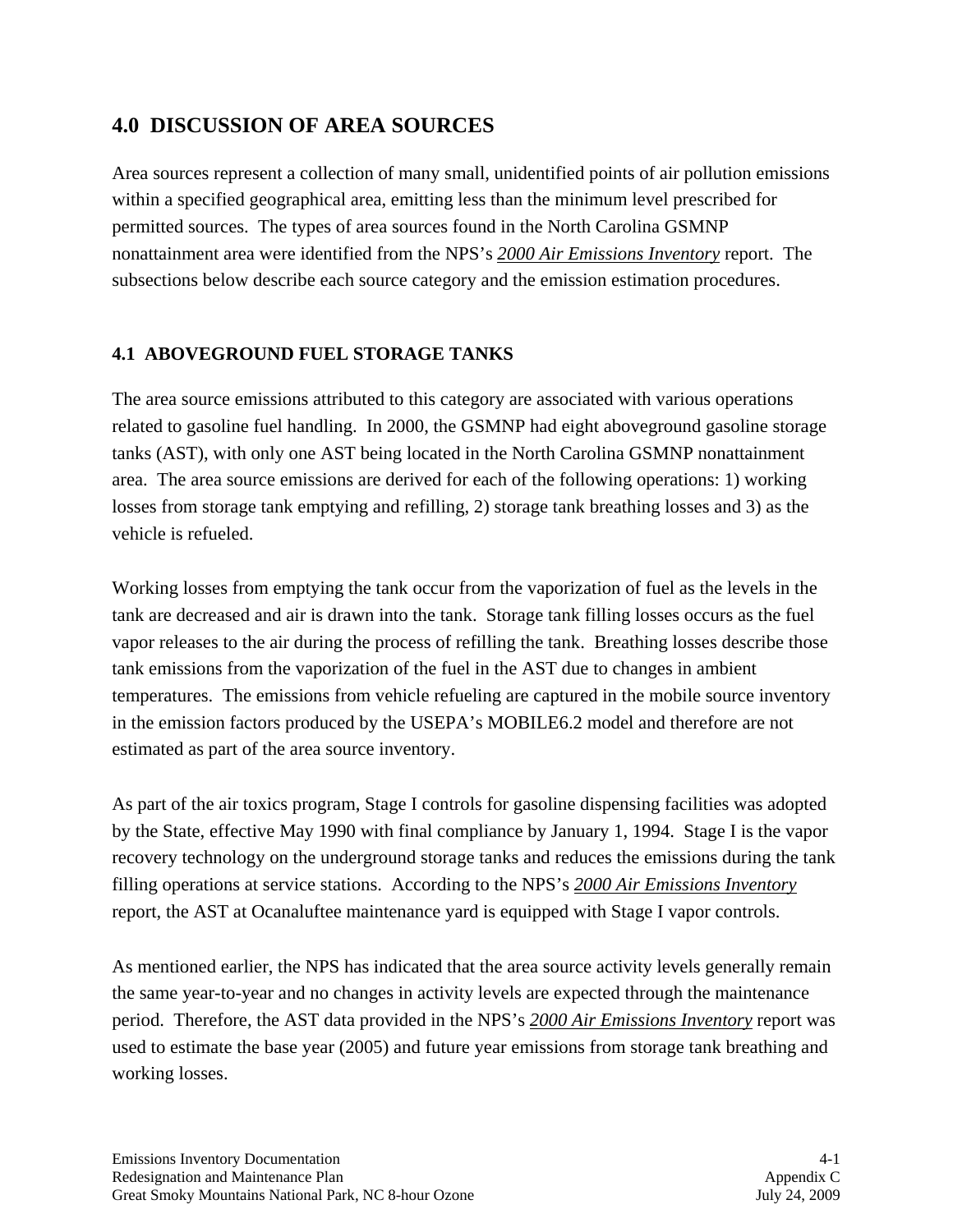In the North Carolina GSMNP nonattainment area, there was one AST located in the Ocanaluftee Maintenance Yard. The storage tank breathing and working loss emissions were calculated for the using the latest USEPA's TANKS 4.0.9d model and the VOC emission factor used was 0.022 lb VOC per gallon used. To be conservative, the AST was assumed to be used only during the ozone-forecasting season (May through September) or 153 days per year. The emissions from the AST were calculated using the following formula:

$$
EM = \frac{(EF) x (Throughout)}{(2000 lb/ton) x (153 days/year)}
$$
\nwhere, EM = emissions for source category tons/day  
\nEF = emission factor for source category, (lbs VOC/gallon of fuel)  
\nThroughout = gallons of fuel used per year

The AST fuel storage throughput and the VOC emissions are summarized in the table below. The VOC emission estimates are reported in tons per year and tons per summer day.

| Location                        | Type       | Throughput<br>(gal) | <b>Emission Factor</b><br>$(lb \text{ VOC/gallon})$ | Annual VOC<br>Emissions | Daily VOC<br>Emissions |
|---------------------------------|------------|---------------------|-----------------------------------------------------|-------------------------|------------------------|
| Oconaluftee<br>maintenance yard | <b>AST</b> | 30,613              | 0.022                                               | 0.34                    | 0.00                   |

**Table 4.1-1 AST Throughput Data and VOC Emissions** 

## **4.2 PRESCRIBED BURNING AND WILDLAND FIRES**

The NPS's *2000 Air Emissions Inventory* report discussed two types of forest fires; wildland fires, which are accidental or felonious fires and prescribed burns, which are intentionally set for the purpose of forest and/or grassland management practice. Wildland fires are may be ignited naturally, usually by lightning, or by man through carelessness or felonious intent. These types of fires are typically suppressed. Prescribed fires are ignited intentionally in order to achieve fire management objectives. Prescribed burning is a land treatment process to accomplish natural resource management objectives, including reducing the potential for destructive wildfires, eliminating excessive fuel buildup, controlling insects and disease, improving wildlife habitat and forage production, maintaining natural succession of plant communities, and restoring natural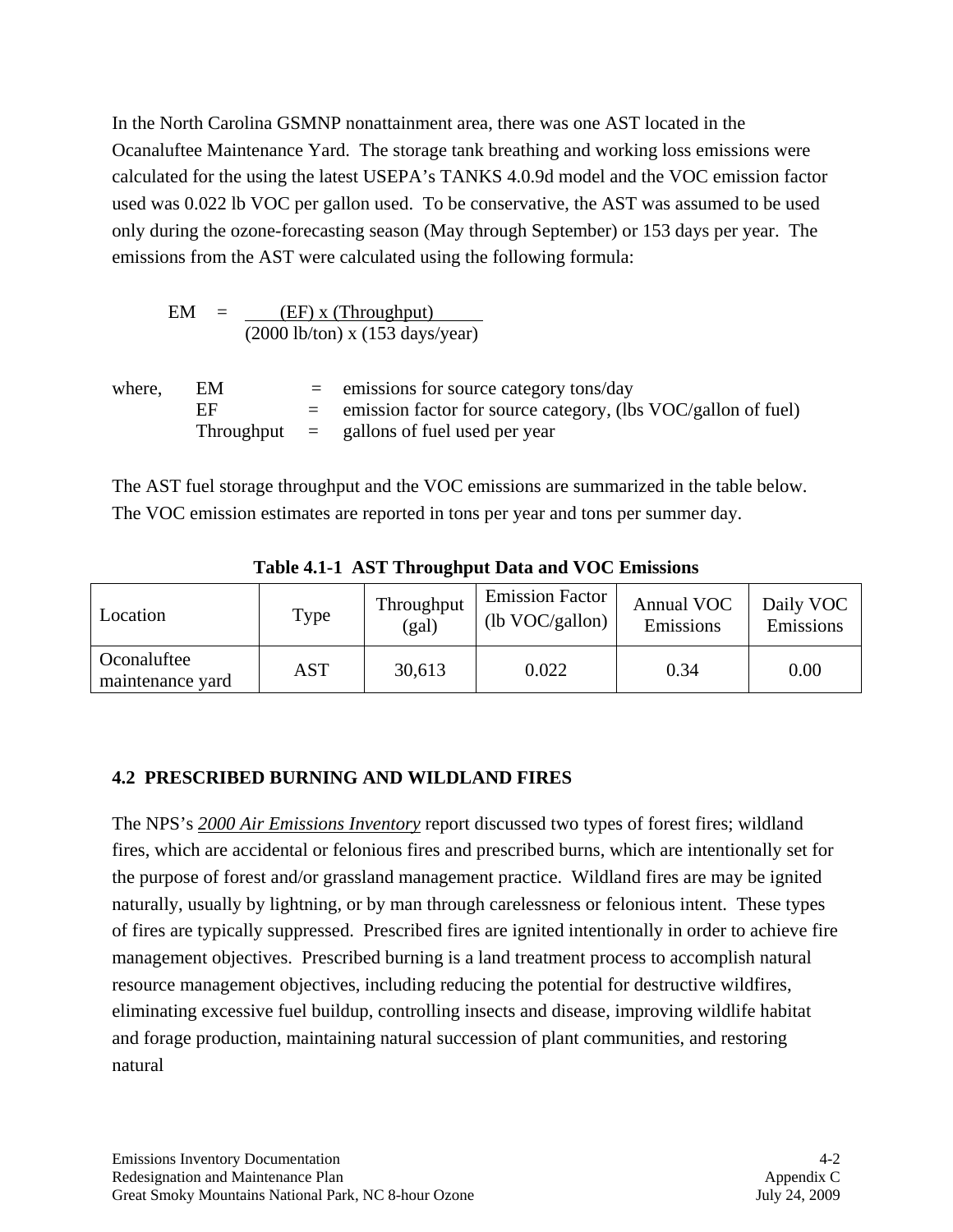Although prescribed fires occurred in the GSMNP during 2000, none of the prescribed burns occurred in the North Carolina GSMNP nonattainment area. Further discussions with the NPS determined that prescribed burns occur in March – April and October – November time periods, which are both outside of the peak ozone season period of June through August. Therefore, no emissions from prescribed burning were estimated for the maintenance plan.

### **4.3 GENERATORS**

According to the NPS's *2000 Air Emissions Inventory* report, there are two propane-powered generators used within the GSMNP. The NPS recommended assuming one of the generators was used within the North Carolina GSMNP nonattainment area. The generator is rated at 45 kilowatts (kW) and operates 3,650 hours per year for an output of 164,250 kilowatt-hours per year (kW-hr/yr).

Emissions were calculated by multiplying the unit rating (kW) of the generators by an estimated annual run time (hours/year) to obtain the output (kW-hr/yr). Afterwards, the appropriate VOC and NOx emission factors were then multiplied by the output. The VOC and NOx emission factors were obtain from Table 3.1-1 of USEPA's *AP-42 Compilation of Air Pollutant Emissions Factors*, Section 3.1, Stationary Gas Turbines. The VOC and NOx emission factors used were 1.92 E-04 lbs/hp-hr and 3.53 E-03 lbs/hp-hr, respectively. To estimate the daily emissions, a conservative estimate of 153 days per year was used. This would assume that the generator only ran during the ozone-forecasting season, May through September.

Again, the usage of this generator is expected to remain constant throughout the maintenance plan period. Therefore the base year (2005) and the future year emissions are expected to be at the same level as reported in the NPS's *2000 Air Emissions Inventory* report.

The emissions for the base and future years were calculated using equation below.

| EM | $=$ | $(EF)$ x $(1.34 \text{ hp}/kW)$ x (Power Rating) x Run Time |
|----|-----|-------------------------------------------------------------|
|    |     | $(2000 \text{ lb/tons}) \times (153 \text{ days/year})$     |

| where, EM |          | $=$ emissions for source category tons/day           |
|-----------|----------|------------------------------------------------------|
|           | FF       | $=$ emission factor for source category, (lbs/hp-hr) |
|           |          | Power Rating $=$ power rating of generator, $(kW)$   |
|           | Run Time | $=$ hours of operation, (hrs/yr)                     |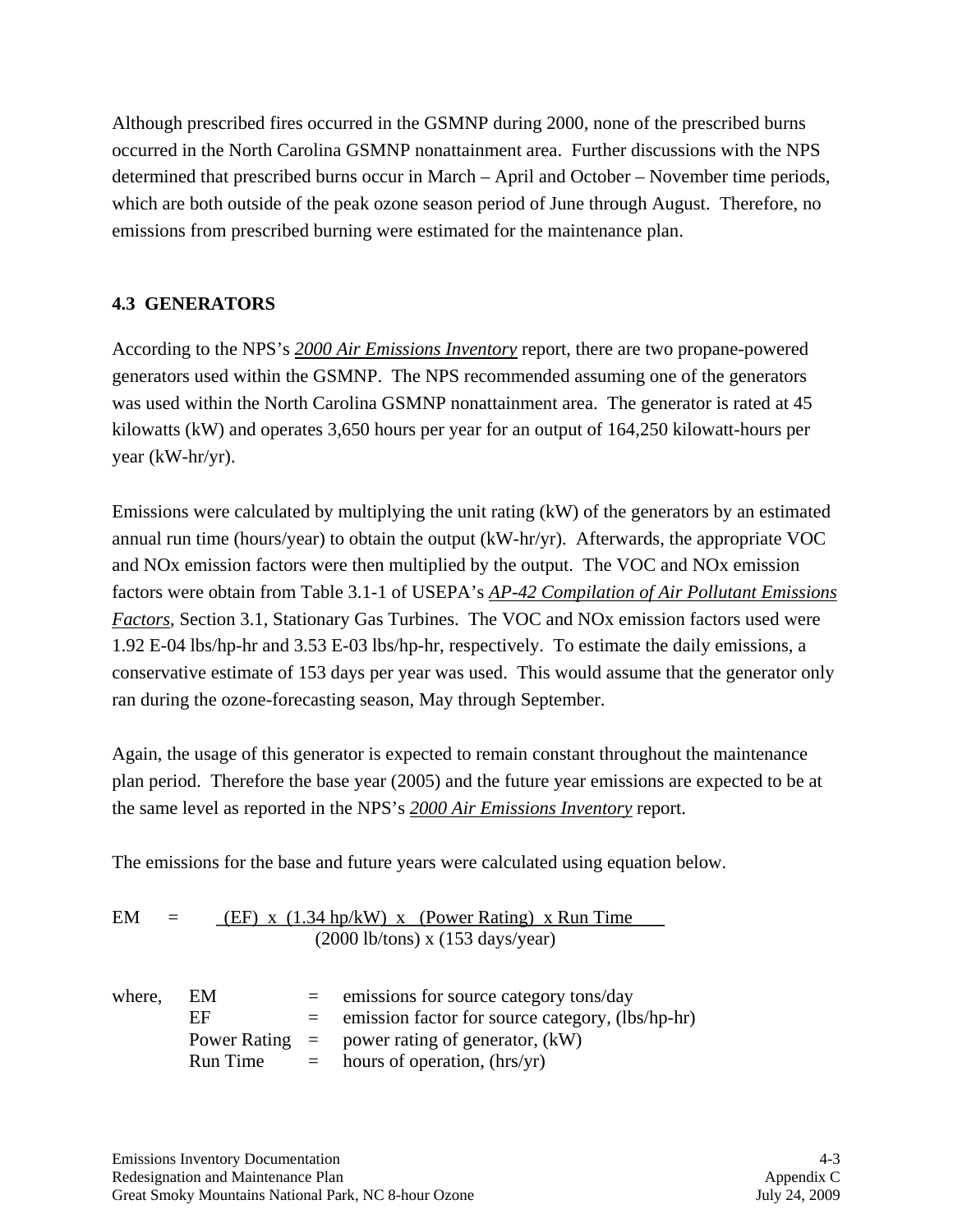The VOC and NOx emissions estimates from the one generator located in the North Carolina GSMNP nonattainment area are tabulated in the table below. Since the emissions are so small, both the annual and the daily emissions are displayed and are in tons per year and tons per day, respectively.

| Location              |            | VOC      | NOx    |          |  |
|-----------------------|------------|----------|--------|----------|--|
|                       | Annual     | Daily    | Annual | Daily    |  |
| Water plant generator | $\rm 0.02$ | $0.00\,$ | 0.39   | $0.00\,$ |  |

**Table 4.3-1 Emission Estimates for Generators** 

### **4.4 CAMPFIRES**

In 2000, the entire GSMNP had ten front country campgrounds with about 900 campsites and about 100 campsites in the backcountry. Within the North Carolina GSMNP nonattainment area, there were five front country campgrounds. These sites were occupied between 153 to 365 days per year, and it was estimated that approximately 50 percent had an evening or morning campfire at each site. Campground sites are used more often during summertime months. Thus, annual campfire emissions were assumed to occur over the 153-day ozone-forecasting season (May through September) as a conservative estimate.

According to the NPS's *2000 Air Emissions Inventory* report, each campfire site consumes approximately 10 lbs of wood per campfire. The amount of campfire wood burned in tons per year from each campground location is listed in Table 4.4-1. The VOC and NOx emission factors for the combustion of wood were obtain from Table 1.9-1 of USEPA's *AP-42 Compilation of Air Pollutant Emissions Factors*, Section 1.9, Residential Fireplaces. The emission factors are 229.0 lbs. VOC per ton of wood and 2.6 lbs. NOx per ton of wood.

Again, the usage of the campsites and the number of campfires is expected to remain constant throughout the maintenance plan period. Therefore the base year (2005) and the future year emissions are expected to be at the same level as reported in the NPS's *2000 Air Emissions Inventory* report.

The VOC and NOx emissions estimates from the campfires located in the North Carolina GSMNP nonattainment area are tabulated in the table below. Since the emissions are so small, both the annual and the daily emissions are displayed and are in tons per year and tons per day, respectively.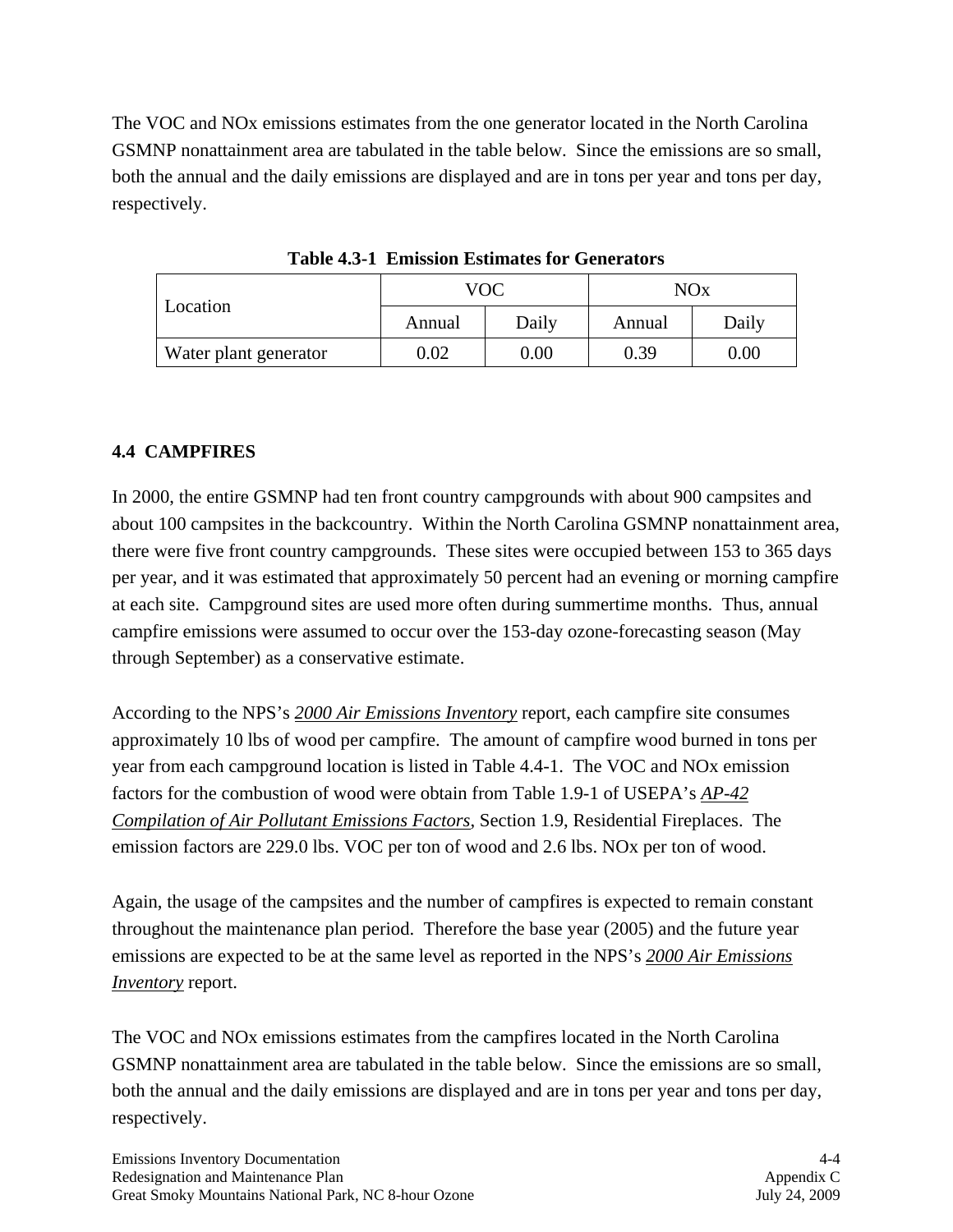| Location               |           | <b>Wood Burned</b><br>(tons/yr) |        | <b>VOC</b> | NOx    |       |
|------------------------|-----------|---------------------------------|--------|------------|--------|-------|
|                        | Campfires |                                 | Annual | Daily      | Annual | Daily |
| <b>Balsam Mountain</b> | 3,450     | 17                              | 1.95   | 0.01       | 0.02   | 0.00  |
| Big Creek              | 1,350     | 7                               | 0.80   | 0.01       | 0.01   | 0.00  |
| Cataloochee            | 3,038     | 15                              | 1.72   | 0.01       | 0.02   | 0.00  |
| Deep Creek             | 9,660     | 48                              | 5.50   | 0.04       | 0.06   | 0.00  |
| Smokemont              | 25,915    | 130                             | 14.89  | 0.10       | 0.17   | 0.00  |
| Total                  | 43,413    | 217                             | 24.86  | 0.17       | 0.28   | 0.00  |

**Table 4.4-1 Tons Of Wood Burned From Campfires** 

## **4.5 OTHER MANMADE AREA SOURCES**

Other man made area sources include space and water heating equipment, woodstoves and fireplaces, and miscellaneous area sources.

#### Space and Water Heating Equipment

According to the NPS's *2000 Air Emissions Inventory* report, there are space and water heating units that use No. 2 fuel oil and propane. In discussions with the NPS, it was determined that all of these units are located in the Tennessee part of the GSMNP. Therefore, there were no emissions estimated for this source category in this maintenance plan.

### Woodstoves and Fireplaces

According to the NPS's *2000 Air Emissions Inventory* report, there are no woodstoves or fireplaces in GSMNP. Therefore, no emission estimates were calculated for this source category.

#### Miscallaneous Area Sources

According to the NPS's *2000 Air Emissions Inventory* report, miscellaneous area sources include food preparation, degreasers, paints and other surface coatings, lighter fluid consumption, consumer solvents, propane use by visitors in recreational vehicles, and highway maintenance, such as paving materials. Little data was available on these activities and products. The NPS's *2000 Air Emissions Inventory* report did not estimate emissions for these sources.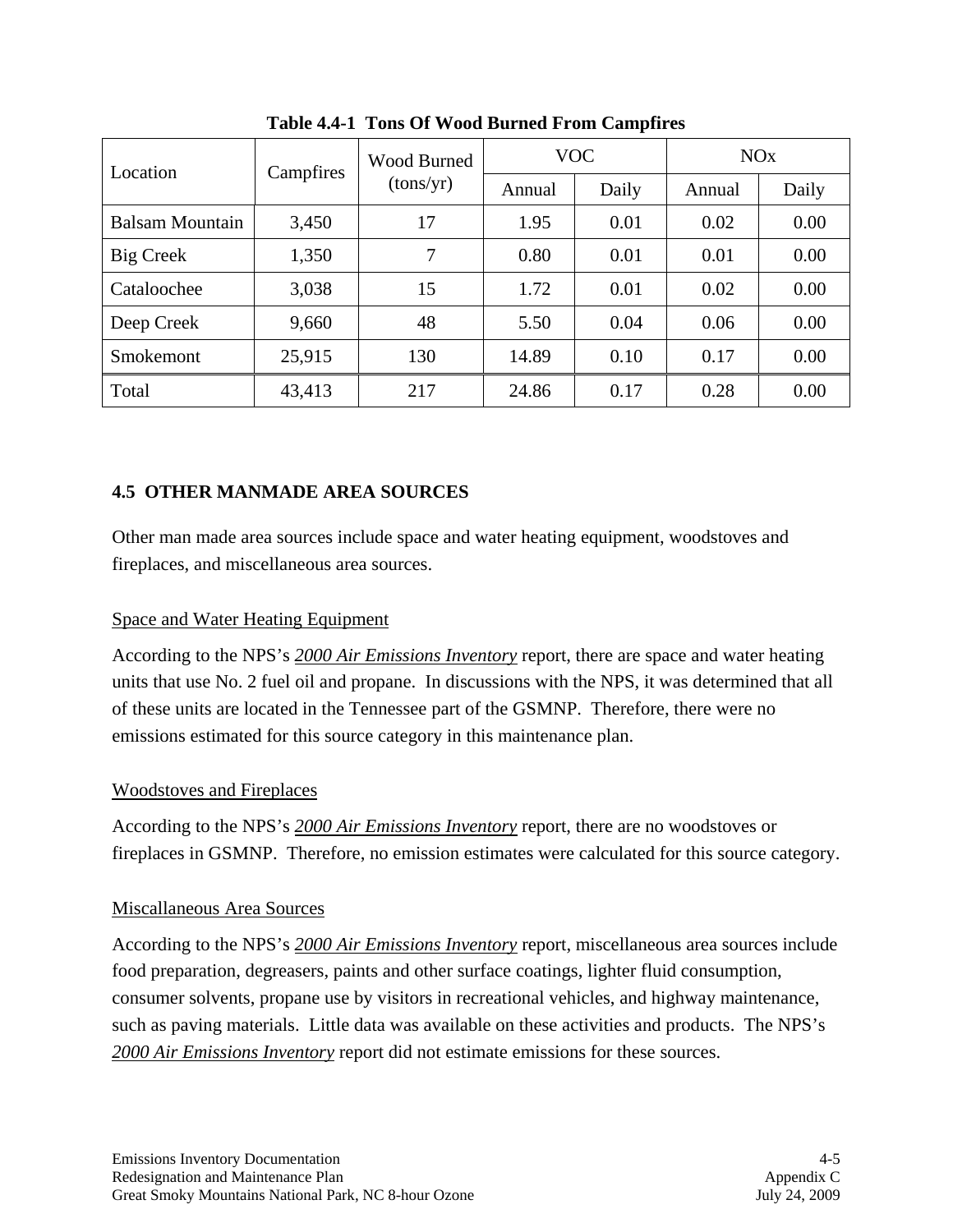#### **4.6 BIOGENIC EMISSIONS**

Biogenic emissions are primarily VOC emissions from vegetation and are kept constant through all years when modeling ozone. Since the redesignation and maintenance plan is a comparison of future year to base year emissions and the biogenic emissions are kept constant, the biogenic emissions do not play a part in the redesignation demonstration. Upon discussions with the USEPA Region 4, it was agreed that the biogenic emissions did not need to be estimated for the redesignation and maintenance plan.

#### **4.7 SUMMARY OF AREA SOURCE EMISSIONS**

The base year and future years estimated emissions are held constant for area sources. Table 4.7-1 below summarizes the area source emissions the North Carolina GSMNP nonattainment area. The annual emissions are in tons per year and the daily emissions are in tons per day.

|                          |        | <b>VOC Emissions</b> | <b>NO<sub>x</sub></b> Emissions |       |  |
|--------------------------|--------|----------------------|---------------------------------|-------|--|
| Source                   | Annual | Daily                | Annual                          | Daily |  |
| Aboveground storage tank | 0.34   | 0.00                 | 0.00                            | 0.00  |  |
| Prescribed burns         | 0.00   | 0.00                 | 0.00                            | 0.00  |  |
| Generators               | 0.02   | 0.00                 | 0.39                            | 0.00  |  |
| Campfires                | 24.86  | 0.17                 | 0.28                            | 0.00  |  |
| <b>Other Sources</b>     | 0.00   | 0.00                 | 0.00                            | 0.00  |  |
| Total                    | 25.22  | 0.17                 | 0.67                            | 0.00  |  |

**Table 4.7-1 Total Area Source Emissions**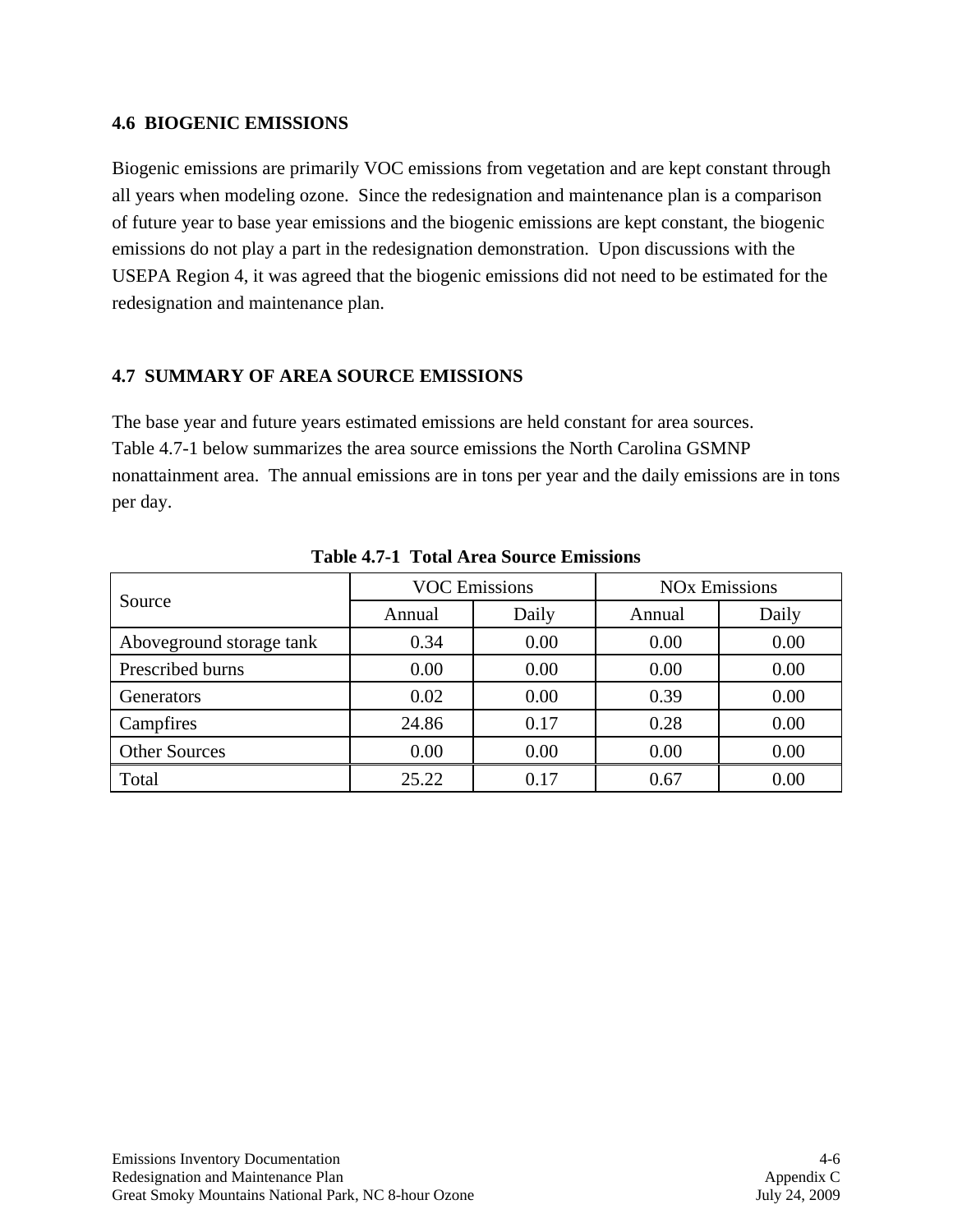#### **4.8 EMAIL VERIFICATION FROM NPS ON GROWTH ASSUMPTIONS**

Subject: Re: emissions growth for the park From: Jim Renfro@nps.gov Date: Wed, 21 Mar 2007 14:59:01 -0400 To: "Laura.Boothe" <Laura.Boothe@ncmail.net>

Laura: I do not expect any significant activity levels or growth for "Area" or "Off-Road Mobile" emission sources in Great Smoky Mountains National Park between 2000 (base-year) and future years during the Maintenance Plan for the Great Smoky Mountains National Park 8-hour ozone non-attainment area.

Jim Renfro, Air Quality Program Manager Great Smoky Moutains National Park Resource Mgt & Science Division 1314 Cherokee Orchard Rd Gatlinburg, TN 37738<br>Ph: 865/436-1708 Fx: 865/430-4753 Email: jim renfro@nps.gov<br>http://www2.nature.nps.gov/air/WebCams/parks/grsmcam/grsmcam.htm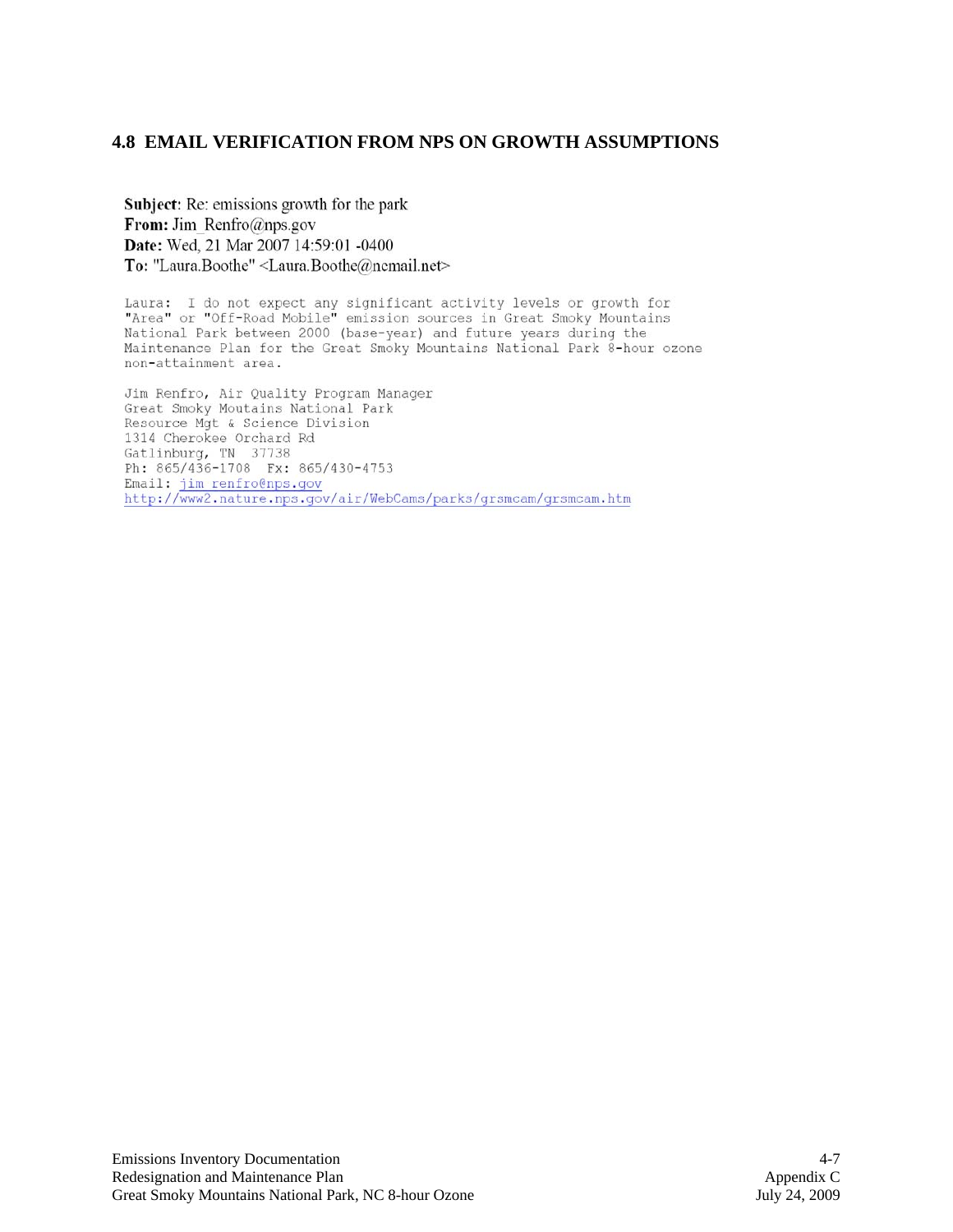# **5.0 DISCUSSION OF OFF-ROAD MOBILE SOURCES**

Off-road mobile sources are those sources that can move but do not use the highway system. In a typical off-road mobile source emissions inventory, examples would include lawn mowers, agricultural equipment, construction equipment, aircraft engines and railroad locomotives. The NPS's *2000 Air Emissions Inventory* report was used to identify the types of off-road equipment used in the GSMNP. The off-road mobile sources used within the Park include tractors, backhoes, graders, sweepers, forklifts, a roller/compactor, utility vehicles, riding mowers, a bobcat, a dozer and chippers.

Since diesel equipment tend to have higher emission rates than gasoline equipment, all of the offroad equipment was assumed to use diesel to be conservative. Biodiesel is currently used in offroad mobile source equipment within the Tennessee portions of GSMNP, but will not be available in the North Carolina portions of the GSMNP until a later time. For the purpose of calculating emissions, the NPS suggested assuming that biodiesel would be used in off-road equipment in 2008 and all future years.

In order to adequately quantify future year emissions, the use of off-road mobile source emission factors for equipment operating with biodiesel would yield the most accurate emission values. Several U.S. research projects are currently underway, which look at the effects on emissions of using biodiesel in nonroad mobile equipment. One of these is a study being conducted by the NCDOT entitled "Real World Duty Cycles and Utilization for Construction Equipment in North Carolina". This study aims to develop emissions estimates for construction equipment of various types, and to develop a model of overall NCDOT construction equipment emissions. Another study entitled "York Technical College Nonroad Diesel Retrofit Demonstration Project" is being conducted by York Technical College in South Carolina. The goal of this program is to promote statewide the use of diesel oxidation catalysts and B-20 biodiesel for all nonroad vehicles used by both public and private operators. In each case, the studies are underway and no prelimary results were available, which provide information about biodiesel emission factors for nonroad equipment.

The National Biodiesel Board (NBB) has concluded that when comparing biodiesel to traditional diesel, hydrocarbon emissions are reduced when using biodiesel. Also, NOx emissions can increase or decrease slightly when using B-20 biodiesel. This fluctuation depends upon the engine family tested and the testing procedures. Since emissions factors for biodiesel could not be found and the NBB concluded that biodiesel tends to have lower emissions than diesel, diesel emission factors, obtained from the reporting utility of the USEPA's NONROAD2005c model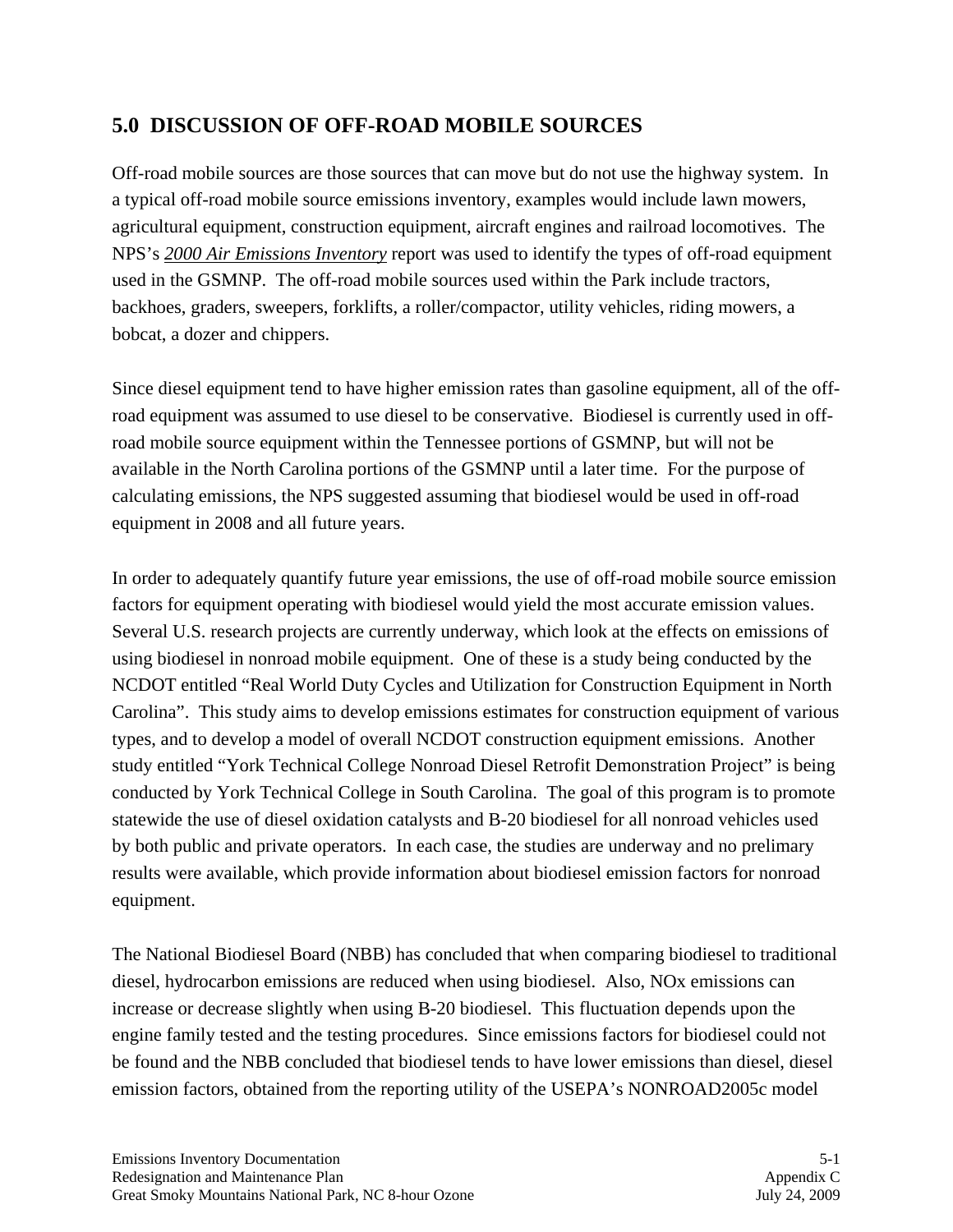released March 21, 2006, were used to provide a conservative estimate the emissions from offroad mobile sources.

The NPS's *2000 Air Emissions Inventory* report also included the annual usage rates for the offroad equipment. The NPS was contacted to determine which equipment was used in the North Carolina GSMNP nonattainment area. According to the NPS, all of the equipment was used in North Carolina about 30% of the time.

Table 5-1 contains a list of the off-road equipment, the annual usage data and the VOC and NOx emission factors used to calculate the emissions for the North Carolina GSMNP nonattainment area.

| <b>Equipment Type</b>   | Number<br>of Units | Annual<br>Usage<br>(Hrs/yr/unit) | Power<br>Rating<br>(Hp) | Load<br>(% ) | VOC EF<br>(grams/hp-hr) | NO <sub>x</sub> EF<br>$(grams/hp-hr)$ |
|-------------------------|--------------------|----------------------------------|-------------------------|--------------|-------------------------|---------------------------------------|
| <b>Utility Vehicles</b> | 11                 | 100                              | 15                      | 55           | 1.93                    | 8.37                                  |
| <b>Tractors</b>         | 13                 | 100                              | 42.35                   | 68           | 1.93                    | 8.37                                  |
| <b>Backhoes</b>         | 9                  | 100                              | 77                      | 55           | 1.93                    | 8.37                                  |
| <b>Riding Mowers</b>    | 7                  | 100                              | 15                      | 55           | 1.46                    | 7.40                                  |
| <b>Bobcat</b>           |                    | 100                              | 15                      | 55           | 1.93                    | 8.37                                  |
| Dozer                   |                    | 100                              | 77                      | 55           | 1.93                    | 8.37                                  |
| Graders                 | 4                  | 100                              | 172                     | 61           | 0.48                    | 6.14                                  |
| Sweepers                | $\overline{4}$     | 100                              | 30                      | 68           | 0.62                    | 6.49                                  |
| Forklifts               | 3                  | 100                              | 172                     | 61           | 0.55                    | 5.55                                  |
| Roller/Compactor        |                    | 100                              | 30                      | 55           | 0.70                    | 6.34                                  |
| Chippers                | 3                  | 100                              | 30                      | 55           | 0.80                    | 7.10                                  |

**Table 5-1 Off-Road Mobile Data Used in Estimating Emissions** 

According to the NPS, the activity level of the off-road equipment remains generally the same year-to-year. Their recommendation was not to grow the emissions, rather keep the emissions constant out into the future. As a conservative estimate, it was assumed that the equipment was only used during the ozone-forecasting season, May through September (i.e., 153 days).

The emissions for the base and future years were calculated using equation 5-1.

$$
EM = \frac{EF x (No. Of Units) x Usage x (Power Rating) x Load x (Fraction in NC)}{(453.6 grams/lb) x (2000 lb/tons) x (153 days/year)}
$$
 5-1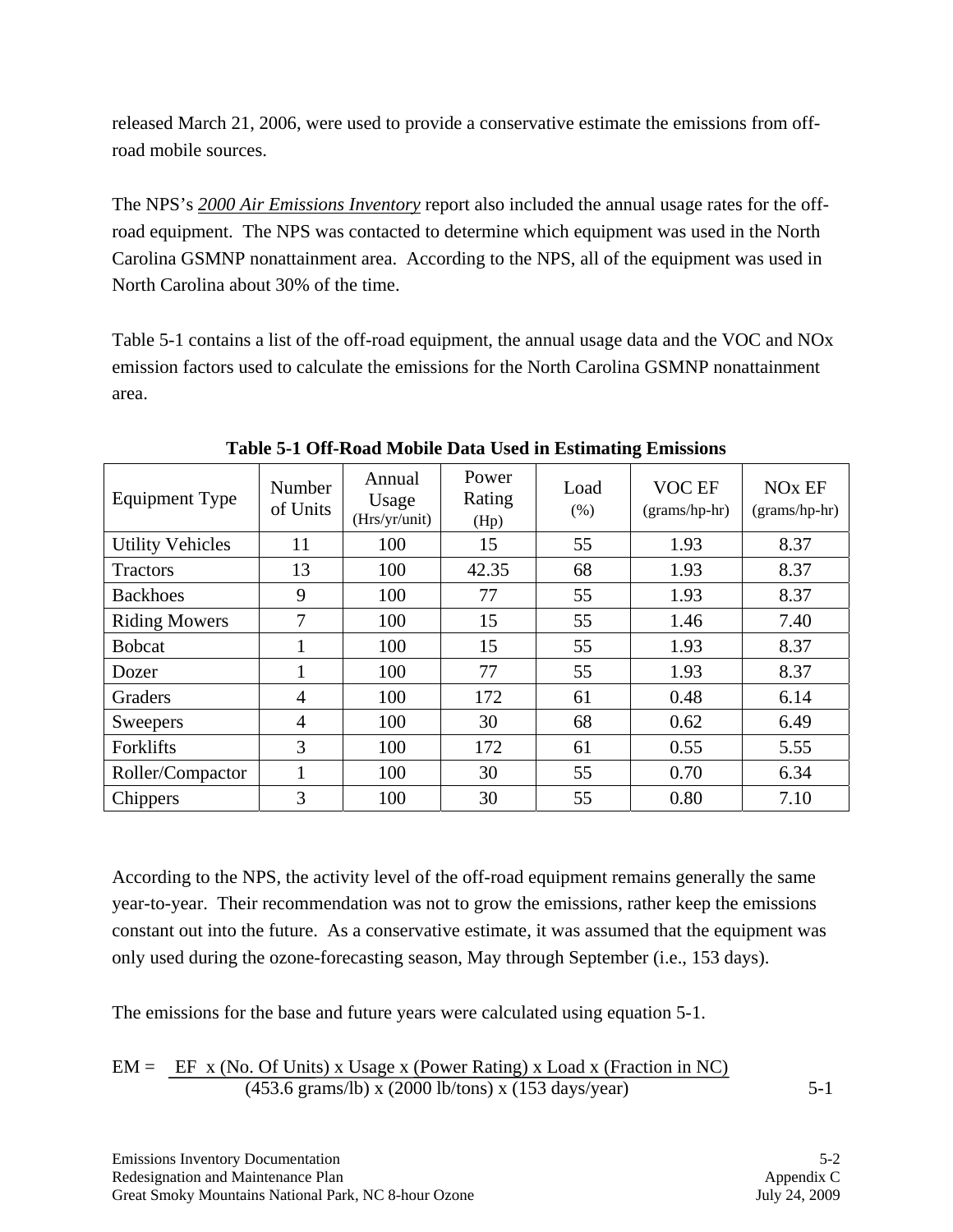| where, | EM                 | $=$      | emissions for source category, tons/day                      |
|--------|--------------------|----------|--------------------------------------------------------------|
|        | EF                 | $=$      | emission factor for source category, grams/hp-hr             |
|        | No. of Units       | $\equiv$ | the number of units within the specific equipment type       |
|        | Usage              | $=$      | the number of hours one unit operates per year               |
|        | Power Rating $=$   |          | power rating of equipment, hp                                |
|        | Load               | $=$      | operating load, %                                            |
|        | Fraction in $NC =$ |          | the fraction of usage within the nonattainment area $(0.30)$ |

The VOC and NOx emission estimates from off-road equipment used in the North Carolina GSMNP nonattainment area are tabulated in the table below. Since the emissions are so small, both the annual and the daily emissions are displayed and are in tons per year and tons per day, respectively.

|                         | <b>VOC Emissions</b> |       | <b>NO<sub>x</sub></b> Emissions |       |  |
|-------------------------|----------------------|-------|---------------------------------|-------|--|
| Source                  | Annual               | Daily | Annual                          | Daily |  |
| <b>Utility Vehicles</b> | 0.004                | 0.00  | 0.016                           | 0.00  |  |
| <b>Tractors</b>         | 0.016                | 0.00  | 0.068                           | 0.00  |  |
| <b>Backhoes</b>         | 0.016                | 0.00  | 0.069                           | 0.00  |  |
| <b>Riding Mowers</b>    | 0.002                | 0.00  | 0.009                           | 0.00  |  |
| <b>Bobcat</b>           | 0.000                | 0.00  | 0.001                           | 0.00  |  |
| Dozer                   | 0.002                | 0.00  | 0.008                           | 0.00  |  |
| Graders                 | 0.004                | 0.00  | 0.056                           | 0.00  |  |
| Sweepers                | 0.001                | 0.00  | 0.011                           | 0.00  |  |
| Forklifts               | 0.004                | 0.00  | 0.038                           | 0.00  |  |
| Roller/Compactor        | 0.000                | 0.00  | 0.002                           | 0.00  |  |
| Chippers                | 0.001                | 0.00  | 0.008                           | 0.00  |  |
| Total                   | 0.05                 | 0.00  | 0.29                            | 0.00  |  |

**Table 5.-2 Total Off-Road Mobile Source Emissions**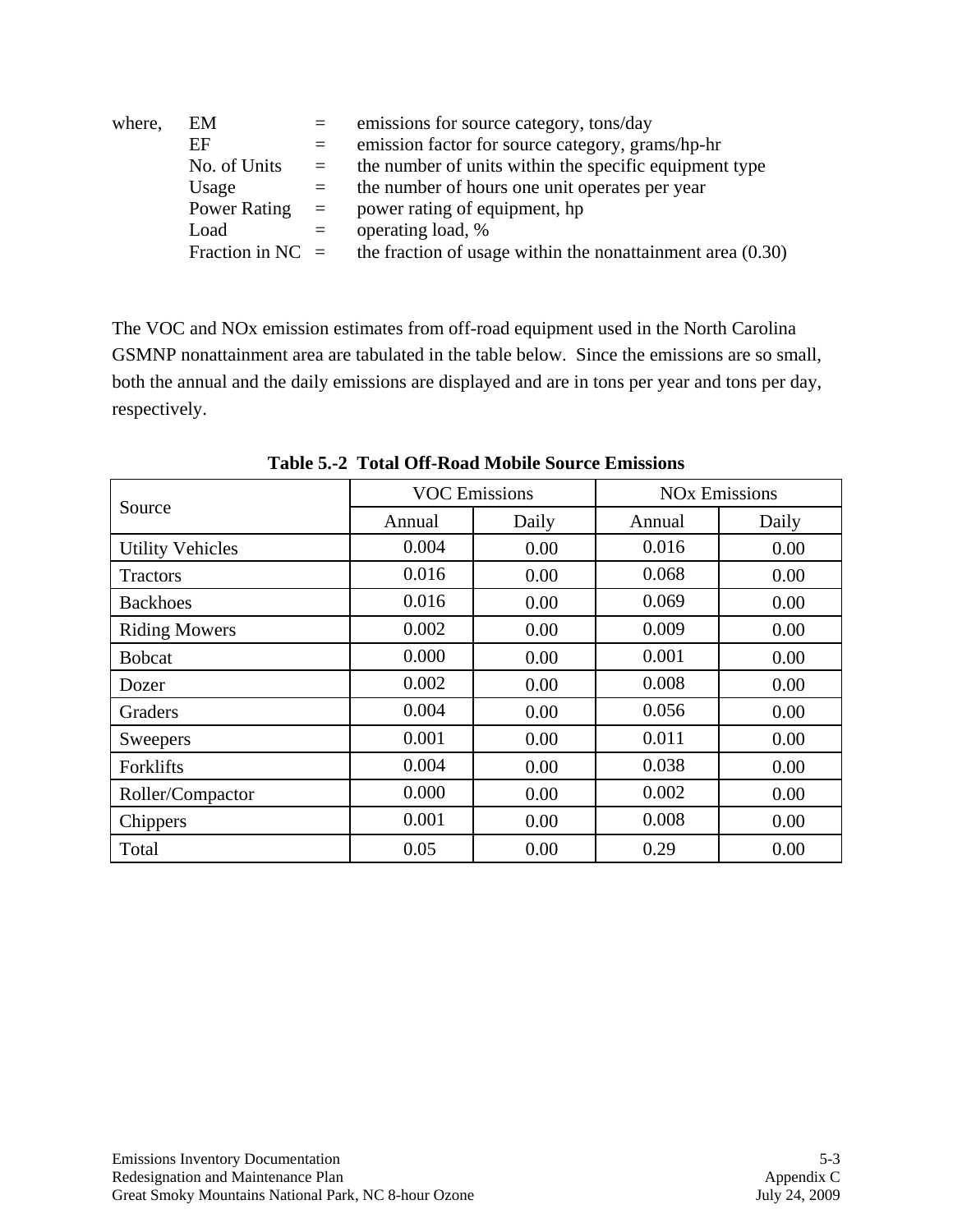# **6.0 DISCUSSION OF HIGHWAY MOBILE SOURCES**

## **6.1 INTRODUCTION**

Highway mobile sources are considered those vehicles that travel on the roadways. Mobile sources comprise over 50 percent of the emissions of NOx emissions for most of North Carolina. However, in GSMNP, nearly all of the man-made NOx comes from mobile sources. Emissions of these pollutants are estimated in the mobile source inventory required for the maintenance plan. In Section 7 are copies of the data used in the calculation of the estimated emissions, such as the MOBILE6.2 mobile model input and output files.

All of these GSMNP emissions processes need to be estimated in order to properly reflect the total emissions from this source category. In its simplest terms, emissions from highway mobile sources are calculated by multiplying an activity level, in this case daily VMT as provided by the NCDOT and the NPS, by an emission factor.

The USEPA developed the MOBILE model to estimate emission factors based on information on the way vehicles are driven in a particular area. The newest version of the MOBILE model (MOBILE6.2) was used. This model was released by the USEPA in 2002 and differs significantly from previous versions of the model. Key inputs for MOBILE6.2 include information on the age of vehicles on the roads, the average speed of those vehicles, what types of roads those vehicles are traveling on, any control technologies in place in an area to reduce emissions for motor vehicles (e.g., emissions inspection programs), and ambient temperature.

A very important component of the highway mobile emission estimation process is interagency consultation. The primary transportation partners involved in the North Carolina GSMNP redesignation interagency consultation process included: NCDAQ, NCDOT, USEPA, Federal Highway Administration (FHWA), and the NPS. Specifically, the NPS was consulted for input data such as vehicle mix, speeds, and VMT. Also, an interagency consultation conference call was held to discuss some of the specific details on the MOBILE 6.2 modeling. During the final stages of the update to the redesignation and maintenance plan preparation, the interagency partners were again consulted (February 2009), the parameters and assumptions of the modeling were reiterated and comments were solicited since NCDAQ was adding the final year as 2020 and developing budgets for the years 2011 and 2020.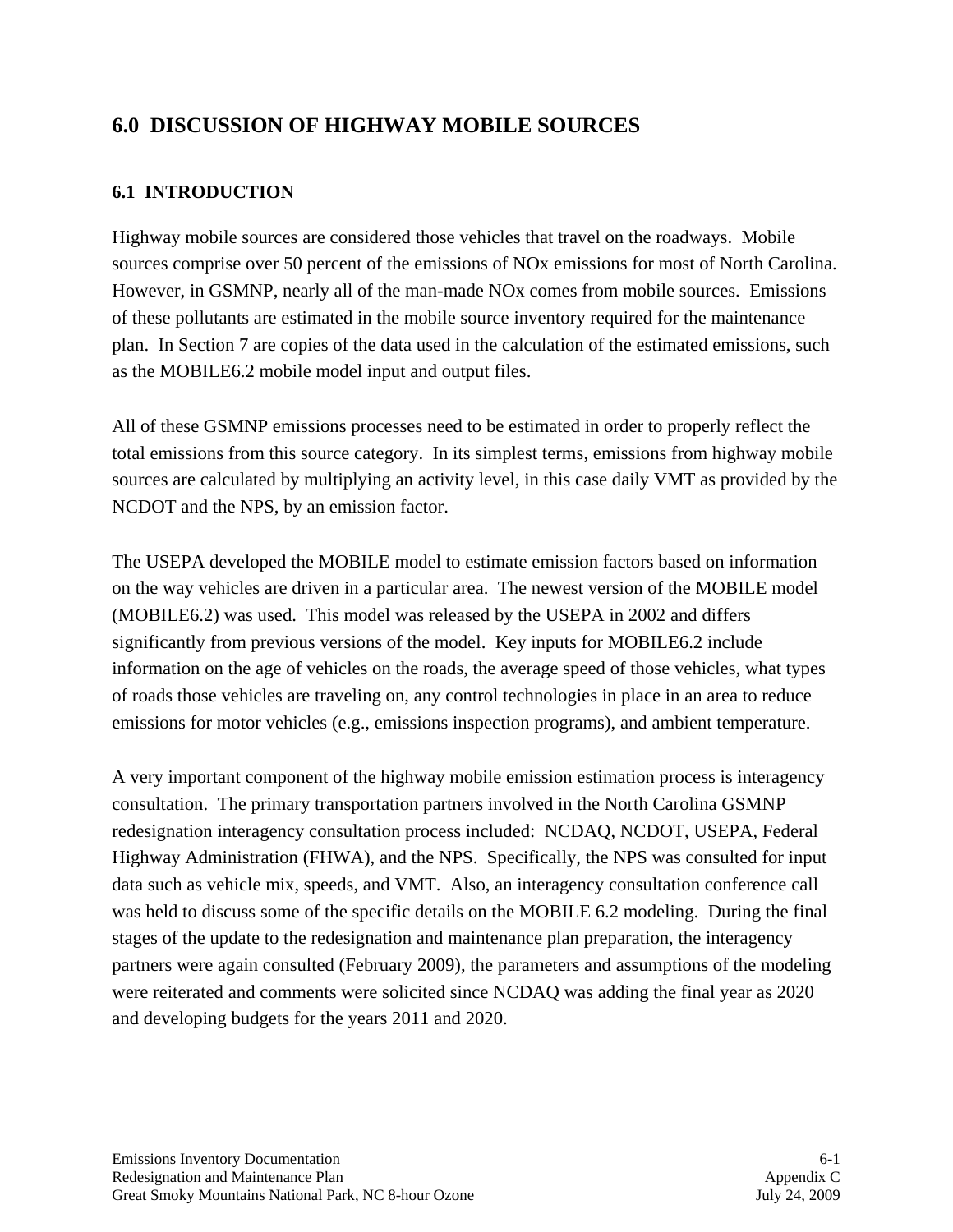## **6.2 MOBILE6.2 INPUT ASSUMPTIONS**

The MOBILE6.2 input files and output files used in the development of the highway mobile source emissions for the maintenance plan are compiled in Section 7.

#### Speed Assumptions

The MOBILE6.2 command "AVERAGE SPEED" was used to enter the daily speeds provided by NPS. This command requires two data elements: average speed and a roadway scenario. As with all average speed inputs to MOBILE6.2, average speeds may range from 2.5 to 65 miles per hour. The roadway scenario data element indicates the type of driving that the user intends for the average speed input to model. NCDAQ, NPS, and NCDOT follow the USEPA's *Technical Guidance on the Use of MOBILE6.2 for Emission Inventory Preparation* to match FHWA roadways to MOBILE6.2 driving cycles.

Emissions from motor vehicles vary with the manner in which the vehicle is operated. Vehicles traveling at 25 miles per hour (mph) emit a very different mix of pollutants than the car that is traveling at 65 mph on an interstate highway. In order to estimate emissions from vehicles for a typical day, the NPS provided speeds for the Park.

For the North Carolina GSMNP nonattainment area, the latest speeds were obtained from the NPS at the Interagency Consultation Conference Call/Meeting for the Great Smoky Mountains National Park on May 26, 2006. The speeds provided are based on a daily average. The MOBILE6.2 model was utilized to generate emission factors for the North Carolina GSMNP nonattainment area. The same speed, 25 mph, was provided for all of the years in the maintenance plan. The average speed of 25 mph is constant for all years due to the lower speed limit, relatively constant volume of vehicles over the years, limited infrastructure, and limited access to the park . The arterial road type was used in the modeling.

### Vehicle Age Distribution

The vehicle age distribution comes from annual registration data for North Carolina from the NCDOT. For this analysis, the latest available data was for 2004. The NCDOT provided the latest available count data based on the number of vehicle types per year from 1982 through 2004. Vehicles greater than 25 years old were combined and included as the  $25<sup>th</sup>$  model year. The vehicle count information is provided for nine vehicle types; light duty gas vehicles (LDGV), light duty diesel vehicles (LDDV), light duty gas trucks 1 (LDGT1), light duty gas trucks 2 (LDGT2), light duty diesel trucks 1 (LDDT1), light duty diesel trucks 2 (LDDT2), heavy duty gas vehicles (HDGV), heavy duty diesel vehicles (HDDV) and motorcycles (MC).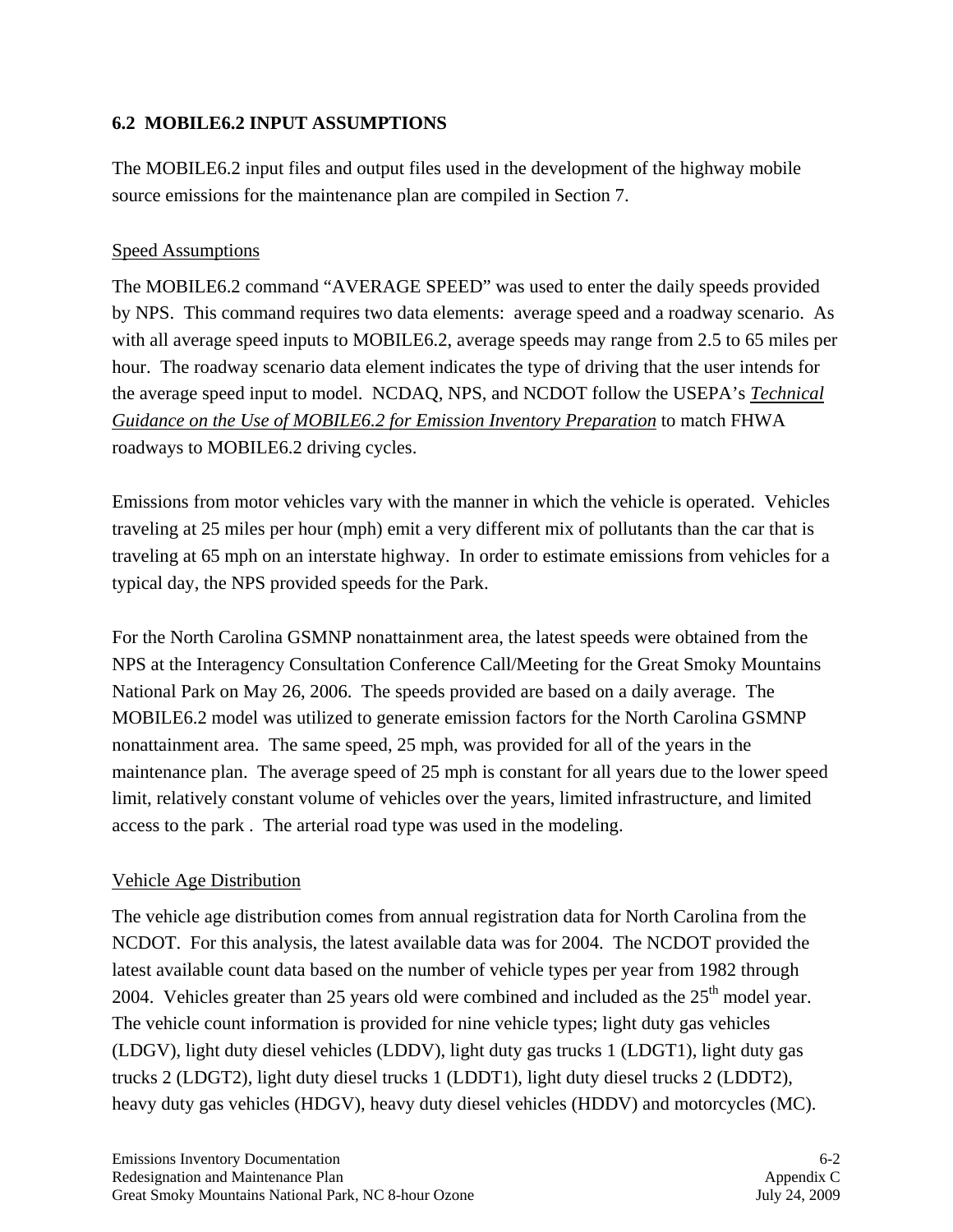LDDT1 and LDDT2 are combined and labeled as light duty diesel trucks (LDDT). This vehicle distribution corresponds to the MOBILE5 format and does not correlate to the USEPA's MOBILE6.2 model vehicle types. In order to convert the data provided by the NCDOT into the MOBILE6.2 model format, the NCDAQ used a utility developed by the USEPA that disaggregates the 8 MOBILE5 model vehicle types into the 16 MOBILE6.2 vehicle types. The count data provided by the NCDOT is converted to fractions by dividing each count per vehicle type per year by the total number of vehicles in that classification for all years. For example, the number of 2004 light duty vehicles divided by the total number of light duty vehicles for all years.

The park vehicle age distribution is somewhat unique in composition due to it being a tourist destination. The consensus best judgment of NPS, NCDOT, and NCDAQ was to use the age distribution for the entire state of North Carolina.

#### Development of the GSMNP Vehicle Mix

The vehicle mix refers to the percentage of different vehicle types on the road. It is critical for estimating mobile emissions in an area to use data that accurately reflects the vehicles types traveling on the road. The NPS provided the breakdown of the percent of vehicle types that use the Park roadways (Table 6.2-1).

| Vehicle Type                        | Percentage |
|-------------------------------------|------------|
| Passenger Cars                      | 92.07%     |
| <b>Light Duty Trucks</b>            | 3.39%      |
| Motorcycles                         | 2.63%      |
| <b>Recreational Vehicles</b>        | 0.55%      |
| <b>Vehicles/RV Pulling Trailers</b> | 1.24%      |
| <b>Transit/Shuttle Buses</b>        | 0.02%      |
| <b>Tour Buses</b>                   | 0.08%      |
| <b>Heavy Duty Trucks</b>            | 0.00%      |

**Table 6.2-1 Percentage of Each Vehicle Type** 

Using the *Technical Guidance on the Use of MOBILE6.2 for Emission Inventory Preparation*, Section 4.1.5, the percentage of vehicle types were mapped to the 16 MOBILE6.2 vehicle classes. Based on this methodology, the GSMNP 2004 count data from Table 6.2-1 was aggregated into the general categories as shown below: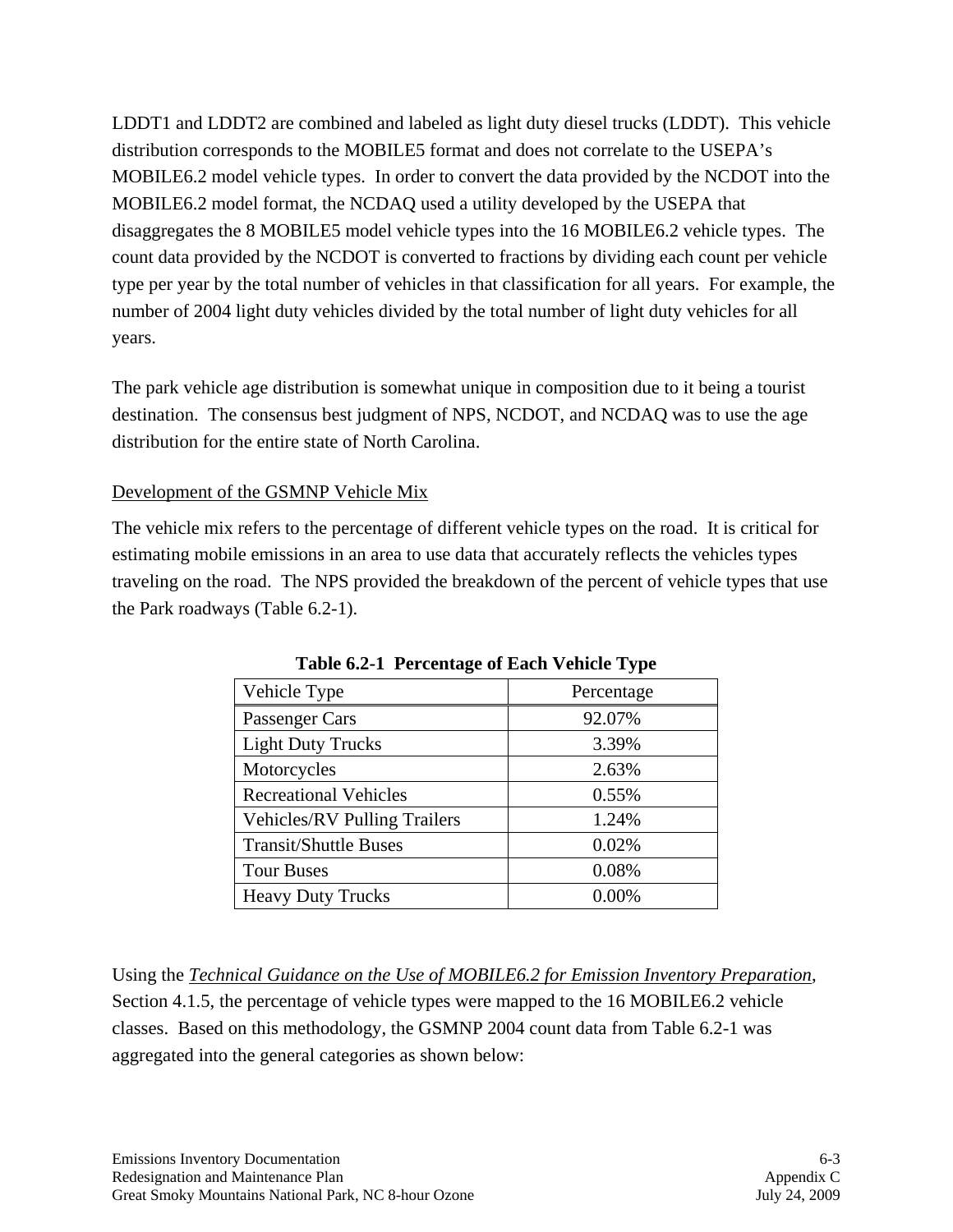| <b>GSMNP Count Category</b>          | <b>General Category</b>                                           |
|--------------------------------------|-------------------------------------------------------------------|
| Passenger Cars, Light Duty<br>Trucks | Passenger Car (LDV)+Light Duty Trucks<br>(LDT1, LDT2, LDT3, LDT4) |
| Motorcycle                           | Motorcycle (MC)                                                   |
| Recreational Vehicles, RV            | <b>Medium Trucks</b><br>(HDV2, HDV3, HDV4, HDV5, HDV6)            |
| Tour, Transit and Shuttle Buses      | Buses (HDBT, HDBS)                                                |
| <b>Heavy Duty Trucks</b>             | Heavy Duty Trucks (HDV7, HDV8)                                    |

**Table 6.2-2 Aggregation of GSMNP Count Data** 

The GSMNP count categories were grouped into general categories and the percentages for each subcategory was determined as follows:

| Light Duty Vehciles+Light Duty Trucks | $=$ | 95.48%   |
|---------------------------------------|-----|----------|
| Motorcycles                           | $=$ | 2.63%    |
| <b>Medium Trucks</b>                  | $=$ | 1.79%    |
| <b>Buses</b>                          |     | 0.10%    |
| <b>Heavy Duty Vehicles</b>            |     | $0.00\%$ |

For the motorcycles, medium trucks, buses and heavy duty vehicles, the fraction from the GSMNP count data was matched one-for-one with a corresponding vehicle type. The medium truck fraction was matched to the heavy duty diesel 2 (HDV2) vehicle type since there is no access to the GSMNP for the other types of medium trucks listed in Table 6.2-2. The NPS does have a few larger medium duty trucks in the Park, however, these were not counted as they are predominantly on the Tennessee side and the limited North Carolina VMT data was not available.

For passenger cars and light duty trucks, the GSMNP count data had to be expanded into the five MOBILE6.2 vehicle types. To create the 2005 GSMNP vehicle mix for this group, the total 2004 State fractions for this group was used, since the GSMNP count data was for 2004, along with the State vehicle type fractions for 2005. The calculation for the 2005 passenger cars and light duty trucks vehicle mix for the GSMNP is illustrated below.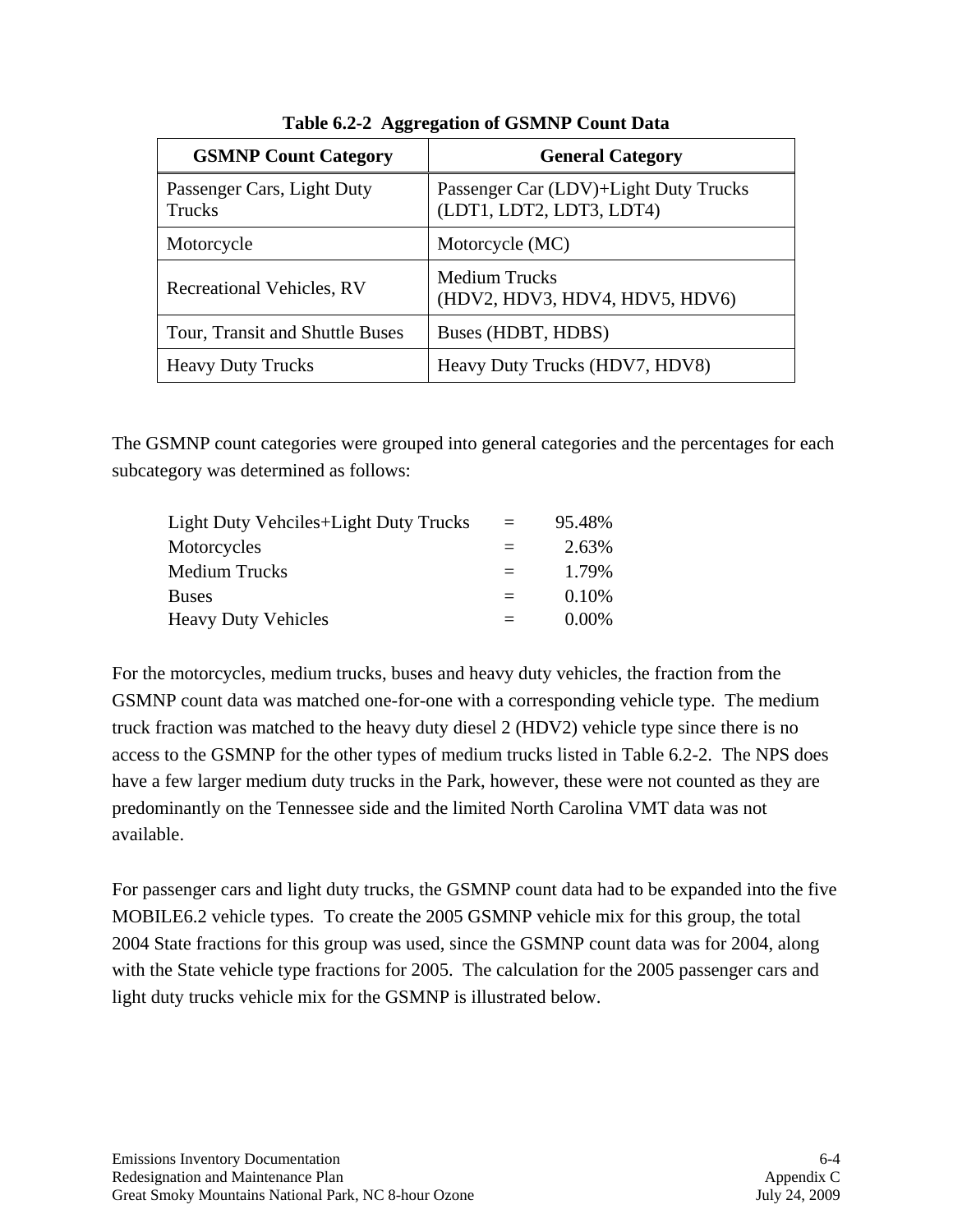The total 2004 State passenger cars and light duty trucks fraction was 0.8774. The 2005 State vehicle mix for passenger cars and light duty trucks is:

| Vehicle Type     |          | Fraction |
|------------------|----------|----------|
| LDV              | $\equiv$ | 0.4247   |
| LDT1             | =        | 0.0777   |
| LDT <sub>2</sub> | =        | 0.2587   |
| LDT3             |          | 0.0797   |
| LDT4             |          | 0.0366   |

The GSMNP 2005 vehicle mix for each type of passenger cars and light duty trucks was calculated using the following formula:

Vehicle Type  $=$  (2005 State VMT fraction for vehicle) x (2004 GSMNP total fraction for group) (2004 State total fraction for group)

Table 6.2-3 displays the calculation for each vehicle type for the 2005 GSMNP vehicle mix. The vehicle mix is adjusted to make only the vehicles allowed into GSMNP equal 100%.

| Vehicle Type                         |     | Calculation                     |     | New 2005<br>Mix |
|--------------------------------------|-----|---------------------------------|-----|-----------------|
|                                      |     |                                 |     |                 |
| Passenger Cars and Light Duty Trucks |     |                                 |     |                 |
| LDV                                  | $=$ | $0.4247 \times (0.9548/0.8774)$ | $=$ | 0.4622          |
| LDT1                                 | $=$ | $0.0777 \times (0.9548/0.8774)$ | $=$ | 0.0846          |
| LDT <sub>2</sub>                     | $=$ | $0.2587 \times (0.9548/0.8774)$ | $=$ | 0.2815          |
| LDT3                                 | $=$ | $0.0797$ x $(0.9548/0.8774)$    | $=$ | 0.0867          |
| LDT4                                 | $=$ | $0.0366$ x $(0.9548/0.8774)$    | $=$ | 0.0398          |
|                                      |     |                                 |     |                 |
| Other vehicle types                  |     |                                 |     |                 |
| Motorcycles                          |     | actual GSMNP count fraction     | $=$ | 0.0263          |
| Medium Truck (HDV2)                  |     | actual GSMNP count fraction     | $=$ | 0.0179          |
| <b>Buses</b>                         |     | actual GSMNP count fraction     | $=$ | 0.0010          |
| <b>Heavy Duty Vehicles</b>           |     | (Park access regulations)       | $=$ | 0.0000          |
| Total                                |     |                                 |     | 1.0000          |

**Table 6.2-3 Calculation of 2005 GSMNP Rural Minor Arterial Vehicle Mix**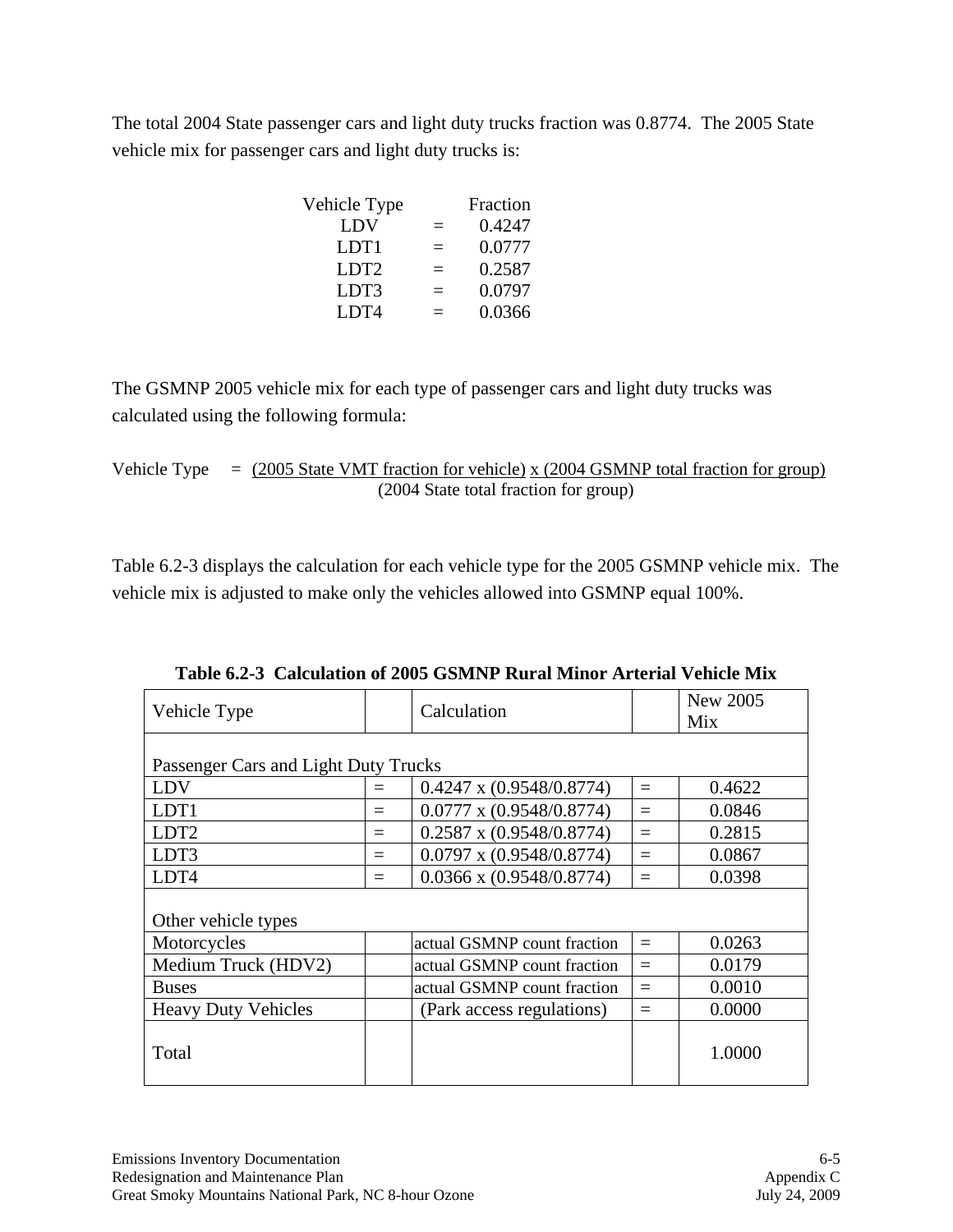#### Temperature, and Altitude Assumptions

The MOBILE6.2 command "MIN/MAX TEMPERATURES" was used to enter temperatures to estimate mobile source emissions. This command requires the command name followed by the average minimum and maximum temperatures in the data field in the RUN SECTION of the mobile input files. For the North Carolina GSMNP nonattainment area, mobile source emission estimates, the NCDAQ used average July 2005 temperature profile from the Oconaluftee CO-OP Meteorological Station located just within the southern border of the the GSMMP. The minimum and maximum temperatures used in this analysis are 57.8ºF and 85.5ºF*.* 

The ALTITUDE command requires the command name followed by the flag value of "1" or "2", where "1" represents 500 feet above sea level and "2" represents altitude 5500 feet above sea level. Based on discussions with the NPS, the "2" flag was determined to better represent the Park altitude that averages approximately 4000 feet.

#### Vehicle Inspection and Maintenance Program Assumptions

In 2002, North Carolina implemented a new vehicle emissions inspection program referred to as onboard diagnostics (OBDII). This program covers all light duty gasoline powered vehicles that are model year 1996 and newer. The program was initially implemented in 9 counties and was expanded to include a total of 48 counties between July 2002 and January 2006. Although Haywood County is subject to the OBDII program, most vehicles in the Park are visitors from all over and their vehicles may or may not be subject to an inspection and maintenance program. Therefore, to be on the conservative side, the benefits of OBD II were not calculated for the Park. However, all counties in North Carolina have a vehicle safety inspection program. Inspection stations are required to administer an anti-tampering check to ensure that emissions control equipment on any vehicle, less than 35 model years old, has not been altered. Since many of the visitors to the Park are from North Carolina, this benefit was used in the model.

#### Reid Vapor Pressure Assumptions

RVP reflects a gasoline's volatility. An RVP of 9.0 pounds per square inch is required during May through September for the Park and the rural North Carolina area. Lower RVP leads to lower VOC emissions from gasoline handling and lowers vapor losses from motor vehicles.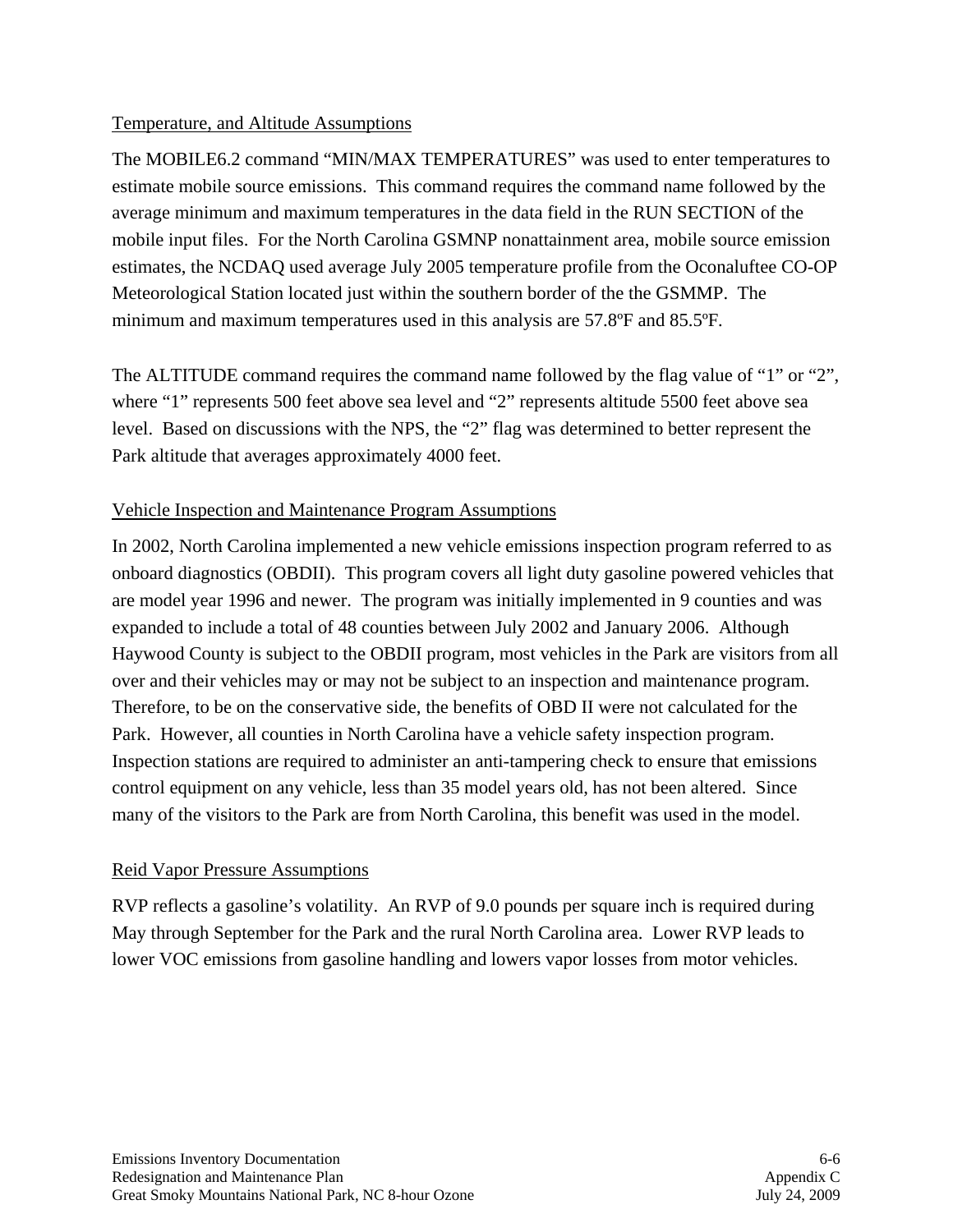#### **6.3 VMT ASSUMPTIONS**

In order to calculate emissions from on-road mobile sources, emission factors are developed as discussed throughout this document. The emission factors are then multiplied by an activity level, which for on-road mobile sources is daily VMT.

The daily VMT for the North Carolina GSMNP nonattainment area was provided by NCDOT and approved by the NPS via e-mail on September 20, 2006. This VMT data was developed in conjunction with a transportation conformity analysis for the North Carolina GSMNP nonattainment area. Although the NPS has stated that the number of visitors to the Park is not expected to increase, a modest growth in VMT was applied to provide a conservative estimate. The VMT used for the maintenance plan are listed in Table 6.3-1.

| Table 0.3-1 Vehicle Milles Traveled for Goivern |         |      |         |         |           |         |  |  |  |  |
|-------------------------------------------------|---------|------|---------|---------|-----------|---------|--|--|--|--|
| Road Type                                       | 2005    | 2008 | 2011    | 2014    | $201^{-}$ | 2020    |  |  |  |  |
| Arterial                                        | 200,830 |      | 223,725 | 235,172 | 246,619   | 258,067 |  |  |  |  |

**Table 6.3-1 Vehicle Miles Traveled for GSMNP** 

### **6.4 ESTIMATED EMISSIONS FROM MOBILE SOURCES**

A summary of the highway mobile source emissions in tons per day is provided in Tables 6.4-1 for VOC and NOx emissions.

| Pollutant                 | 2005 | 2008 | 2011     | 2014 | 2017 | 2020 |
|---------------------------|------|------|----------|------|------|------|
| VOC emissions             | 0.41 | 0.36 | 0.32     | 0.27 | 0.24 |      |
| NO <sub>x</sub> emissions | 0.26 | 0.23 | $0.20\,$ | 0.17 | 0.15 |      |

**Table 6.4-1 Highway Mobile Source Emissions (tons/day)**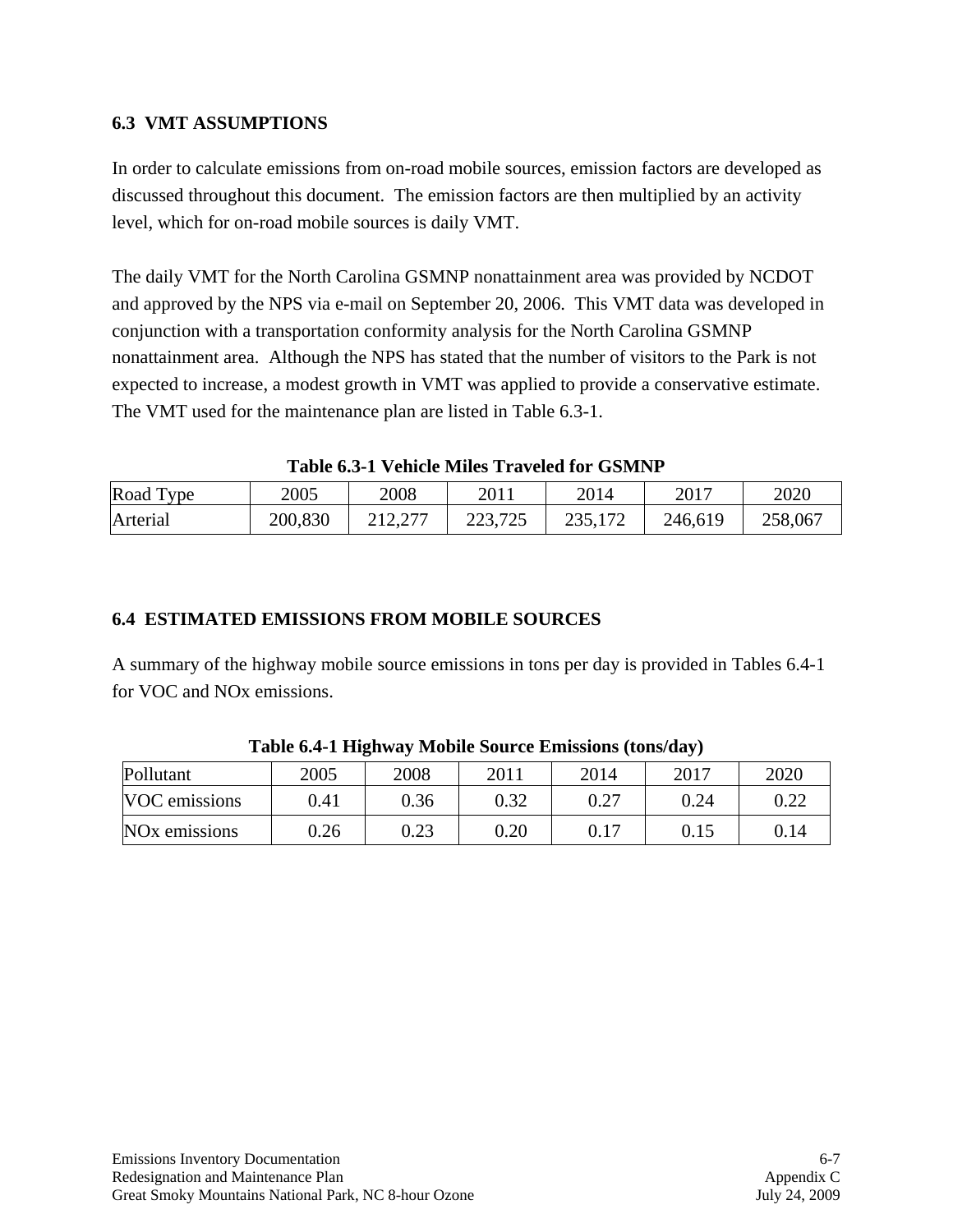#### **6.5 EMAIL VERIFICATION FROM NPS ON GROWTH ASSUMPTIONS**

Subject: Re: GSMNP Redesignation and Maintenance From: Jim\_Renfro@nps.gov Date: 1/26/2009 To: Janice Godfrey <Janice.godfrey@ncmail.net>

Janice; based on visitation data, and projections, I think the speed limits will be the same as well as visitation (VMT). What do you think?

Jim Renfro, Air Quality Specialist Great Smoky Mountains NP 1316 Cherokee Orchard Rd Gatlinburg, TN 37738 865.436.1708 http://www.nature.nps.gov/air/WebCams/parks/grsmcam/grsmcam.cfm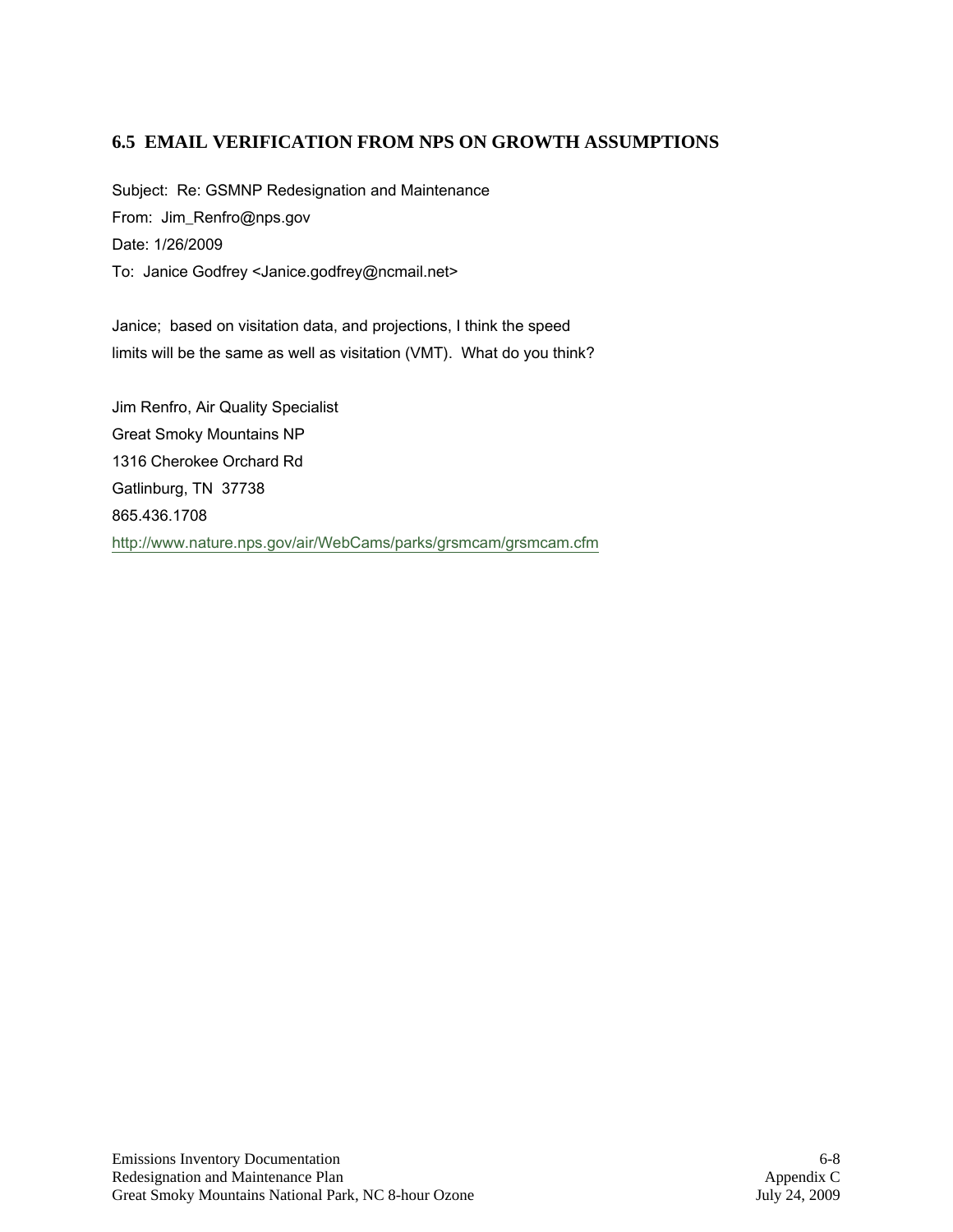## **7.0 MOBILE DATA USED**

#### **7.1 INPUT FILES**

#### GSM05N.IN

MOBILE6 INPUT FILE : > GSMNP(NC Side) O3 Non I/M Redignation Analysis for 2005 POLLUTANTS : HC NOX<br>SPREADSHEET : GSMNP SPREADSHEET RUN DATA : \*\*\*\*\*\*\*\*\*\*\*\*\*\*\*\*\* RUN SECTION \*\*\*\*\*\*\*\*\*\* FUEL RVP : 9.0 MIN/MAX TEMPERATURE: 57.8 85.5 REG DIST : NCage04.prn ANTI-TAMP PROG : 91 68 50 22222 22222222 2 11 095. 22212222 \*\*\*\*\*\*\*\*\*\*\*\* SCENARIO SECTION \*\*\*\*\*\*\*\* SCENARIO RECORD : Arterial-GSMNP CALENDAR YEAR : 2005 EVALUATION MONTH : 7 > Arterial mix and speeds VMT FRACTIONS :<br>0.4622 0.0846 0. 0.4622 0.0846 0.2815 0.0867 0.0398 0.0179 0.0000 0.0000  $0.0000$  0.0000 AVERAGE SPEED : 25 Arterial 100.0 0.0 0.0 0.0 ALTITUDE : 2 END OF RUN :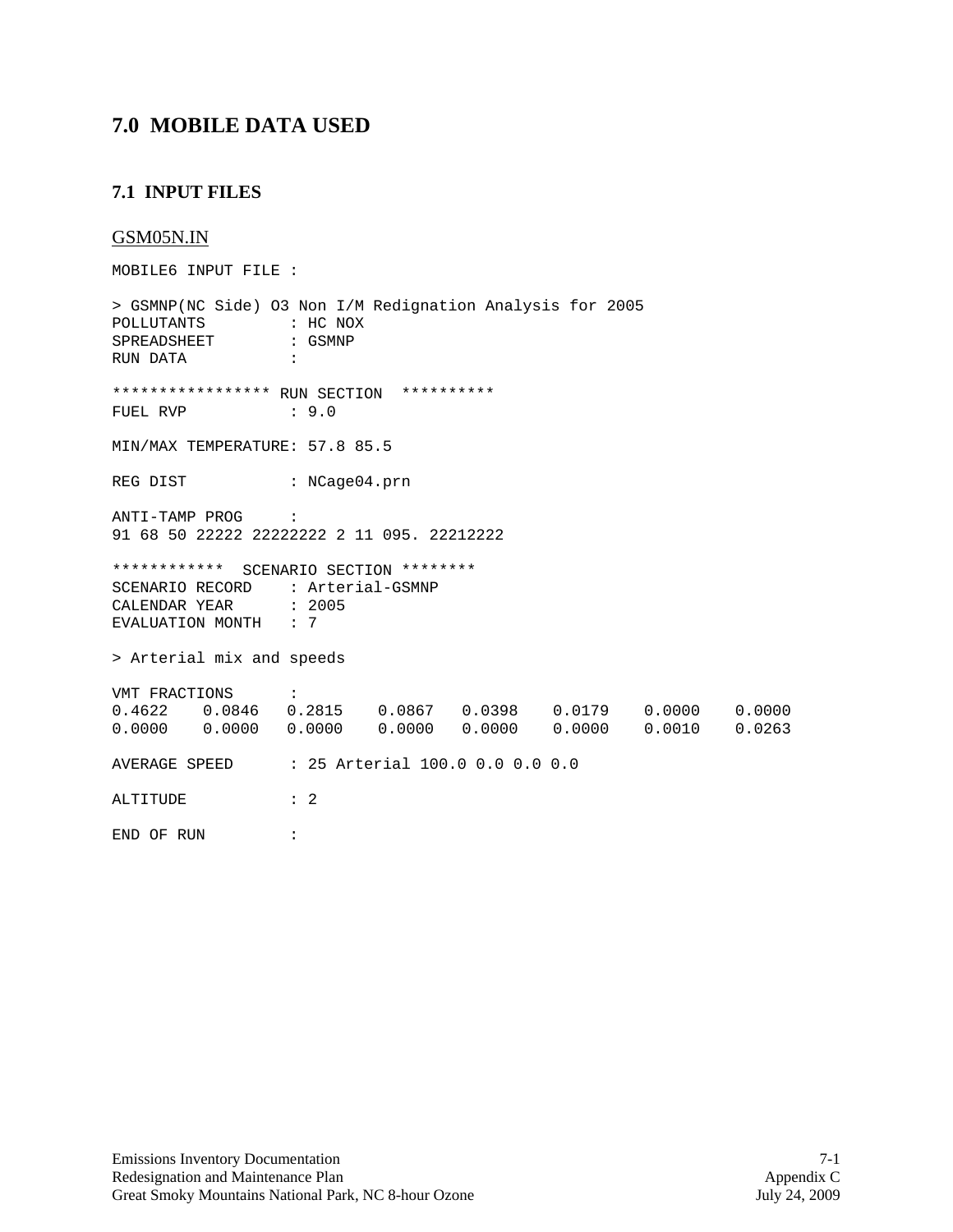#### GSM08N.IN

MOBILE6 INPUT FILE : > GSMNP(NC Side) O3 Non I/M Redignation Analysis for 2008 POLLUTANTS : HC NOX<br>SPREADSHEET : GSMNP SPREADSHEET RUN DATA : \*\*\*\*\*\*\*\*\*\*\*\*\*\*\*\*\* RUN SECTION \*\*\*\*\*\*\*\*\*\* FUEL RVP : 9.0 MIN/MAX TEMPERATURE: 57.8 85.5 REG DIST : NCage04.prn ANTI-TAMP PROG : 91 68 50 22222 22222222 2 11 095. 22212222 \*\*\*\*\*\*\*\*\*\*\*\* SCENARIO SECTION \*\*\*\*\*\*\*\* SCENARIO RECORD : Arterial-GSMNP<br>CALENDAR YEAR : 2008 CALENDAR YEAR : 2008<br>EVALUATION MONTH : 7 EVALUATION MONTH > Arterial mix and speeds VMT FRACTIONS : 0.4159 0.0925 0.3079 0.0949 0.0436 0.0179 0.0000 0.0000 0.0000 0.0000 AVERAGE SPEED : 25 Arterial 100.0 0.0 0.0 0.0 ALTITUDE : 2 END OF RUN :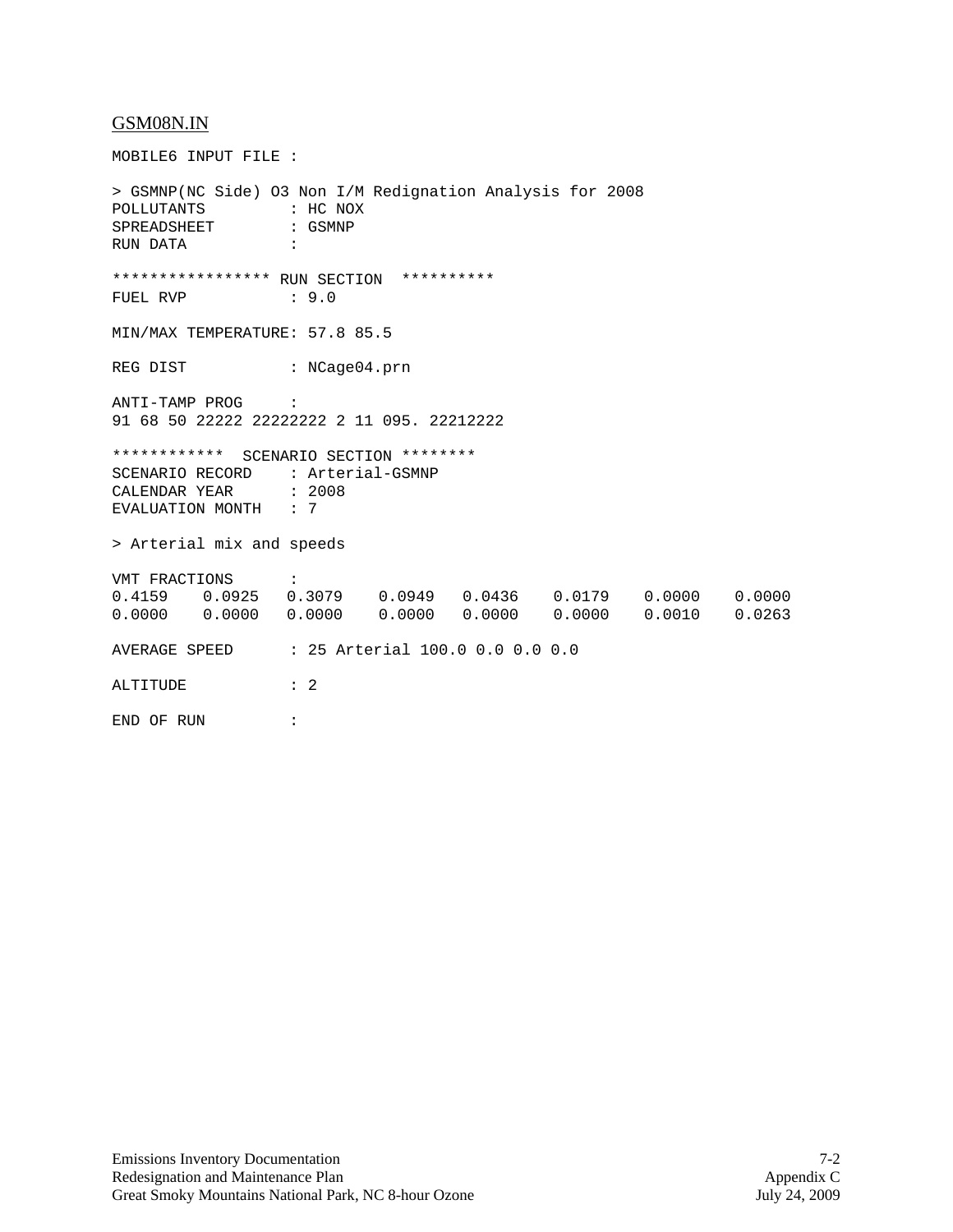#### GSM11N.IN

MOBILE6 INPUT FILE : > GSMNP(NC Side) O3 Non I/M Redignation Analysis for 2011 POLLUTANTS : HC NOX<br>SPREADSHEET : GSMNP SPREADSHEET RUN DATA : \*\*\*\*\*\*\*\*\*\*\*\*\*\*\*\*\* RUN SECTION \*\*\*\*\*\*\*\*\*\* FUEL RVP : 9.0 MIN/MAX TEMPERATURE: 57.8 85.5 REG DIST : NCage04.prn ANTI-TAMP PROG : 91 68 50 22222 22222222 2 11 095. 22212222 \*\*\*\*\*\*\*\*\*\*\*\* SCENARIO SECTION \*\*\*\*\*\*\*\* SCENARIO RECORD : Arterial-GSMNP<br>CALENDAR YEAR : 2011 CALENDAR YEAR : 2011<br>EVALUATION MONTH : 7 EVALUATION MONTH > Arterial mix and speeds VMT FRACTIONS : 0.3744 0.0997 0.3315 0.1022 0.0470 0.0179 0.0000 0.0000 0.0000 0.0000 0.0000 0.0000 0.0000 0.0000 0.0010 0.0263 AVERAGE SPEED : 25 Arterial 100.0 0.0 0.0 0.0 ALTITUDE : 2 END OF RUN :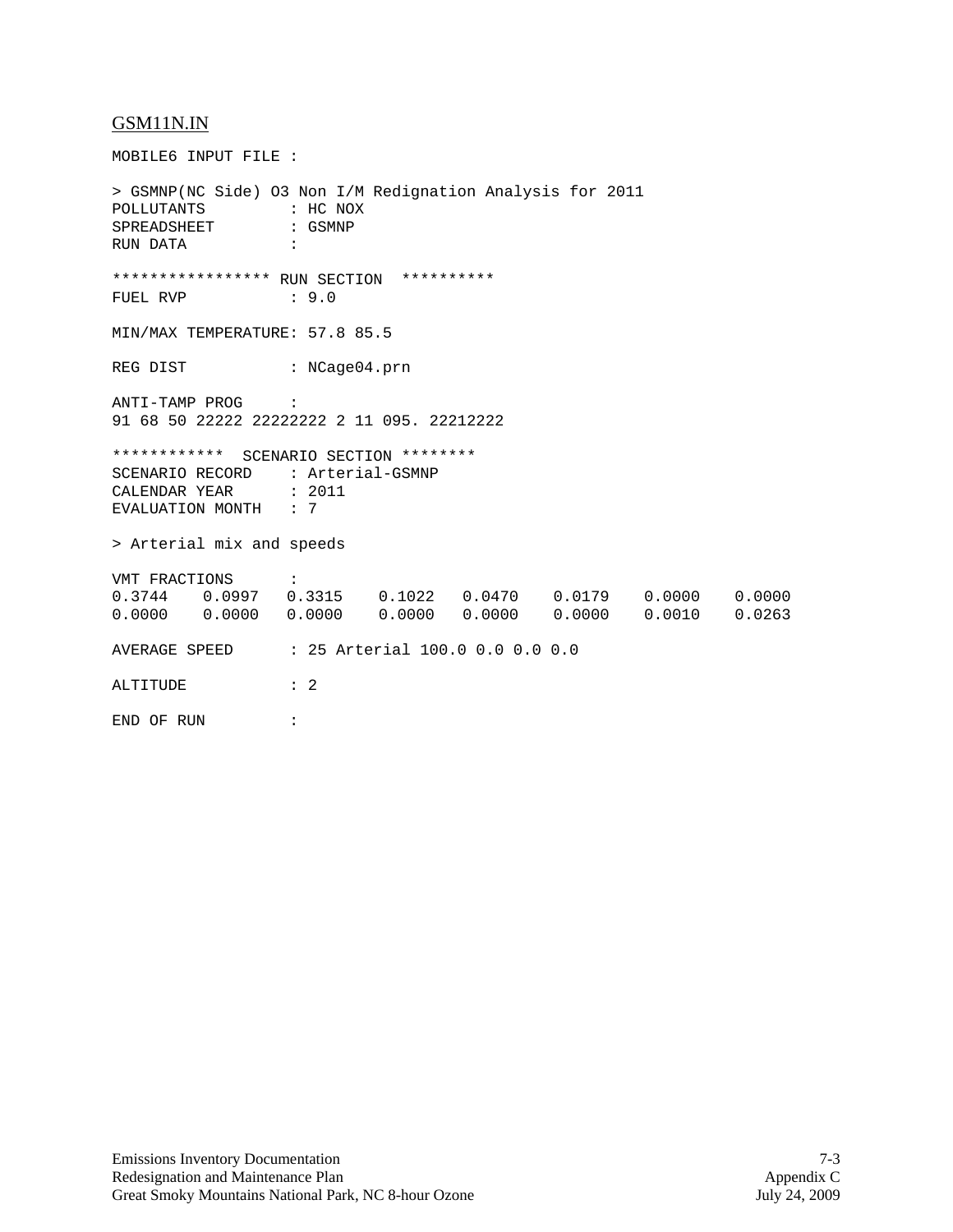#### GSM14N.IN

MOBILE6 INPUT FILE : > GSMNP(NC Side) O3 Non I/M Redignation Analysis for 2014 POLLUTANTS : HC NOX<br>SPREADSHEET : GSMNP SPREADSHEET RUN DATA : \*\*\*\*\*\*\*\*\*\*\*\*\*\*\*\*\* RUN SECTION \*\*\*\*\*\*\*\*\*\* FUEL RVP : 9.0 MIN/MAX TEMPERATURE: 57.8 85.5 REG DIST : NCage04.prn ANTI-TAMP PROG : 91 68 50 22222 22222222 2 11 095. 22212222 \*\*\*\*\*\*\*\*\*\*\*\* SCENARIO SECTION \*\*\*\*\*\*\*\* SCENARIO RECORD : Arterial-GSMNP<br>CALENDAR YEAR : 2014 CALENDAR YEAR : 2014<br>EVALUATION MONTH : 7 EVALUATION MONTH > Arterial mix and speeds VMT FRACTIONS : 0.3437 0.1049 0.3492 0.1075 0.0495 0.0179 0.0000 0.0000 0.0000 0.0000 AVERAGE SPEED : 25 Arterial 100.0 0.0 0.0 0.0 ALTITUDE : 2 END OF RUN :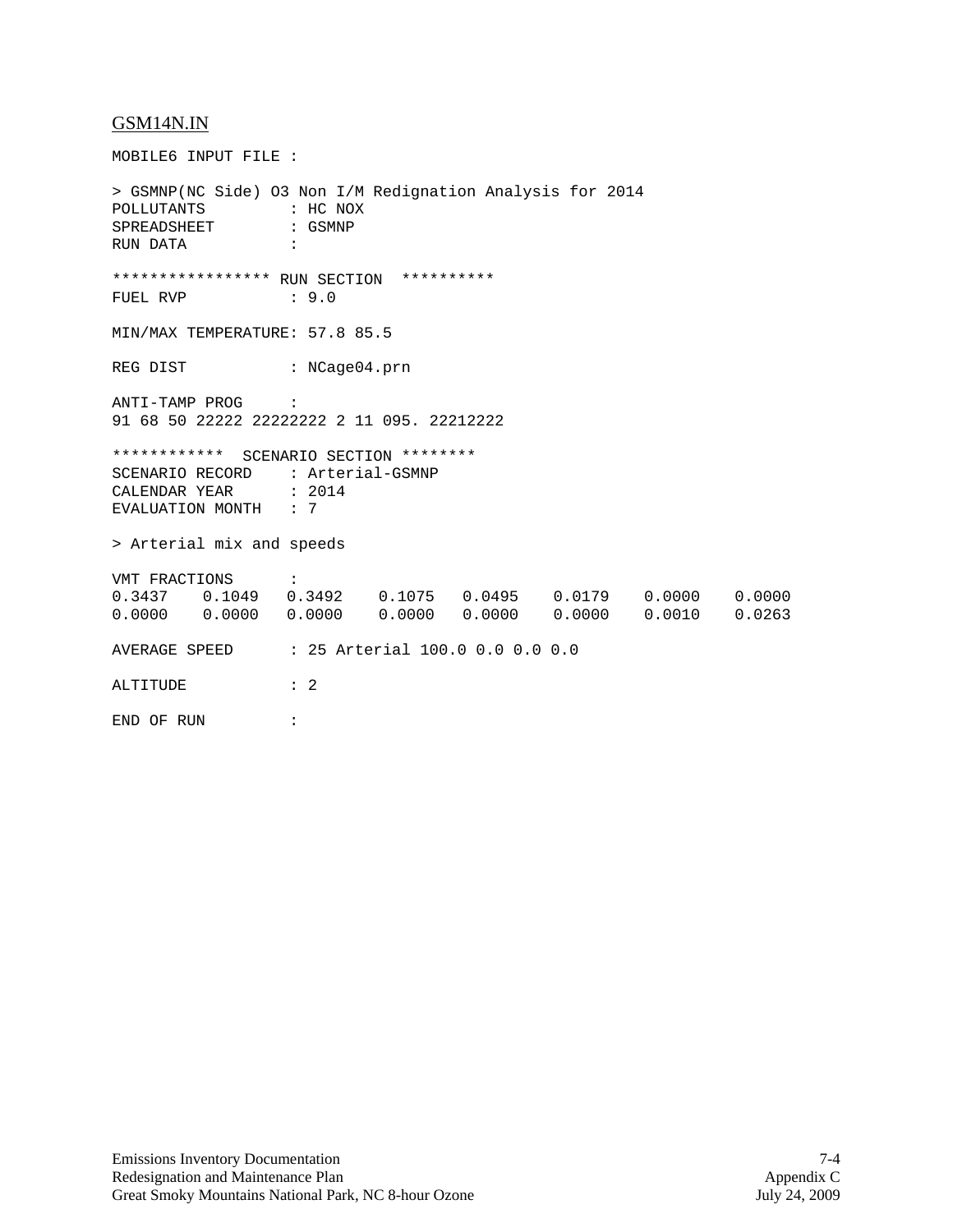#### GSM17N.IN

MOBILE6 INPUT FILE : > GSMNP(NC Side) O3 Non I/M Redignation Analysis for 2017 POLLUTANTS : HC NOX<br>SPREADSHEET : GSMNP SPREADSHEET RUN DATA : \*\*\*\*\*\*\*\*\*\*\*\*\*\*\*\*\* RUN SECTION \*\*\*\*\*\*\*\*\*\* FUEL RVP : 9.0 MIN/MAX TEMPERATURE: 57.8 85.5 REG DIST : NCage04.prn ANTI-TAMP PROG : 91 68 50 22222 22222222 2 11 095. 22212222 \*\*\*\*\*\*\*\*\*\*\*\* SCENARIO SECTION \*\*\*\*\*\*\*\* SCENARIO RECORD : Arterial-GSMNP<br>CALENDAR YEAR : 2017 CALENDAR YEAR : 2<br>EVALUATION MONTH : 7 EVALUATION MONTH > Arterial mix and speeds VMT FRACTIONS : 0.3218 0.1086 0.3617 0.1114 0.0513 0.0179 0.0000 0.0000 0.0000 0.0000 0.0000 0.0000 0.0000 0.0010 AVERAGE SPEED : 25 Arterial 100.0 0.0 0.0 0.0 ALTITUDE : 2 END OF RUN :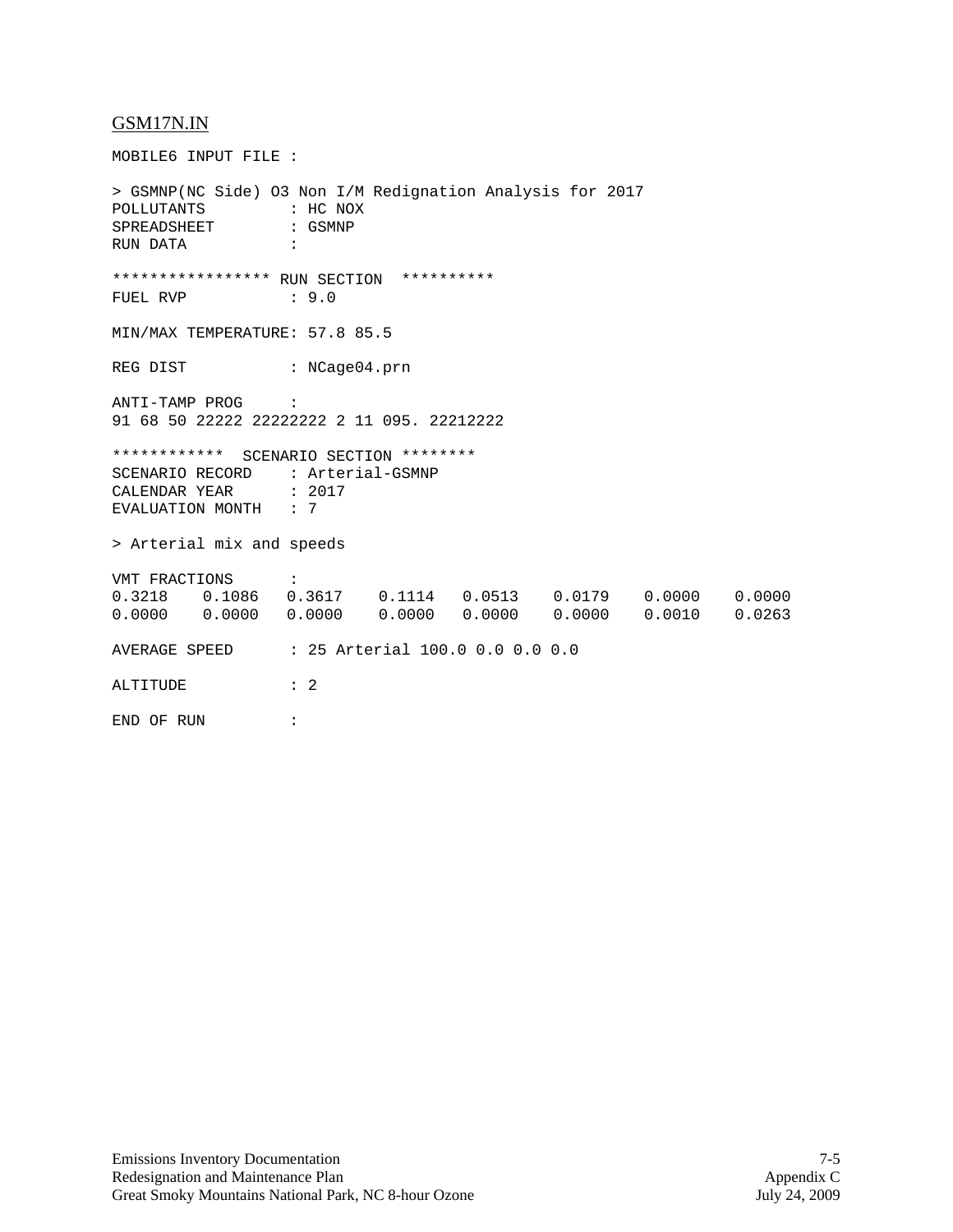#### GSM20N.IN

MOBILE6 INPUT FILE : > GSMNP(NC Side) O3 Non I/M Redignation Analysis for 2020 POLLUTANTS : HC NOX<br>SPREADSHEET : GSMNP SPREADSHEET RUN DATA : \*\*\*\*\*\*\*\*\*\*\*\*\*\*\*\*\* RUN SECTION \*\*\*\*\*\*\*\*\*\* FUEL RVP : 9.0 MIN/MAX TEMPERATURE: 57.8 85.5 REG DIST : NCage04.prn ANTI-TAMP PROG : 91 68 50 22222 22222222 2 11 095. 22212222 \*\*\*\*\*\*\*\*\*\*\*\* SCENARIO SECTION \*\*\*\*\*\*\*\* SCENARIO RECORD : Arterial-GSMNP<br>CALENDAR YEAR : 2020 CALENDAR YEAR : 20<br>EVALUATION MONTH : 7 EVALUATION MONTH > Arterial mix and speeds VMT FRACTIONS : 0.3056 0.1114 0.3709 0.1143 0.0526 0.0179 0.0000 0.0000 0.0000 0.0000 0.0000 0.0000 0.0000 0.0000 0.0010 0.0263 AVERAGE SPEED : 25 Arterial 100.0 0.0 0.0 0.0 ALTITUDE : 2 END OF RUN :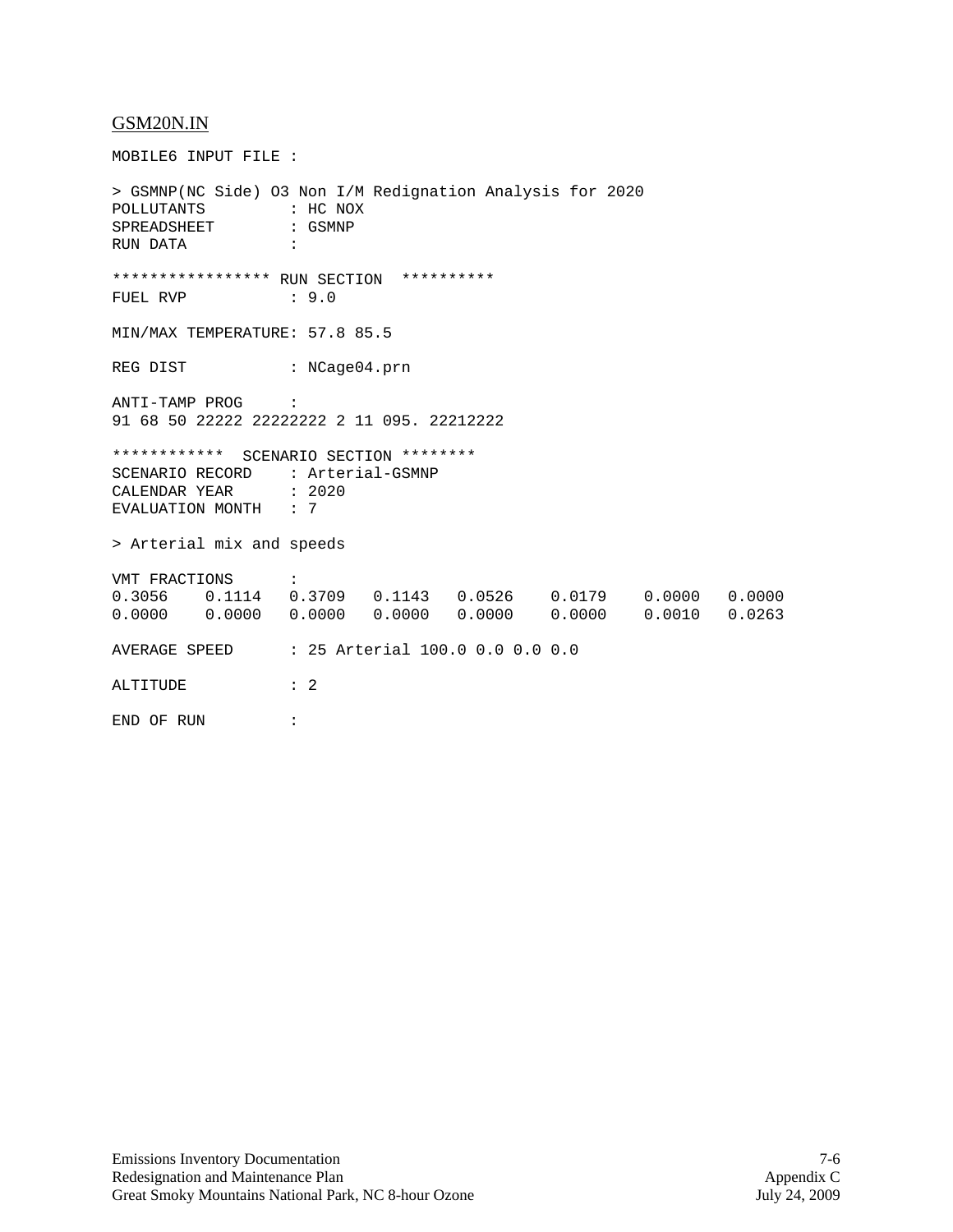## **7.2 MOBILE6.2 OUTPUT DATA**

|                                                                                                                                                                                                                                                                                      |  |                                           | * MOBILE6.2.03 (24-Sep-2003)                                   | * Input file: GSM05N.IN (file 1, run 1).                                                                                                                                                                              | $\star$ |  |  |  |  |
|--------------------------------------------------------------------------------------------------------------------------------------------------------------------------------------------------------------------------------------------------------------------------------------|--|-------------------------------------------|----------------------------------------------------------------|-----------------------------------------------------------------------------------------------------------------------------------------------------------------------------------------------------------------------|---------|--|--|--|--|
|                                                                                                                                                                                                                                                                                      |  | * data file: NCAGE04.PRN<br>M 49 Warning: |                                                                | * Reading Registration Distributions from the following external                                                                                                                                                      |         |  |  |  |  |
|                                                                                                                                                                                                                                                                                      |  | M 49 Warning:                             | 1.00                                                           | MYR sum not = $1.$ (will normalize)                                                                                                                                                                                   |         |  |  |  |  |
|                                                                                                                                                                                                                                                                                      |  | M 49 Warning:                             | 0.998                                                          | MYR sum not = $1.$ (will normalize)                                                                                                                                                                                   |         |  |  |  |  |
|                                                                                                                                                                                                                                                                                      |  | M 49 Warning:                             | 0.998                                                          | MYR sum not = $1.$ (will normalize)                                                                                                                                                                                   |         |  |  |  |  |
|                                                                                                                                                                                                                                                                                      |  | M 49 Warning:                             | 0.998                                                          | MYR sum not = $1.$ (will normalize)                                                                                                                                                                                   |         |  |  |  |  |
|                                                                                                                                                                                                                                                                                      |  | M 49 Warning:                             | 0.998                                                          | MYR sum not = $1.$ (will normalize)                                                                                                                                                                                   |         |  |  |  |  |
|                                                                                                                                                                                                                                                                                      |  | M 49 Warning:                             | 0.998                                                          | MYR sum not = $1.$ (will normalize)                                                                                                                                                                                   |         |  |  |  |  |
|                                                                                                                                                                                                                                                                                      |  | M 49 Warning:                             | 0.998                                                          | MYR sum not = $1.$ (will normalize)                                                                                                                                                                                   |         |  |  |  |  |
|                                                                                                                                                                                                                                                                                      |  | M 49 Warning:                             | 0.998<br>0.998                                                 | MYR sum not = $1.$ (will normalize)<br>MYR sum not = $1.$ (will normalize)                                                                                                                                            |         |  |  |  |  |
|                                                                                                                                                                                                                                                                                      |  | M 49 Warning:                             | 0.998                                                          | MYR sum not = $1.$ (will normalize)                                                                                                                                                                                   |         |  |  |  |  |
|                                                                                                                                                                                                                                                                                      |  | M 49 Warning:                             | 0.998                                                          | MYR sum not = $1.$ (will normalize)                                                                                                                                                                                   |         |  |  |  |  |
|                                                                                                                                                                                                                                                                                      |  | M 49 Warning:                             | 0.998                                                          | MYR sum not = $1.$ (will normalize)                                                                                                                                                                                   |         |  |  |  |  |
|                                                                                                                                                                                                                                                                                      |  | M 49 Warning:                             | 0.999                                                          | MYR sum not = $1.$ (will normalize)                                                                                                                                                                                   |         |  |  |  |  |
|                                                                                                                                                                                                                                                                                      |  | M 49 Warning:                             | 1.00                                                           | MYR sum not = $1.$ (will normalize)                                                                                                                                                                                   |         |  |  |  |  |
|                                                                                                                                                                                                                                                                                      |  | * Arterial-GSMNP                          | * File 1, Run 1, Scenario 1.                                   |                                                                                                                                                                                                                       |         |  |  |  |  |
|                                                                                                                                                                                                                                                                                      |  | M615 Comment:                             | * Arterial mix and speeds                                      |                                                                                                                                                                                                                       |         |  |  |  |  |
|                                                                                                                                                                                                                                                                                      |  | M583 Warning:                             |                                                                | User supplied VMT mix.                                                                                                                                                                                                |         |  |  |  |  |
|                                                                                                                                                                                                                                                                                      |  | M 48 Warning:                             |                                                                | The user supplied arterial average speed of 25.0<br>will be used for all hours of the day. 100% of VMT<br>has been assigned to the arterial/collector roadway<br>type for all hours of the day and all vehicle types. |         |  |  |  |  |
|                                                                                                                                                                                                                                                                                      |  |                                           |                                                                | there are no sales for vehicle class HDGV8b                                                                                                                                                                           |         |  |  |  |  |
| Calendar Year:<br>2005<br>Month:<br>July<br>Altitude:<br>High<br>Minimum Temperature:<br>$57.8$ (F)<br>Maximum Temperature:<br>$85.5$ (F)<br>Absolute Humidity:<br>75. grains/lb<br>Nominal Fuel RVP:<br>$9.0$ psi<br>Weathered RVP:<br>$8.8$ psi<br>Fuel Sulfur Content:<br>92. ppm |  |                                           |                                                                |                                                                                                                                                                                                                       |         |  |  |  |  |
|                                                                                                                                                                                                                                                                                      |  |                                           | Exhaust I/M Program:<br>Evap I/M Program:<br>Reformulated Gas: | No<br>No<br>ATP Program:<br>Yes<br>No                                                                                                                                                                                 |         |  |  |  |  |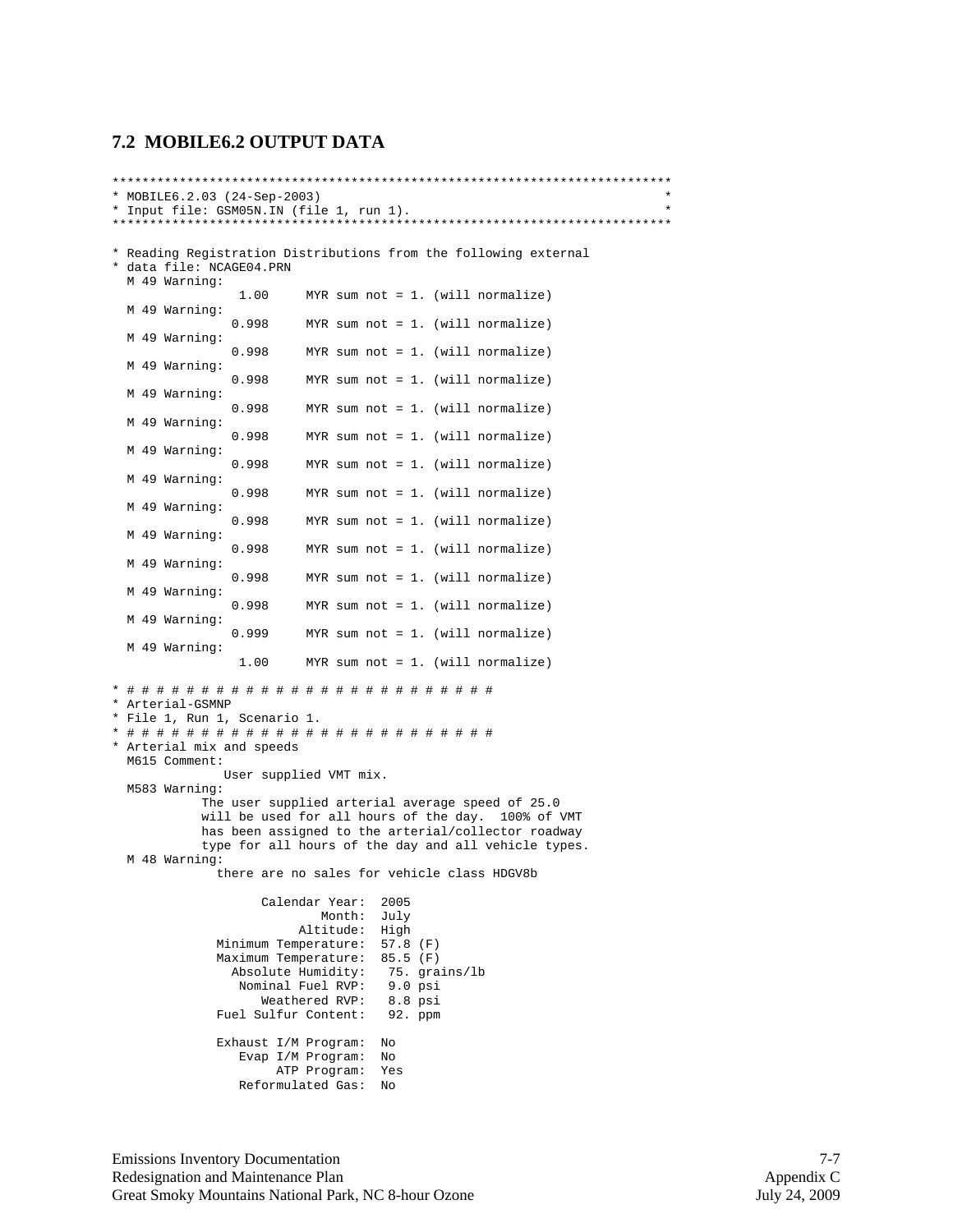| Vehicle Type:<br>GVWR:                      | LDGV<br><6000 | LDGT12<br>>6000 | LDGT34<br>(A11) | LDGT  | <b>HDGV</b> | LDDV   | LDDT   | HDDV   | MC     | All Veh |
|---------------------------------------------|---------------|-----------------|-----------------|-------|-------------|--------|--------|--------|--------|---------|
| VMT Distribution: 0.4613 0.3656 0.1247      |               |                 |                 |       | 0.0138      | 0.0009 | 0.0023 | 0.0051 | 0.0263 | 1.0000  |
| Composite Emission Factors $(q/\text{mi}):$ |               |                 |                 |       |             |        |        |        |        |         |
| Composite VOC:                              | 1.396         | 2.132           | 2.188           | 2.147 | 2.614       | 1.065  | 1.351  | 0.676  | 4.60   | 1.861   |
| Composite NOX:                              | 0.961         | 1.295           | 1.441           | 1.332 | 2.974       | 1.401  | 1.330  | 5.724  | 0.80   | 1.192   |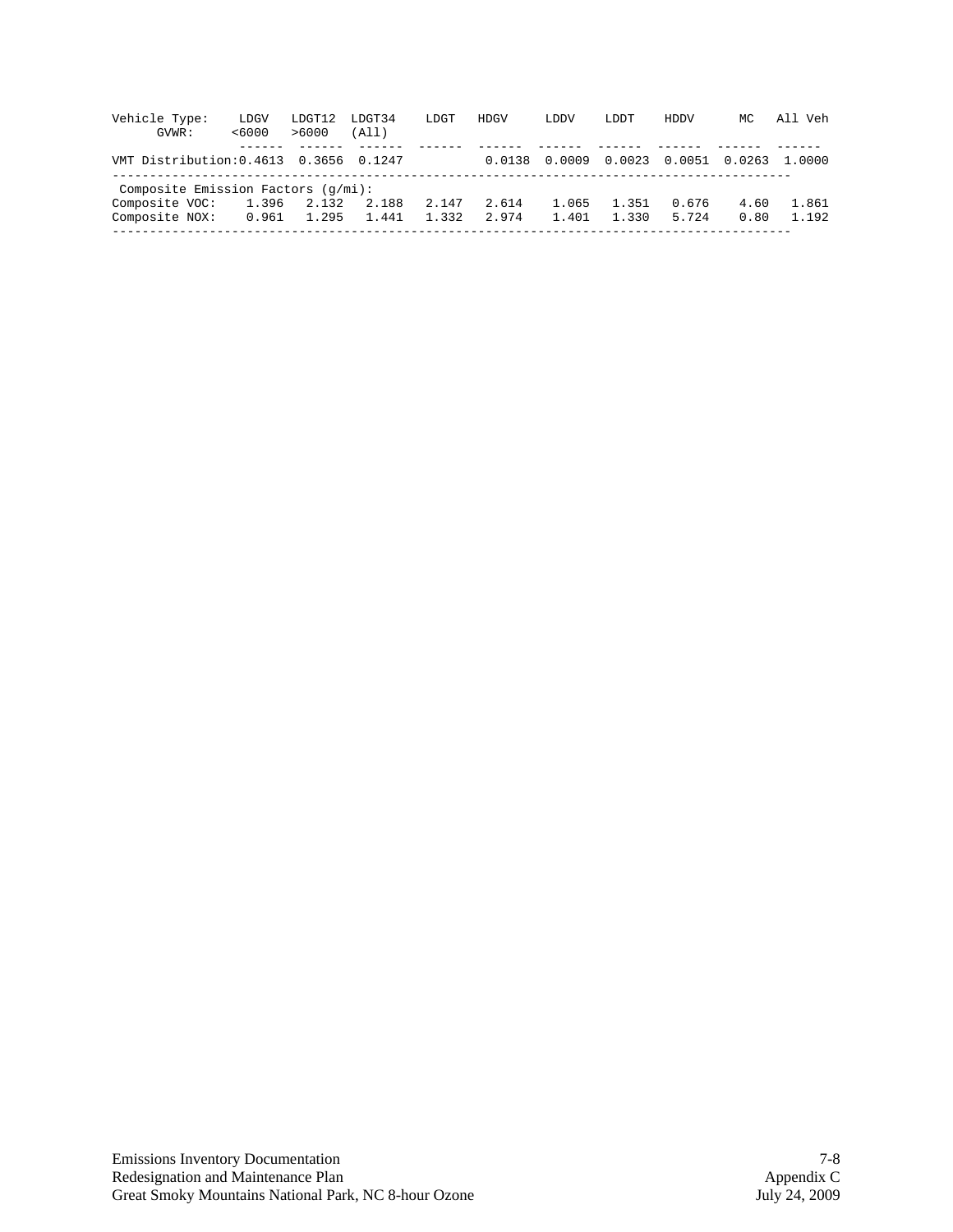\*\*\*\*\*\*\*\*\*\*\*\*\*\*\*\*\*\*\*\*\*\*\*\*\*\*\*\*\*\*\*\*\*\*\*\*\*\*\*\*\*\*\*\*\*\*\*\*\*\*\*\*\*\*\*\*\*\*\*\*\*\*\*\*\*\*\*\*\*\*\*\*\*\*\* \* MOBILE6.2.03 (24-Sep-2003) \* \* Input file: GSM08N.IN (file 2, run 1). \* \*\*\*\*\*\*\*\*\*\*\*\*\*\*\*\*\*\*\*\*\*\*\*\*\*\*\*\*\*\*\*\*\*\*\*\*\*\*\*\*\*\*\*\*\*\*\*\*\*\*\*\*\*\*\*\*\*\*\*\*\*\*\*\*\*\*\*\*\*\*\*\*\*\*\* \* Reading Registration Distributions from the following external \* data file: NCAGE04.PRN M 49 Warning: 1.00 MYR sum not = 1. (will normalize) M 49 Warning: MYR sum not = 1. (will normalize) M 49 Warning: MYR sum not = 1. (will normalize) M 49 Warning: MYR sum not = 1. (will normalize) M 49 Warning: MYR sum not = 1. (will normalize) M 49 Warning: MYR sum not = 1. (will normalize) M 49 Warning: MYR sum not = 1. (will normalize) M 49 Warning: 0.998 MYR sum not = 1. (will normalize) M 49 Warning: MYR sum not = 1. (will normalize) M 49 Warning: MYR sum not = 1. (will normalize) M 49 Warning: 0.998 MYR sum not = 1. (will normalize) M 49 Warning: MYR sum not = 1. (will normalize) M 49 Warning: MYR sum not = 1. (will normalize) M 49 Warning: 1.00 MYR sum not = 1. (will normalize) \* # # # # # # # # # # # # # # # # # # # # # # # # # \* Arterial-GSMNP \* File 2, Run 1, Scenario 1. \* # # # # # # # # # # # # # # # # # # # # # # # # # \* Arterial mix and speeds M615 Comment: User supplied VMT mix. M583 Warning: The user supplied arterial average speed of 25.0 will be used for all hours of the day. 100% of VMT has been assigned to the arterial/collector roadway type for all hours of the day and all vehicle types. M 48 Warning: there are no sales for vehicle class HDGV8b Calendar Year: 2008 Month: July Altitude: High Minimum Temperature: 57.8 (F) Maximum Temperature: 85.5 (F) Absolute Humidity: 75. grains/lb Nominal Fuel RVP: 9.0 psi Weathered RVP: 8.8 psi Fuel Sulfur Content: 30. ppm Exhaust I/M Program: No Evap I/M Program: No ATP Program: Yes Reformulated Gas: No Vehicle Type: LDGV LDGT12 LDGT34 LDGT HDGV LDDV LDDT HDDV MC All Veh  $<$ 6000  $>$ 6000 (All) ------ ------ ------ ------ ------ ------ ------ ------ ------ ------ 0.0137 0.0004 0.0021 0.0052 0.0263 1.0000 ------------------------------------------------------------------------------------------- Composite Emission Factors (g/mi): Composite VOC: 1.105 1.700 1.717 1.704 2.023 0.438 0.708 0.580 4.49 1.524 Composite NOX: 0.718 1.064 1.237 1.108 2.218 0.782 0.881 4.586 0.80 0.971 -------------------------------------------------------------------------------------------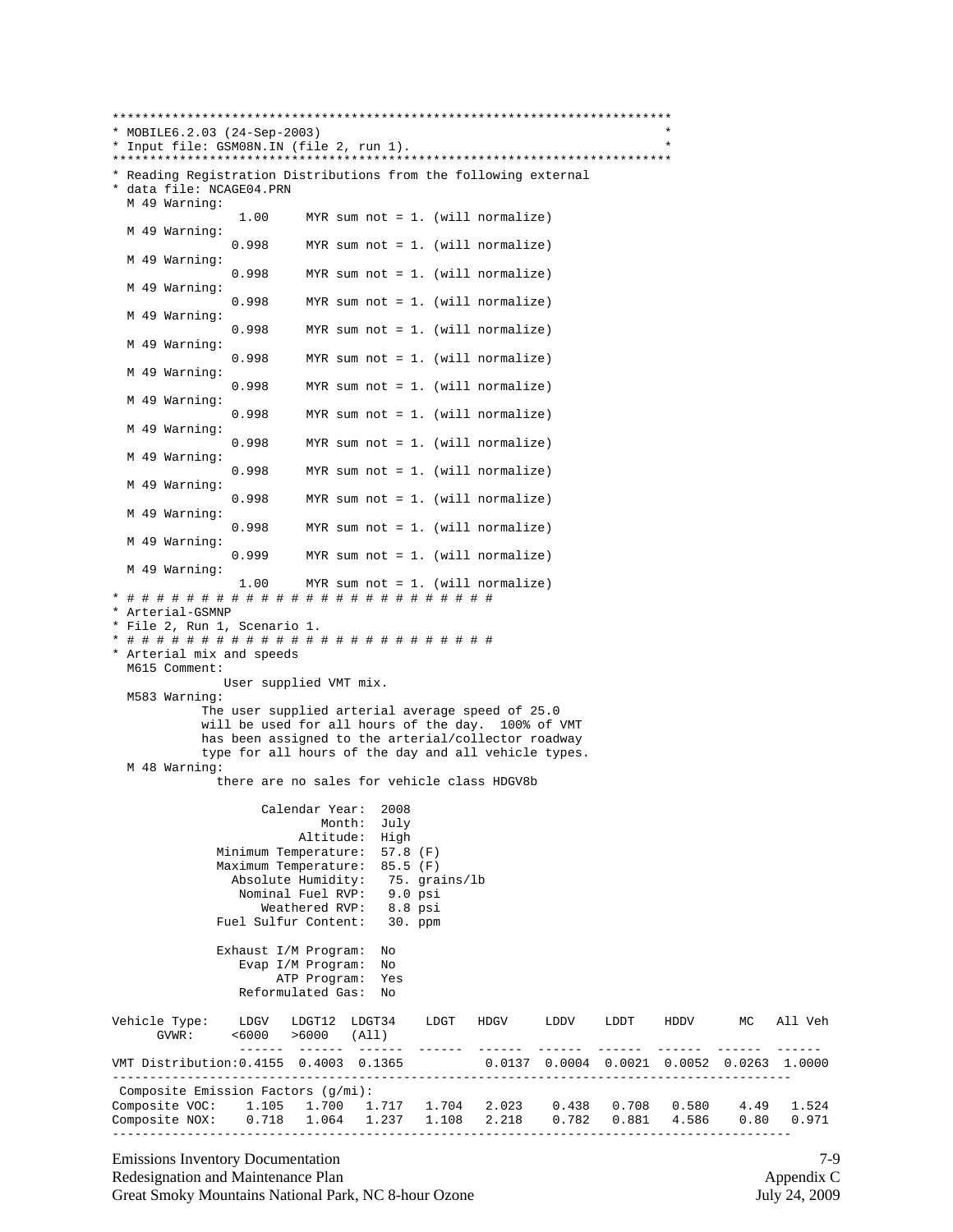\*\*\*\*\*\*\*\*\*\*\*\*\*\*\*\*\*\*\*\*\*\*\*\*\*\*\*\*\*\*\*\*\*\*\*\*\*\*\*\*\*\*\*\*\*\*\*\*\*\*\*\*\*\*\*\*\*\*\*\*\*\*\*\*\*\*\*\*\*\*\*\*\*\*\* \* MOBILE6.2.03 (24-Sep-2003) \* \* Input file: GSM11N.IN (file 3, run 1). \* \*\*\*\*\*\*\*\*\*\*\*\*\*\*\*\*\*\*\*\*\*\*\*\*\*\*\*\*\*\*\*\*\*\*\*\*\*\*\*\*\*\*\*\*\*\*\*\*\*\*\*\*\*\*\*\*\*\*\*\*\*\*\*\*\*\*\*\*\*\*\*\*\*\*\* \* Reading Registration Distributions from the following external \* data file: NCAGE04.PRN M 49 Warning: 1.00 MYR sum not = 1. (will normalize) M 49 Warning: MYR sum not = 1. (will normalize) M 49 Warning: MYR sum not = 1. (will normalize) M 49 Warning: MYR sum not = 1. (will normalize) M 49 Warning: MYR sum not = 1. (will normalize) M 49 Warning: MYR sum not = 1. (will normalize) M 49 Warning: MYR sum not = 1. (will normalize) M 49 Warning: 0.998 MYR sum not = 1. (will normalize) M 49 Warning: MYR sum not = 1. (will normalize) M 49 Warning: MYR sum not = 1. (will normalize) M 49 Warning: 0.998 MYR sum not = 1. (will normalize) M 49 Warning: MYR sum not = 1. (will normalize) M 49 Warning: MYR sum not = 1. (will normalize) M 49 Warning: 1.00 MYR sum not = 1. (will normalize) \* # # # # # # # # # # # # # # # # # # # # # # # # # \* Arterial-GSMNP \* File 3, Run 1, Scenario 1. \* # # # # # # # # # # # # # # # # # # # # # # # # # \* Arterial mix and speeds M615 Comment: User supplied VMT mix. M583 Warning: The user supplied arterial average speed of 25.0 will be used for all hours of the day. 100% of VMT has been assigned to the arterial/collector roadway type for all hours of the day and all vehicle types. M 48 Warning: there are no sales for vehicle class HDGV8b Calendar Year: 2011 Month: July Altitude: High Minimum Temperature: 57.8 (F) Maximum Temperature: 85.5 (F) Absolute Humidity: 75. grains/lb Nominal Fuel RVP: 9.0 psi Weathered RVP: 8.8 psi Fuel Sulfur Content: 30. ppm Exhaust I/M Program: No Evap I/M Program: No ATP Program: Yes Reformulated Gas: No Vehicle Type: LDGV LDGT12 LDGT34 LDGT HDGV LDDV LDDT HDDV MC All Veh  $<$ 6000  $>$ 6000 (All) ------ ------ ------ ------ ------ ------ ------ ------ ------ ------ 0.0138 0.0003 0.0021 0.0051 0.0263 1.0000 ------------------------------------------------------------------------------------------- Composite Emission Factors (g/mi): Composite VOC: 0.854 1.433 1.466 1.441 1.547 0.207 0.452 0.454 4.40 1.293 Composite NOX: 0.556 0.884 1.038 0.923 1.652 0.337 0.559 3.275 0.80 0.804 -------------------------------------------------------------------------------------------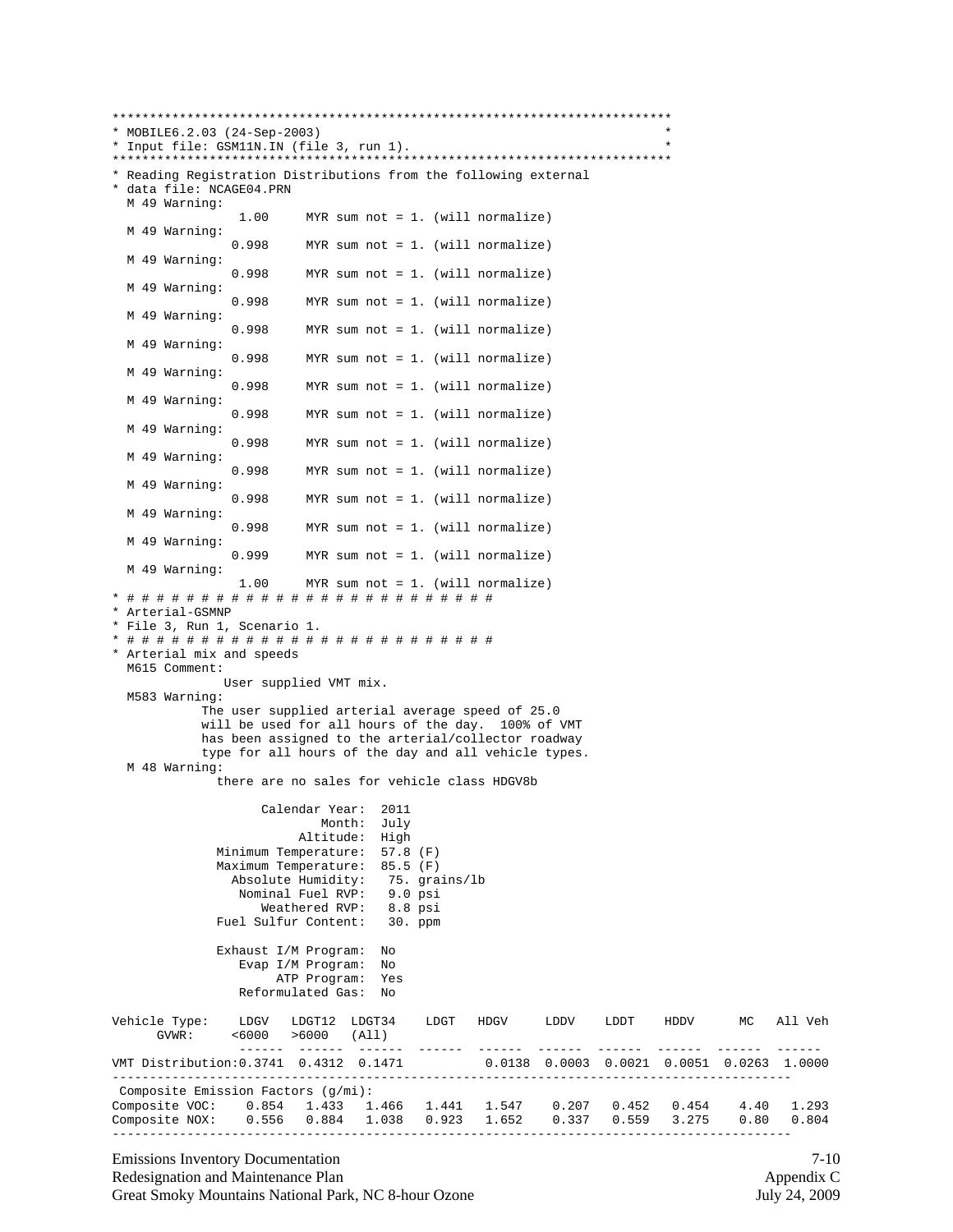\*\*\*\*\*\*\*\*\*\*\*\*\*\*\*\*\*\*\*\*\*\*\*\*\*\*\*\*\*\*\*\*\*\*\*\*\*\*\*\*\*\*\*\*\*\*\*\*\*\*\*\*\*\*\*\*\*\*\*\*\*\*\*\*\*\*\*\*\*\*\*\*\*\*\* \* MOBILE6.2.03 (24-Sep-2003) \* \* Input file: GSM14N.IN (file 4, run 1). \* \*\*\*\*\*\*\*\*\*\*\*\*\*\*\*\*\*\*\*\*\*\*\*\*\*\*\*\*\*\*\*\*\*\*\*\*\*\*\*\*\*\*\*\*\*\*\*\*\*\*\*\*\*\*\*\*\*\*\*\*\*\*\*\*\*\*\*\*\*\*\*\*\*\*\* \* Reading Registration Distributions from the following external \* data file: NCAGE04.PRN M 49 Warning: 1.00 MYR sum not = 1. (will normalize) M 49 Warning: MYR sum not = 1. (will normalize) M 49 Warning: 0.998 MYR sum not = 1. (will normalize) M 49 Warning: MYR sum not = 1. (will normalize) M 49 Warning: MYR sum not = 1. (will normalize) M 49 Warning: 0.998 MYR sum not = 1. (will normalize) M 49 Warning: 0.998 MYR sum not = 1. (will normalize) M 49 Warning: MYR sum not = 1. (will normalize) M 49 Warning: MYR sum not = 1. (will normalize) M 49 Warning: MYR sum not = 1. (will normalize) M 49 Warning: MYR sum not = 1. (will normalize) M 49 Warning: MYR sum not = 1. (will normalize) M 49 Warning: 0.999 MYR sum not = 1. (will normalize) M 49 Warning: 1.00 MYR sum not = 1. (will normalize) \* # # # # # # # # # # # # # # # # # # # # # # # # # \* Arterial-GSMNP \* File 4, Run 1, Scenario 1. \* # # # # # # # # # # # # # # # # # # # # # # # # # \* Arterial mix and speeds M615 Comment: User supplied VMT mix. M583 Warning: The user supplied arterial average speed of 25.0 will be used for all hours of the day. 100% of VMT has been assigned to the arterial/collector roadway type for all hours of the day and all vehicle types. M 48 Warning: there are no sales for vehicle class HDGV8b M 48 Warning: there are no sales for vehicle class LDDT12 Calendar Year: 2014 Month: July Altitude: High Minimum Temperature: 57.8 (F) Maximum Temperature: 85.5 (F) Absolute Humidity: 75. grains/lb<br>Nominal Fuel RVP: 9.0 psi Nominal Fuel RVP: 9.0 psi<br>Weathered RVP: 8.8 psi Weathered RVP: 8.8 psi<br>Sulfur Content: 30. ppm Fuel Sulfur Content: Exhaust I/M Program: No Evap I/M Program: No ATP Program: Yes Reformulated Gas: No

Emissions Inventory Documentation 7-11 Redesignation and Maintenance Plan Appendix C Great Smoky Mountains National Park, NC 8-hour Ozone July 24, 2009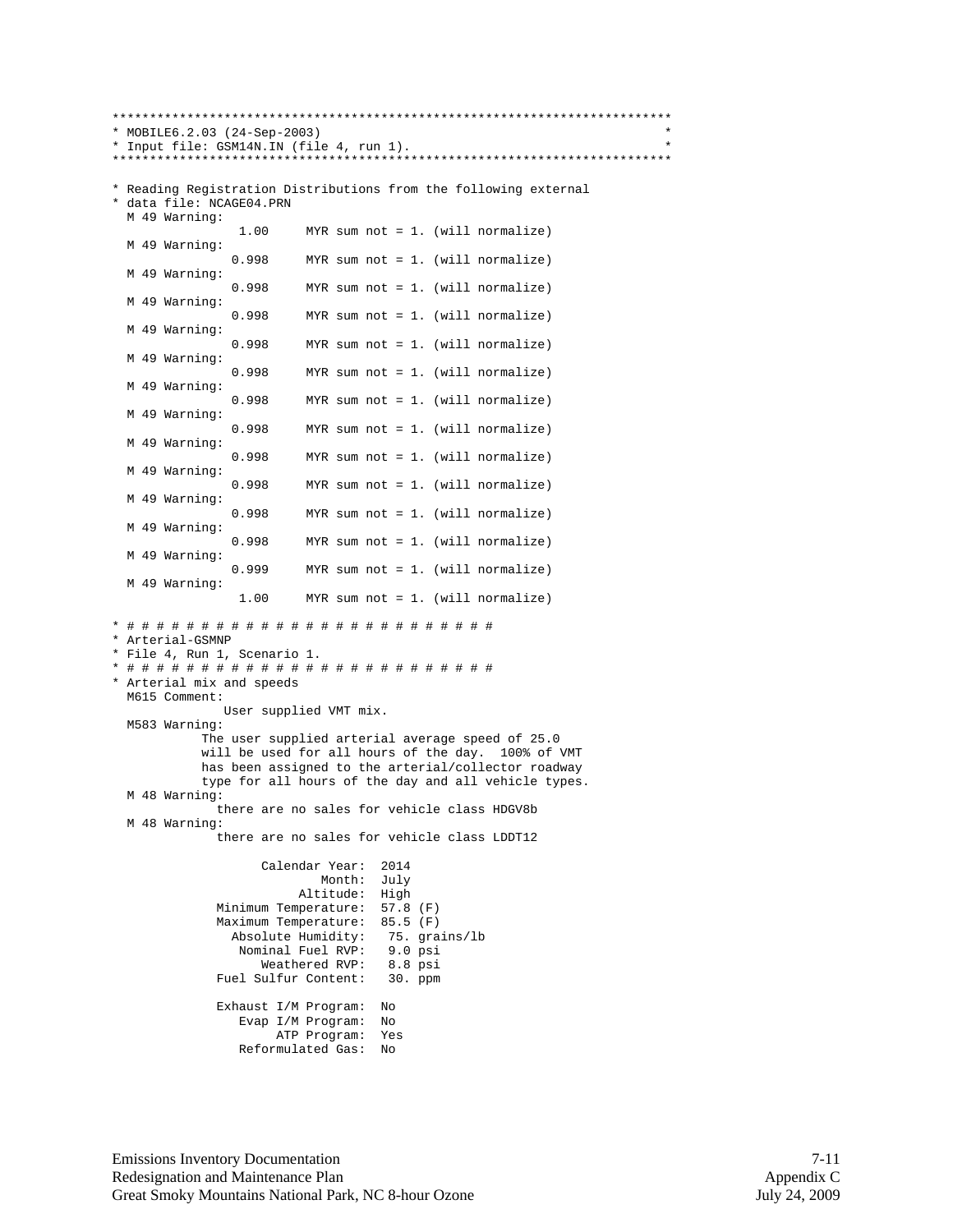| Vehicle Type:<br>GVWR:                      | LDGV<br><6000 | LDGT12<br>>6000 | LDGT34<br>(A11) | LDGT  | <b>HDGV</b> | LDDV   | LDDT   | HDDV   | MC     | All Veh |
|---------------------------------------------|---------------|-----------------|-----------------|-------|-------------|--------|--------|--------|--------|---------|
| VMT Distribution: 0.3434 0.4541 0.1547      |               |                 |                 |       | 0.0138      | 0.0003 | 0.0023 | 0.0051 | 0.0263 | 1.0000  |
| Composite Emission Factors $(q/\text{mi}):$ |               |                 |                 |       |             |        |        |        |        |         |
| Composite VOC:                              | 0.654         | 1.141           | 1.174           | 1.149 | 1.215       | 0.127  | 0.348  | 0.386  | 4.35   | 1.058   |
| Composite NOX:                              | 0.432         | 0.750           | 0.873           | 0.781 | 1.031       | 0.177  | 0.385  | 2.138  | 0.80   | 0.671   |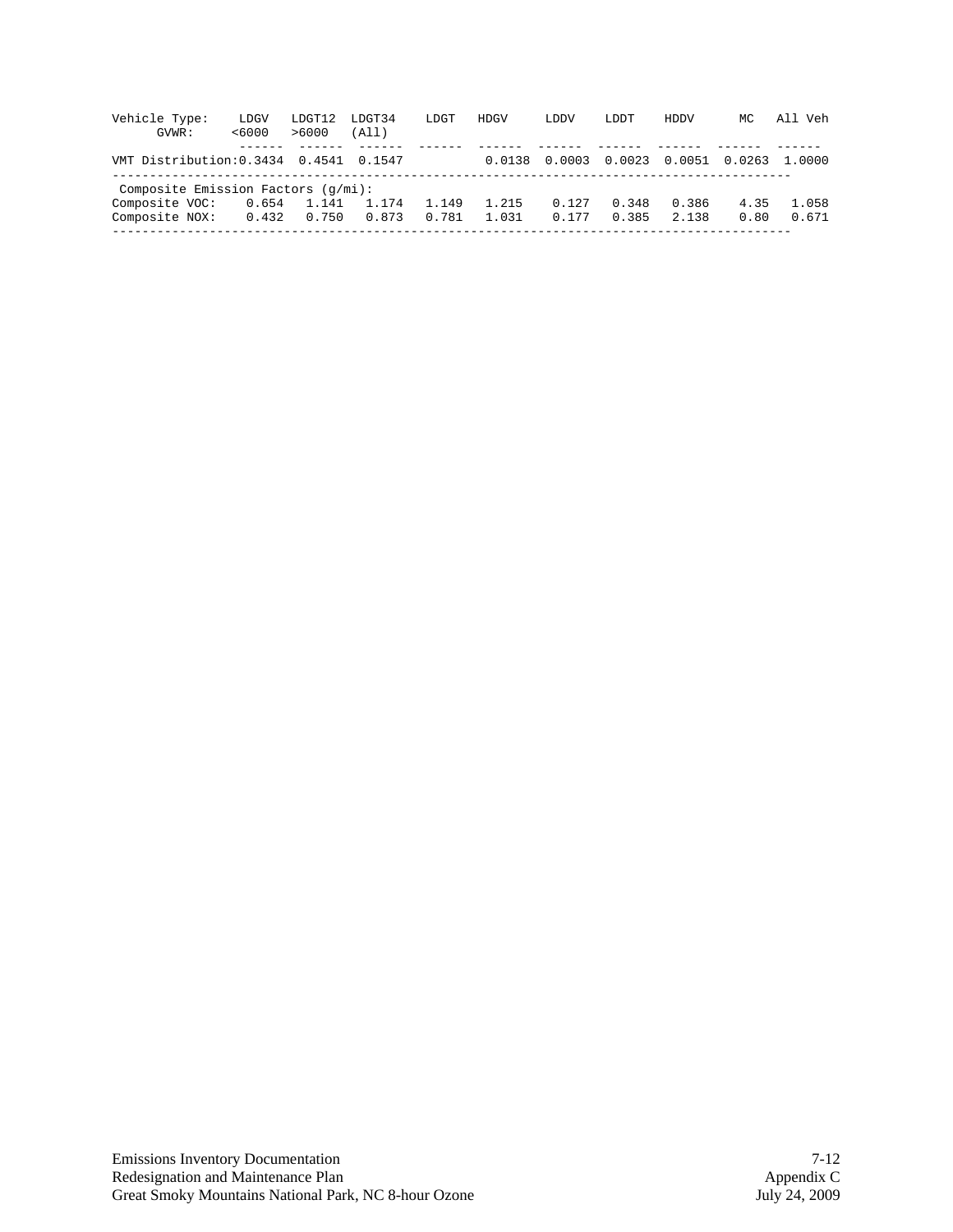\*\*\*\*\*\*\*\*\*\*\*\*\*\*\*\*\*\*\*\*\*\*\*\*\*\*\*\*\*\*\*\*\*\*\*\*\*\*\*\*\*\*\*\*\*\*\*\*\*\*\*\*\*\*\*\*\*\*\*\*\*\*\*\*\*\*\*\*\*\*\*\*\*\*\* \* MOBILE6.2.03 (24-Sep-2003) \* \* Input file: GSM17N.IN (file 5, run 1). \* \*\*\*\*\*\*\*\*\*\*\*\*\*\*\*\*\*\*\*\*\*\*\*\*\*\*\*\*\*\*\*\*\*\*\*\*\*\*\*\*\*\*\*\*\*\*\*\*\*\*\*\*\*\*\*\*\*\*\*\*\*\*\*\*\*\*\*\*\*\*\*\*\*\*\* \* Reading Registration Distributions from the following external \* data file: NCAGE04.PRN M 49 Warning: 1.00 MYR sum not = 1. (will normalize) M 49 Warning: MYR sum not = 1. (will normalize) M 49 Warning: 0.998 MYR sum not = 1. (will normalize) M 49 Warning: MYR sum not = 1. (will normalize) M 49 Warning: MYR sum not = 1. (will normalize) M 49 Warning: 0.998 MYR sum not = 1. (will normalize) M 49 Warning: 0.998 MYR sum not = 1. (will normalize) M 49 Warning: MYR sum not = 1. (will normalize) M 49 Warning: MYR sum not = 1. (will normalize) M 49 Warning: MYR sum not = 1. (will normalize) M 49 Warning: MYR sum not = 1. (will normalize) M 49 Warning: MYR sum not = 1. (will normalize) M 49 Warning: 0.999 MYR sum not = 1. (will normalize) M 49 Warning: 1.00 MYR sum not = 1. (will normalize) \* # # # # # # # # # # # # # # # # # # # # # # # # # \* Arterial-GSMNP \* File 5, Run 1, Scenario 1. \* # # # # # # # # # # # # # # # # # # # # # # # # # \* Arterial mix and speeds M615 Comment: User supplied VMT mix. M583 Warning: The user supplied arterial average speed of 25.0 will be used for all hours of the day. 100% of VMT has been assigned to the arterial/collector roadway type for all hours of the day and all vehicle types. M 48 Warning: there are no sales for vehicle class HDGV8b M 48 Warning: there are no sales for vehicle class LDDT12 Calendar Year: 2017 Month: July Altitude: High Minimum Temperature: 57.8 (F) Maximum Temperature: 85.5 (F) Absolute Humidity: 75. grains/lb<br>Nominal Fuel RVP: 9.0 psi Nominal Fuel RVP: 9.0 psi<br>Weathered RVP: 8.8 psi Weathered RVP: 8.8 psi<br>Sulfur Content: 30. ppm Fuel Sulfur Content: Exhaust I/M Program: No Evap I/M Program: No ATP Program: Yes Reformulated Gas: No

Emissions Inventory Documentation 7-13 Redesignation and Maintenance Plan Appendix C Great Smoky Mountains National Park, NC 8-hour Ozone July 24, 2009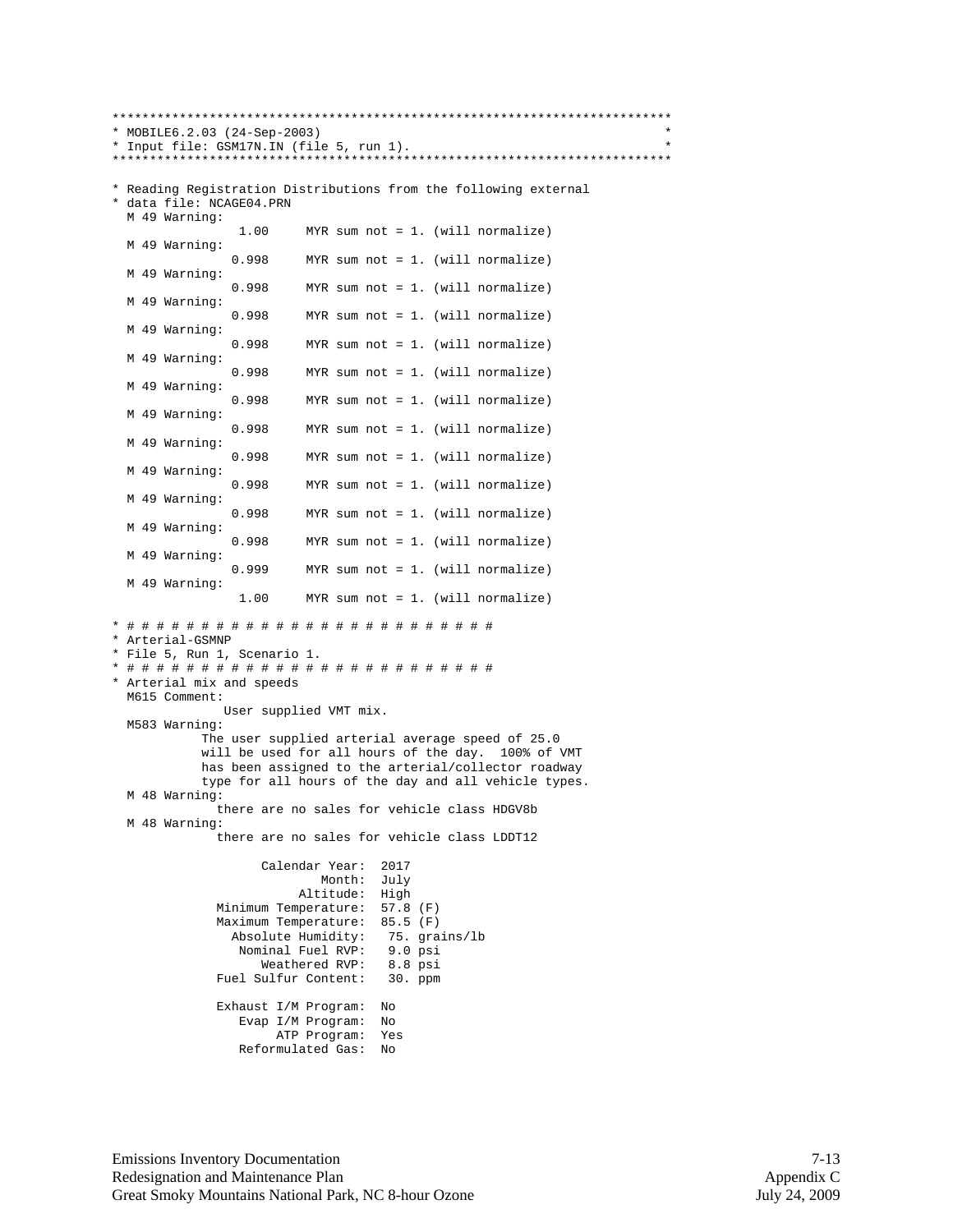| Vehicle Type:<br>GVWR:                 | LDGV<br><6000 | LDGT12<br>>6000 | LDGT34<br>(All) | LDGT  | HDGV   | LDDV   | LDDT   | HDDV   | МC     | All Veh |
|----------------------------------------|---------------|-----------------|-----------------|-------|--------|--------|--------|--------|--------|---------|
| VMT Distribution: 0.3215 0.4703 0.1603 |               |                 |                 |       | 0.0138 | 0.0003 | 0.0024 | 0.0051 | 0.0263 | 1.0000  |
| Composite Emission Factors (g/mi):     |               |                 |                 |       |        |        |        |        |        |         |
| Composite VOC:                         | 0.538         | 0.933           | 1.000           | 0.950 | 0.972  | 0.094  | 0.305  | 0.363  | 4.27   | 0.900   |
| Composite NOX:                         | 0.347         | 0.625           | 0.754           | 0.658 | 0.735  | 0.098  | 0.309  | 1.419  | 0.80   | 0.566   |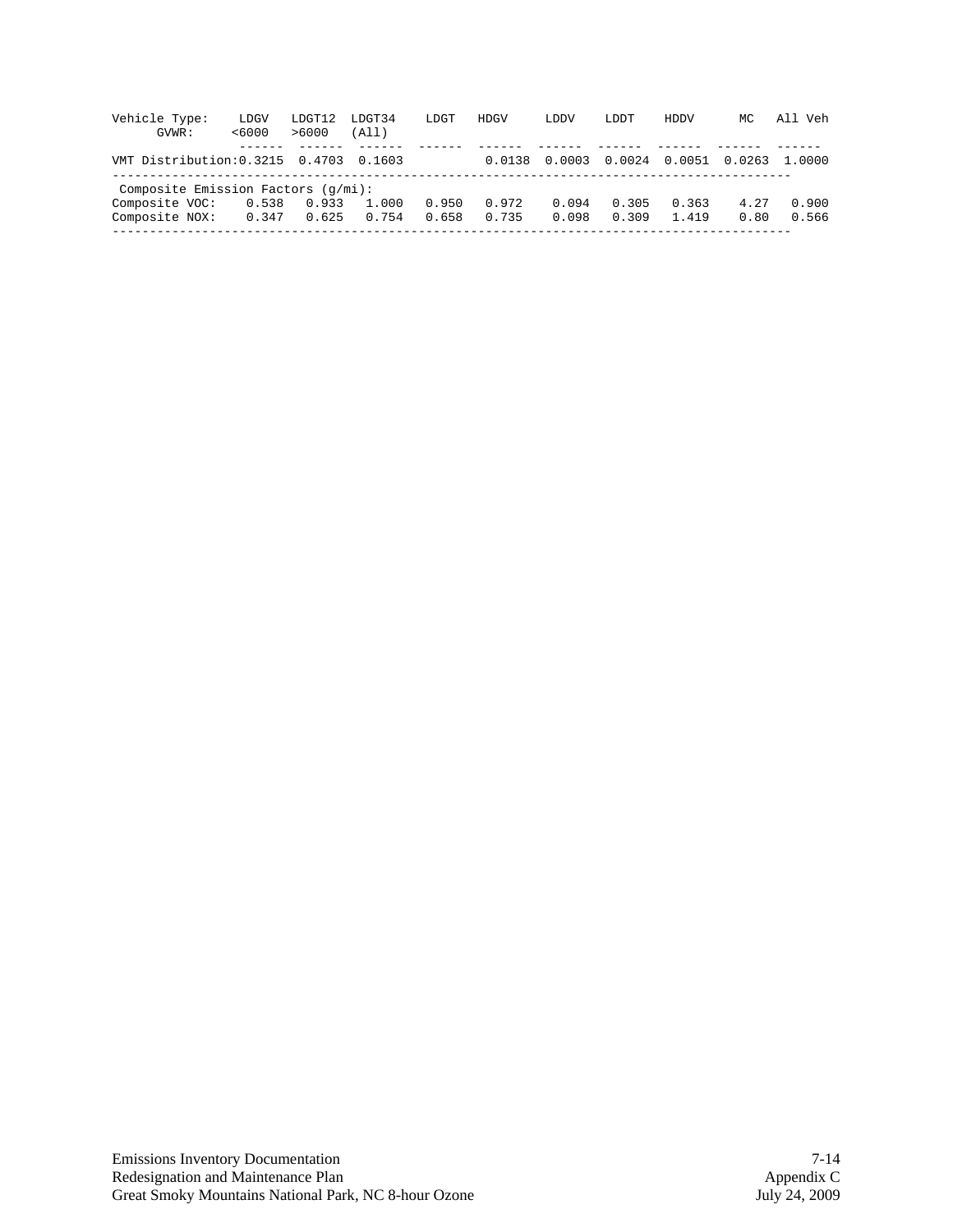| * MOBILE6.2.03 (24-Sep-2003)<br>* Input file: GSM20N.IN (file 1, run 1).                                                                                                                                                               |                                                         |                                                                                     |               |                             |                                      | $\star$ |      |        |         |
|----------------------------------------------------------------------------------------------------------------------------------------------------------------------------------------------------------------------------------------|---------------------------------------------------------|-------------------------------------------------------------------------------------|---------------|-----------------------------|--------------------------------------|---------|------|--------|---------|
|                                                                                                                                                                                                                                        |                                                         |                                                                                     |               |                             |                                      |         |      |        |         |
| * Reading Registration Distributions from the following external<br>* data file: NCAGE04.PRN                                                                                                                                           |                                                         |                                                                                     |               |                             |                                      |         |      |        |         |
| M 49 Warning:<br>1.00                                                                                                                                                                                                                  | MYR sum not = $1.$ (will normalize)                     |                                                                                     |               |                             |                                      |         |      |        |         |
| M 49 Warning:<br>0.998<br>M 49 Warning:                                                                                                                                                                                                | MYR sum not = $1.$ (will normalize)                     |                                                                                     |               |                             |                                      |         |      |        |         |
| 0.998                                                                                                                                                                                                                                  | MYR sum not = $1.$ (will normalize)                     |                                                                                     |               |                             |                                      |         |      |        |         |
| M 49 Warning:<br>0.998                                                                                                                                                                                                                 | MYR sum not = $1.$ (will normalize)                     |                                                                                     |               |                             |                                      |         |      |        |         |
| M 49 Warning:<br>0.998                                                                                                                                                                                                                 | MYR sum not = $1.$ (will normalize)                     |                                                                                     |               |                             |                                      |         |      |        |         |
| M 49 Warning:<br>0.998                                                                                                                                                                                                                 | MYR sum not = $1.$ (will normalize)                     |                                                                                     |               |                             |                                      |         |      |        |         |
| M 49 Warning:<br>0.998                                                                                                                                                                                                                 | MYR sum not = $1.$ (will normalize)                     |                                                                                     |               |                             |                                      |         |      |        |         |
| M 49 Warning:<br>0.998                                                                                                                                                                                                                 | MYR sum not = $1.$ (will normalize)                     |                                                                                     |               |                             |                                      |         |      |        |         |
| M 49 Warning:<br>0.998                                                                                                                                                                                                                 | MYR sum not = $1.$ (will normalize)                     |                                                                                     |               |                             |                                      |         |      |        |         |
| M 49 Warning:<br>0.998<br>M 49 Warning:                                                                                                                                                                                                | MYR sum not = $1.$ (will normalize)                     |                                                                                     |               |                             |                                      |         |      |        |         |
| 0.998<br>M 49 Warning:                                                                                                                                                                                                                 | MYR sum not = $1.$ (will normalize)                     |                                                                                     |               |                             |                                      |         |      |        |         |
| 0.998<br>M 49 Warning:                                                                                                                                                                                                                 | MYR sum not = $1.$ (will normalize)                     |                                                                                     |               |                             |                                      |         |      |        |         |
| 0.999<br>M 49 Warning:                                                                                                                                                                                                                 | MYR sum not = $1.$ (will normalize)                     |                                                                                     |               |                             |                                      |         |      |        |         |
| 1.00                                                                                                                                                                                                                                   | MYR sum not = $1.$ (will normalize)                     |                                                                                     |               |                             |                                      |         |      |        |         |
| * Arterial-GSMNP<br>* File 1, Run 1, Scenario 1.<br>* Arterial mix and speeds<br>M615 Comment:                                                                                                                                         |                                                         |                                                                                     |               |                             |                                      |         |      |        |         |
| User supplied VMT mix.<br>M583 Warning:                                                                                                                                                                                                |                                                         |                                                                                     |               |                             |                                      |         |      |        |         |
| The user supplied arterial average speed of 25.0<br>will be used for all hours of the day. 100% of VMT<br>has been assigned to the arterial/collector roadway<br>type for all hours of the day and all vehicle types.<br>M 48 Warning: |                                                         |                                                                                     |               |                             |                                      |         |      |        |         |
| there are no sales for vehicle class HDGV8b<br>M 48 Warning:                                                                                                                                                                           |                                                         |                                                                                     |               |                             |                                      |         |      |        |         |
| there are no sales for vehicle class LDDT12                                                                                                                                                                                            |                                                         |                                                                                     |               |                             |                                      |         |      |        |         |
| Minimum Temperature:<br>Maximum Temperature:<br>Absolute Humidity:<br>Nominal Fuel RVP:<br>Fuel Sulfur Content:                                                                                                                        | Calendar Year:<br>Month:<br>Altitude:<br>Weathered RVP: | 2020<br>July<br>High<br>$57.8$ (F)<br>$85.5$ (F)<br>$9.0$ psi<br>8.8 psi<br>30. ppm | 75. grains/lb |                             |                                      |         |      |        |         |
| Exhaust I/M Program:<br>Evap I/M Program:<br>Reformulated Gas:                                                                                                                                                                         | ATP Program:                                            | No<br>No<br>Yes<br>No                                                               |               |                             |                                      |         |      |        |         |
| Vehicle Type:<br>LDGV<br><6000<br>GVWR:                                                                                                                                                                                                | LDGT12<br>>6000                                         | LDGT34<br>(All)                                                                     | LDGT          | HDGV                        | LDDV                                 | LDDT    | HDDV | МC     | All Veh |
| ------<br>------<br>VMT Distribution: 0.3053 0.4823                                                                                                                                                                                    | $\cdots\cdots\cdots\cdots$                              | 0.1645                                                                              | $- -$         | ------<br>$0.0139$ $0.0003$ | $\cdots\cdots\cdots\cdots$<br>0.0024 | 0.0050  |      | 0.0263 | 1.0000  |

Emissions Inventory Documentation 7-15<br>
Redesignation and Maintenance Plan Appendix C<br>
Great Smoky Mountains National Park, NC 8-hour Ozone 5 July 24, 2009 Redesignation and Maintenance Plan Appendix C and Appendix C and Appendix C and Appendix C Great Smoky Mountains National Park, NC 8-hour Ozone July 24, 2009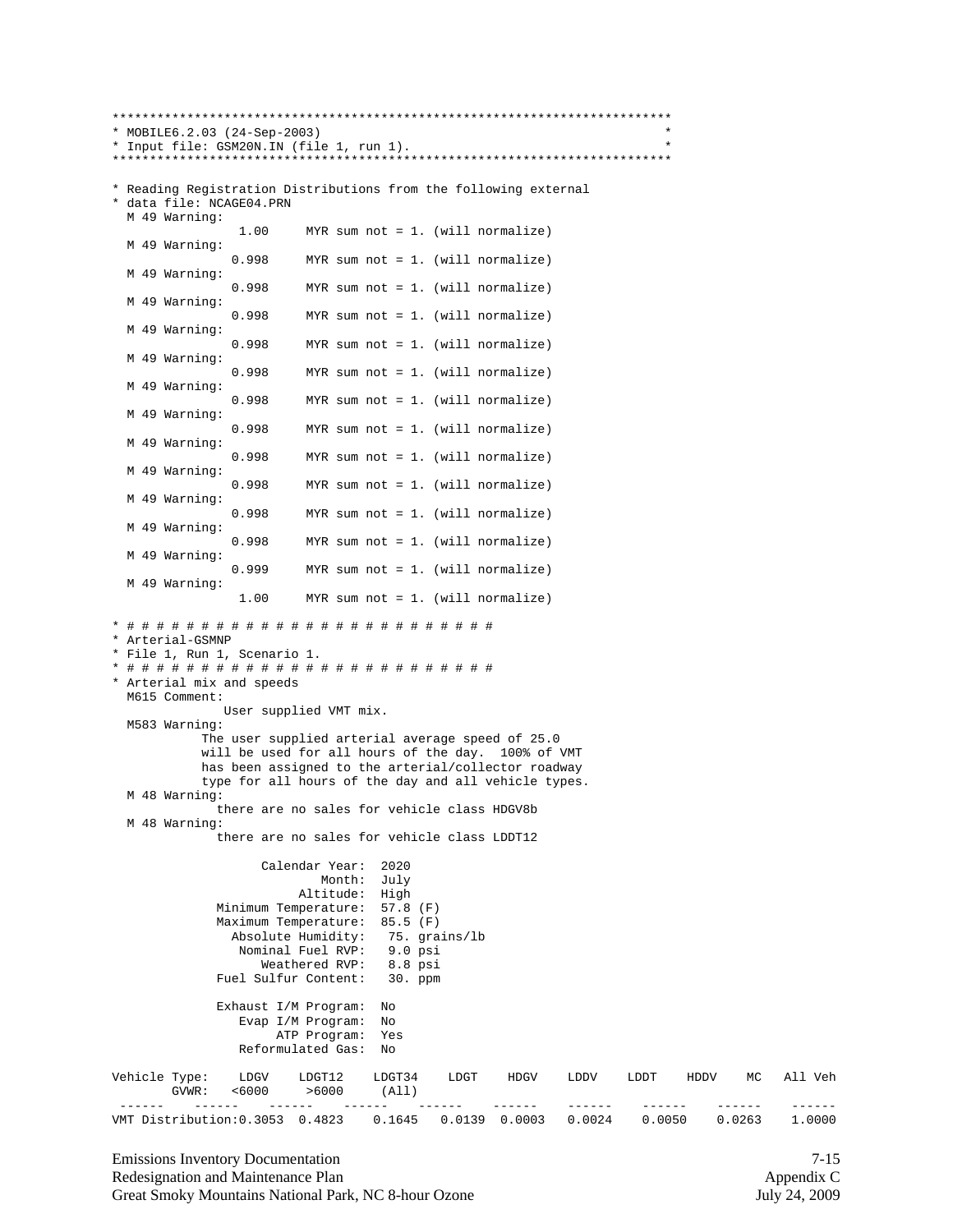| Composite Emission Factors $(q/\text{mi}):$                    |  |  |  |  |  |      |       |
|----------------------------------------------------------------|--|--|--|--|--|------|-------|
| Composite VOC: 0.463 0.774 0.836 0.790 0.831 0.079 0.232 0.332 |  |  |  |  |  | 4.16 | 0.776 |
| Composite NOX: 0.292 0.542 0.656 0.571 0.563 0.069 0.227 0.926 |  |  |  |  |  | 0.80 | 0.492 |
|                                                                |  |  |  |  |  |      |       |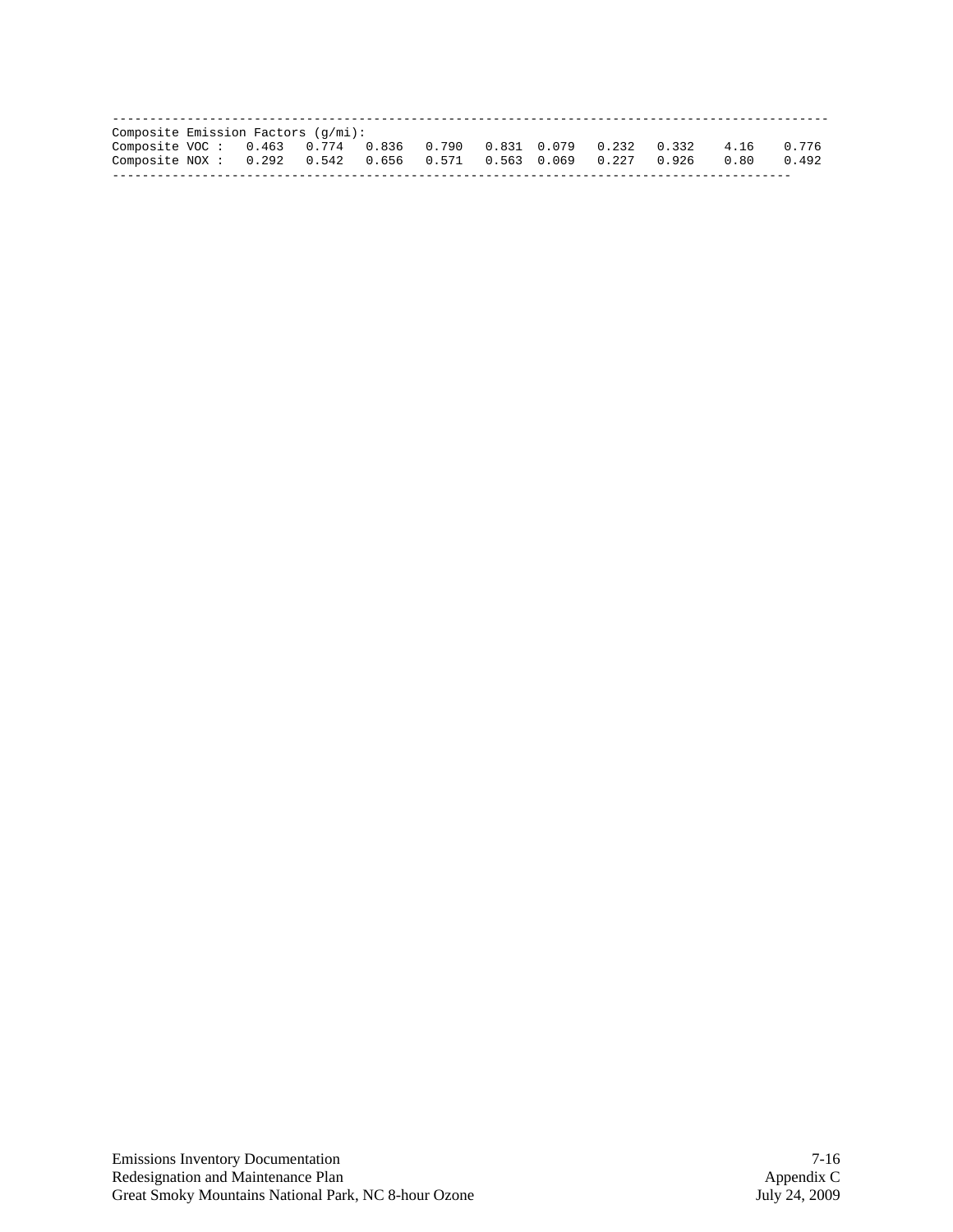## **7.3 VEHICLE MIX**

| 2005 GSMNP Vehicle Mix |                  |                  |        |        |             |             |           |  |  |  |
|------------------------|------------------|------------------|--------|--------|-------------|-------------|-----------|--|--|--|
| Rural                  |                  |                  |        |        |             |             |           |  |  |  |
| <b>LDV</b>             | LDT1             | LDT <sub>2</sub> | LDT3   | LDT4   | HDV2B       | HDV3        | HDV4      |  |  |  |
| HDV5                   | HDV <sub>6</sub> | HDV7             | HDV8a  | HDV8b  | <b>HDBS</b> | <b>HDBT</b> | <b>MC</b> |  |  |  |
| Minor Art.             |                  |                  |        |        |             |             |           |  |  |  |
| 0.4622                 | 0.0846           | 0.2815           | 0.0867 | 0.0398 | 0.0179      | 0.0000      | 0.0000    |  |  |  |
| 0.0000                 | 0.0000           | 0.0000           | 0.0000 | 0.0000 | 0.0000      | 0.0010      | 0.0263    |  |  |  |

#### 2008 GSMNP Vehicle Mix

| Rural      |        |                  |              |              |              |             |        |
|------------|--------|------------------|--------------|--------------|--------------|-------------|--------|
| LDV        | LDT1   | LDT <sub>2</sub> | LDT3         | LDT4         | <b>HDV2B</b> | HDV3        | HDV4   |
| HDV5       | HDV6   | <b>HDV7</b>      | <b>HDV8a</b> | <b>HDV8b</b> | <b>HDBS</b>  | <b>HDBT</b> | MC     |
| Minor Art. |        |                  |              |              |              |             |        |
| 0.4159     | 0.0925 | 0.3079           | 0.0949       | 0.0436       | 0.0179       | 0.0000      | 0.0000 |
| 0.0000     | 0.0000 | 0.0000           | 0.0000       | 0.0000       | 0.0000       | 0.0010      | 0.0263 |

#### 2011 GSMNP Vehicle Mix

| Rural            |        |                  |              |              |              |             |        |
|------------------|--------|------------------|--------------|--------------|--------------|-------------|--------|
| LDV              | LDT1   | LDT <sub>2</sub> | LDT3         | LDT4         | <b>HDV2B</b> | HDV3        | HDV4   |
| H <sub>DV5</sub> | HDV6   | <b>HDV7</b>      | <b>HDV8a</b> | <b>HDV8b</b> | <b>HDBS</b>  | <b>HDBT</b> | MC     |
| Minor Art.       |        |                  |              |              |              |             |        |
| 0.3744           | 0.0997 | 0.3315           | 0.1022       | 0.0470       | 0.0179       | 0.0000      | 0.0000 |
| 0.0000           | 0.0000 | 0.0000           | 0.0000       | 0.0000       | 0.0000       | 0.0010      | 0.0263 |

## 2014 GSMNP Vehicle Mix

| Rural      |        |                  |              |              |              |             |        |
|------------|--------|------------------|--------------|--------------|--------------|-------------|--------|
| LDV        | LDT1   | LDT <sub>2</sub> | LDT3         | LDT4         | <b>HDV2B</b> | HDV3        | HDV4   |
| HDV5       | HDV6   | <b>HDV7</b>      | <b>HDV8a</b> | <b>HDV8b</b> | <b>HDBS</b>  | <b>HDBT</b> | MC     |
| Minor Art. |        |                  |              |              |              |             |        |
| 0.3437     | 0.1049 | 0.3492           | 0.1075       | 0.0495       | 0.0179       | 0.0000      | 0.0000 |
| 0.0000     | 0.0000 | 0.0000           | 0.0000       | 0.0000       | 0.0000       | 0.0010      | 0.0263 |

#### 2017 GSMNP Vehicle Mix

| Rural      |        |                  |        |              |              |             |        |
|------------|--------|------------------|--------|--------------|--------------|-------------|--------|
| LDV        | LDT1   | LDT <sub>2</sub> | LDT3   | LDT4         | <b>HDV2B</b> | HDV3        | HDV4   |
| HDV5       | HDV6   | <b>HDV7</b>      | HDV8a  | <b>HDV8b</b> | <b>HDBS</b>  | <b>HDBT</b> | MC     |
| Minor Art. |        |                  |        |              |              |             |        |
| 0.3218     | 0.1086 | 0.3617           | 0.1114 | 0.0513       | 0.0179       | 0.0000      | 0.0000 |
| 0.0000     | 0.0000 | 0.0000           | 0.0000 | 0.0000       | 0.0000       | 0.0010      | 0.0263 |